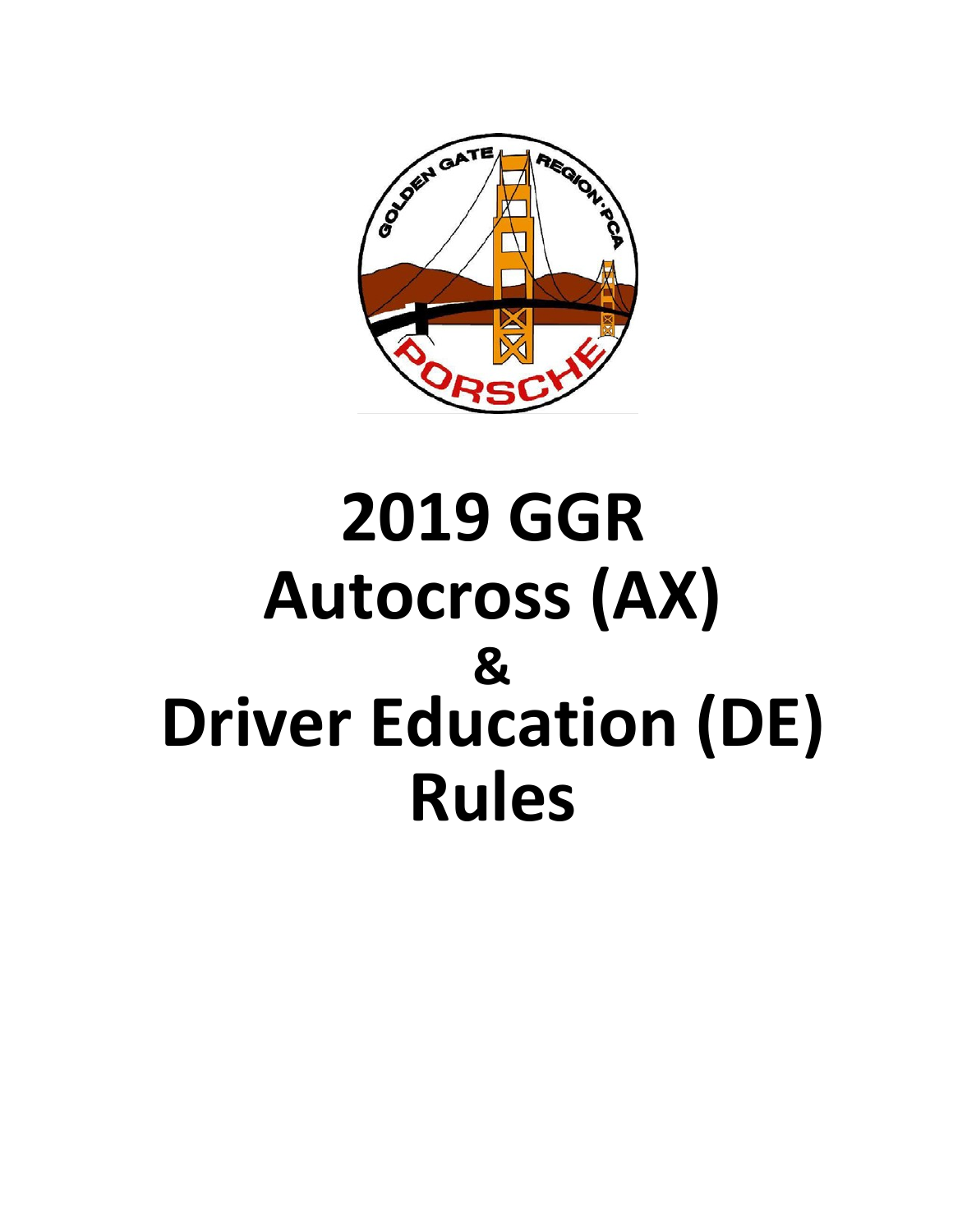# **2019 GGR Autocross & Driver Education Rules Table of Contents**

| 1.0 |               |              |  |
|-----|---------------|--------------|--|
|     | 1.1           |              |  |
|     | 1.2           |              |  |
| 2.0 | <b>SAFETY</b> |              |  |
|     | 2.1           |              |  |
|     |               | 2.1A         |  |
|     |               | 2.1T         |  |
|     |               | 2.1C         |  |
|     | 2.2           |              |  |
|     |               | 2.2A         |  |
|     |               | 2.2T         |  |
|     | 2.3           |              |  |
|     |               | 2.3A         |  |
|     |               | 2.3T         |  |
|     | 2.4           |              |  |
| 3.0 |               |              |  |
|     | 3.1           |              |  |
|     | 3.2           |              |  |
|     |               |              |  |
| 4.0 |               |              |  |
|     | 4.1           |              |  |
|     |               | 4.1A         |  |
|     |               | 4.1T         |  |
|     | 4.2           |              |  |
|     |               | 4.2T         |  |
|     | 4.3           |              |  |
|     |               | 4.3A         |  |
|     |               | 4.3T         |  |
|     | 4.4           |              |  |
|     |               | 4.4A<br>4.4T |  |
|     | 4.5T          |              |  |
|     | 4.6           |              |  |
|     |               | 4.6A         |  |
|     |               | 4.6T         |  |
|     | 4.7           |              |  |
|     |               | 4.7A         |  |
|     | 4.8           |              |  |
|     | 4.9           |              |  |
|     |               | 4.9A         |  |
|     |               |              |  |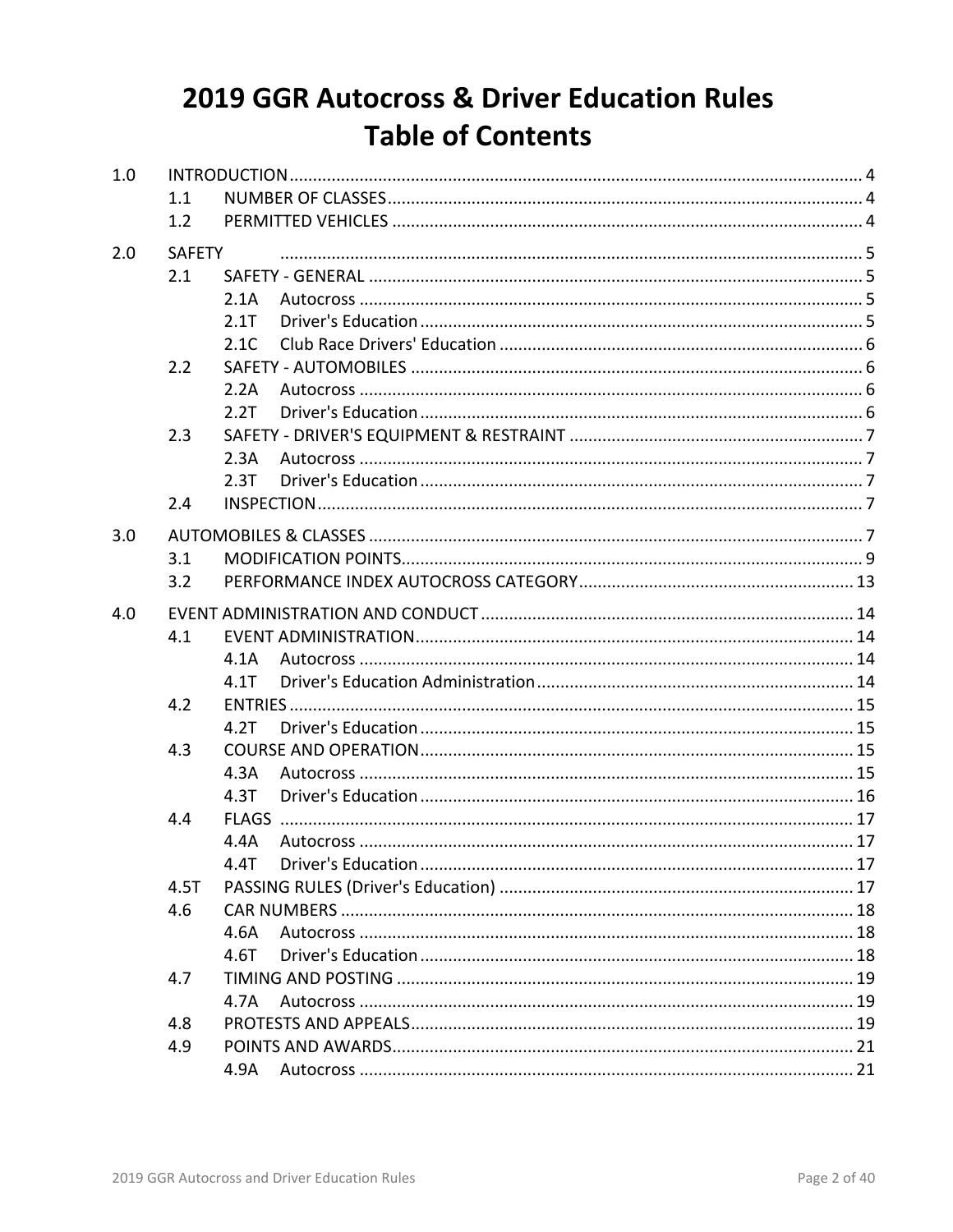| 5.          |     |                  |                                                              |  |
|-------------|-----|------------------|--------------------------------------------------------------|--|
|             | 5.1 |                  |                                                              |  |
|             | 5.2 |                  |                                                              |  |
| Appendix A: |     |                  |                                                              |  |
| Appendix B: |     |                  |                                                              |  |
|             |     |                  |                                                              |  |
| Appendix C: |     |                  |                                                              |  |
|             |     | 1.               |                                                              |  |
|             |     | $\overline{2}$ . |                                                              |  |
|             |     | 3.               |                                                              |  |
|             |     | 4.               |                                                              |  |
|             |     | .5.              |                                                              |  |
|             |     | 6.               |                                                              |  |
|             |     | 7.               | Installation on Cars of Space Frame and Frameless Design  30 |  |
|             |     | 8.               |                                                              |  |
|             |     | 9.               |                                                              |  |
| Appendix D: |     |                  |                                                              |  |
| Appendix E: |     |                  |                                                              |  |
|             |     |                  |                                                              |  |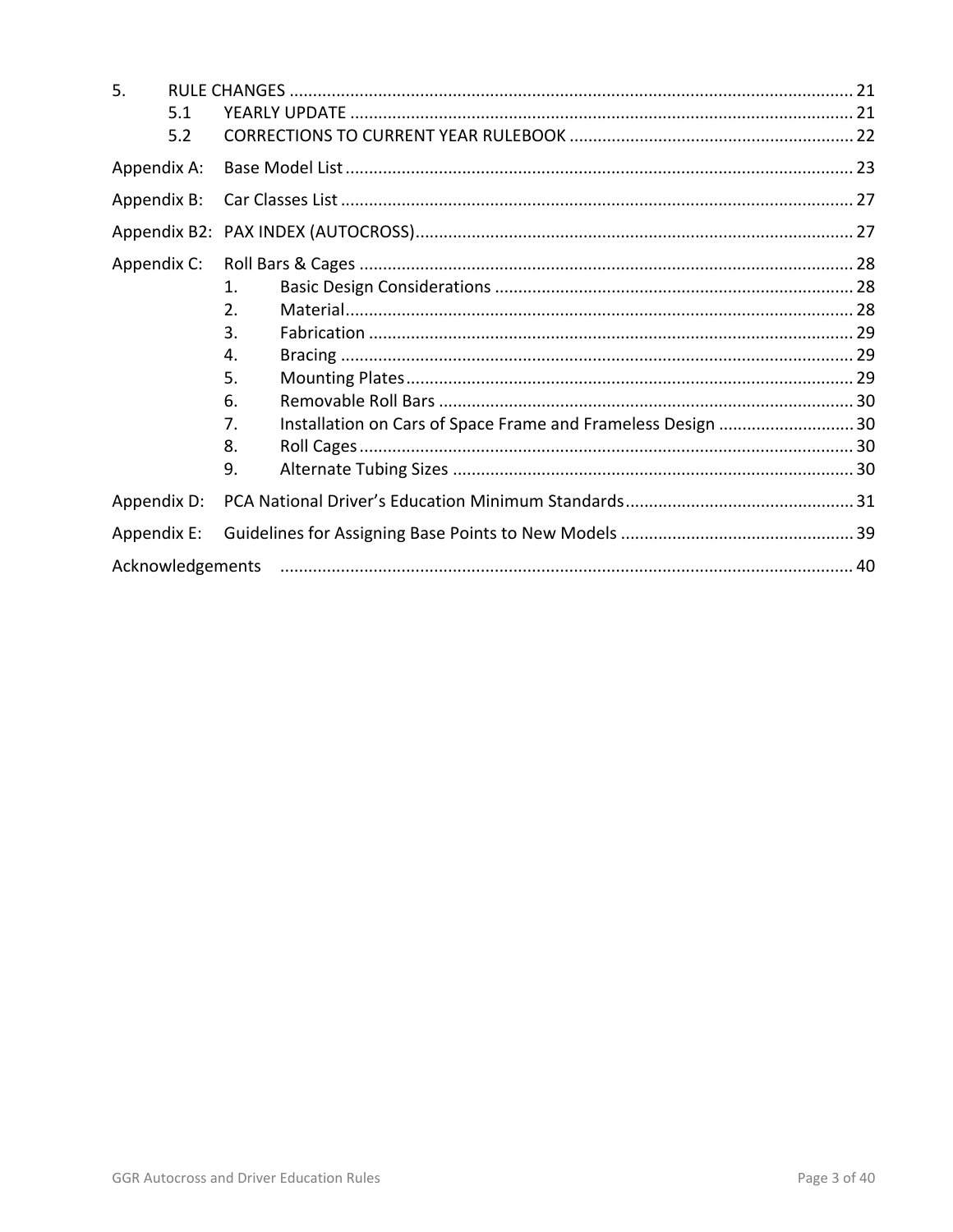## **1.0 INTRODUCTION**

- a. This rulebook contains the regulations and requirements for the Golden Gate Region (GGR) of PCA Driver's Education and Autocross series. In any and all cases of conflict between the rules contained herein and the official Bylaws of the Golden Gate Region of PCA, the Bylaws shall take precedence. The Autocross Series Chairperson may establish operating procedures as long as they do not countermand these rules. The Driver's Education Chairperson may establish operating procedures as long as they do not countermand the Bylaws nor fall below the PCA National Driver's Education Minimum Standards.
- b. It is each participant's responsibility to ensure that they are participating in compliance with these regulations. The rules contained in this rulebook shall not be given a strained or tortured interpretation and shall be applied in a logical manner, keeping in mind that it cannot specifically cover all possible situations. The word "shall" (either positive "shall or negative "shall not") means "mandatory".
- c. Throughout this document certain abbreviations or other notations appear for brevity. These items include: "A/X" may appear for "Autocross"; "DE" or "Driver's Ed" may appear for "Driver's Education". For the purposes of this document DE is characterized as a non‐competitive (i.e. no published timing) track event with cooperative passing.
- d. If additional information is needed, contact the Autocross or Driver's Ed Chairpersons (phone numbers are usually listed in the Nugget).
- e. The Drivers' Events Committee is responsible for publishing these rules and is responsible for rules changes as described in Section 5.0. The Drivers' Events Committee consists of the Zone Seven Representative (for Section 4.0 rule changes only), the Autocross Chairperson, the Driver's Ed Chairperson, a member chosen yearly by a vote of the autocross participants, and a member chosen yearly by a vote of the Driver's Ed participants. The Autocross Chairperson and the Driver's Ed Chairperson shall be co-chairpersons of the Drivers' Event Committee.
- f. NOTE: GGR follows PCA National Driver's Education Minimum Standards (see Appendix D). Rules appearing within the body of this document applying to DE are additions to or clarifications of the Minimum Standards.

#### **1.1 Number of Classes**

a. It shall be the policy at GGR to have a sufficient number of independent classes (as defined by the Drivers' Events Committee), so as to maintain fair and competitive events without prejudice for or against specific cars or drivers. In other words, if a class consists of only a single car due to lack of participation by others, that car will neither be involuntarily reclassified nor moved to another class without proof of the car's (not driver's) competitiveness in the new class. There shall be equivalent classes for women if they wish to be ranked separately from the open class, and the choice to participate in such class shall be entirely at the discretion of each female driver.

#### **1.2 Permitted Vehicles**

- a. For Driver's Education, these rules apply to any Porsche automobile.
- b. For Autocross, these rules apply to any Porsche Automobile.
- c. All non‐mass produced Porsche sports or racing cars (e.g. Cup cars), must be approved by the event chair, chief driving instructor, or designee prior to competing in these events.
- d. All non‐Porsche vehicles must be approved by the event chair, chief driving instructor, or designee prior to competing in these events, must comply with Section 2.2 below and pass technical inspection. Non‐Porsche SUVs are not permitted.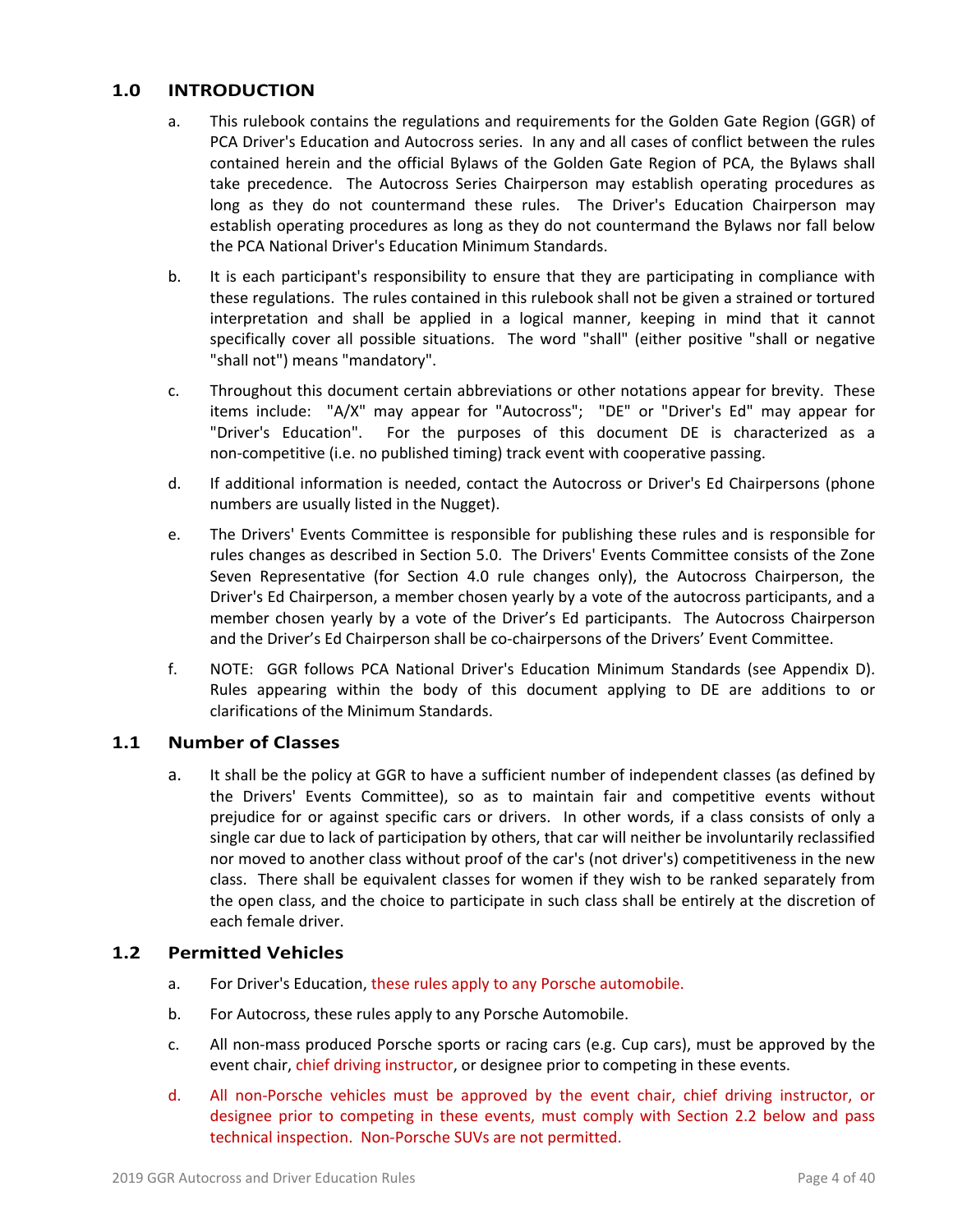# **2.0 SAFETY**

#### **2.1 SAFETY ‐ GENERAL**

- a. Any car modification that improves safety will generally be accepted.
- b. Consumption of alcoholic beverages, drugs that might impede driver reaction, or the use of narcotics, marijuana, or other dangerous and/or illegal drugs during an event, by any entrant, worker, or spectator, is prohibited.
- c. Reckless driving on or about the event site shall, at the discretion of the Event Chairperson, result in the driver's disqualification from the event.
- d. Each driver, worker, spectator or other participant will be required to sign a release prior to each event. Minors must have their parent or guardian sign the release on their behalf. The release will affect your legal rights in the event you suffer loss or damage while participating in an event. Please consult legal advice if you have any questions as to its effect.

#### **2.1A Autocross**

- a. A minimum of four fire extinguishers is required for the course and pre‐grid area.
- b. Obvious complete loss of control or the inability to negotiate the course safely will result in the driver being immediately red flagged and disqualified for that run by the Event Chairperson.

#### **2.1T Driver's Education**

- a. The Driver's Ed Chairperson or designee shall ensure that PCA National Driver's Education Minimum Standards with respect to the sufficiency of Medical, Fire and Safety Personnel and Equipment at the event site are met or exceeded.
- b. In the event of a car hitting an object with sufficient force that it could cause injury the ambulance and other rescue vehicles shall be immediately dispatched to the scene. The on‐track activity shall be "Red Flagged" when this situation occurs.
- c. All storage of gas cans and all transferring of gas will be done in an approved area.
- d. The Driver's Ed Chairperson will have the responsibility to decide who should be allowed to participate in the event. For example, if a participant is injured during the weekend they ought to clear their participation with the Driver's Ed Chairperson.

# **2.1C Club Race Drivers' Education**

- a. A GGR Club Race event may have associated with it run groups dedicated to drivers' education. These sessions are not competitive events. The administration of the DE sessions is left to the chairperson and his/her supporting staff. The general entrant requirements are at the discretion of the chairperson, but the level of instruction required will vary by entrant qualifications. Instructors for the event will be selected by the chief instructor. All other entrants, including club race crewmembers, will be evaluated as to need for instruction by the chairperson and the chief instructor.
- b. The personal safety requirements of the Club Race Drivers' Education shall meet or exceed PCA National Driver's Education Minimum Standards as defined elsewhere in this rulebook. Vehicle Tech inspection process and other safety requirements shall generally be equivalent to those used for GGR DE. Driver's apparel may be an approved driving suit or long‐sleeve shirts and full-length pants of non-synthetic material.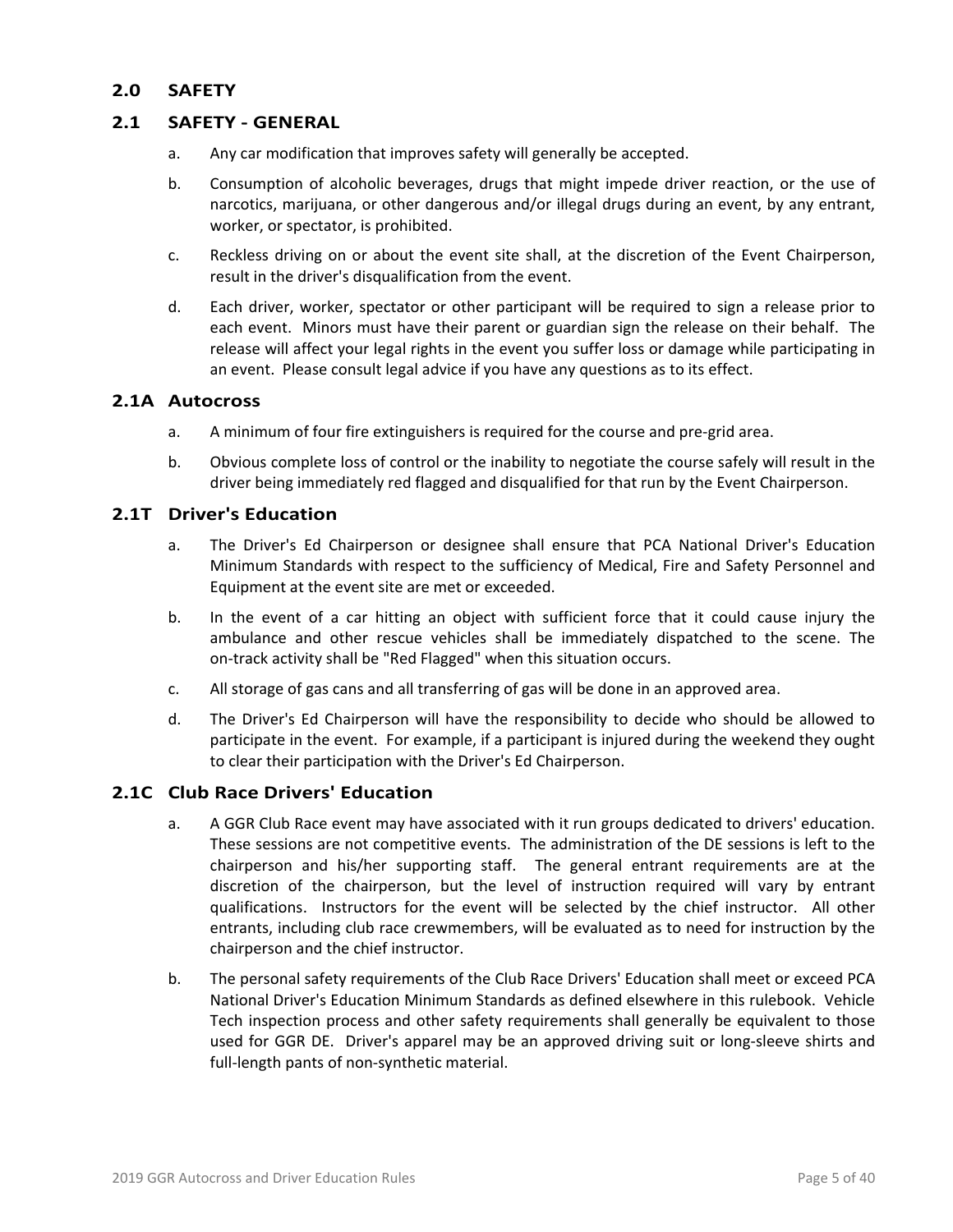# **2.2 SAFETY ‐ AUTOMOBILES**

- a. All wheels, other than Porsche OEM wheels, must meet SEMA spec 5‐1A or be subject to approval by the tech inspector.
- b. Adapters to modify the Porsche bolt pattern are not permitted. Wheel spacers must be equal in diameter to the mounting face.
- c. Wheel bolt/lug nut engagement must be at least one times the bolt/stud diameter. This is nine turns on a Porsche set-up. Steel lug nuts are recommended. If you have rubber valve stems, Porsche recommends the use of valve stem supports part #911.361.561.01.
- d. Doors must remain unlocked.
- e. Any portion of a roll bar/cage assembly within 12 inches of a driver's or passenger's head shall be padded.
- f. All 356 series cars must have negative camber in the rear suspension. All pre-1959 356 Porsches must convert to late model front spindles.
- g. Tonneau covers are prohibited over the front passenger compartment.
- h. Snap-on hubcaps and trim rings must be removed. All loose objects must be removed from the car's interior and trunk(s).
- i. Windshield wiper arms may be removed.
- j. Steel‐braided brake lines may be used.
- k. Batteries must be properly mounted.

#### **2.2A Autocross**

a. Cars with removable tops removed and convertibles with the top down must have the windows rolled down.

# **2.2T Driver's Education**

- a. To permit instruction, demonstration or supervision, all cars (instructors' included) must have a passenger seat with a restraint system at least equal to that of the driver's. The Drivers Education Chairperson is permitted to waive this rule on a case by case, seasonal basis at his/her discretion.
- b. Roll bars (or cages) are not required except as described below in section 2.2T.c.
- c. Roll Cages: Full roll cages are permitted, but must conform to Appendix D. Full roll cages are required in cars with greater than 650 mod points and all GT cars.
- d. Fire Extinguishers: Recommended for DE. Fire extinguisher must be easily accessible to the driver in his seated position. Minimum requirement is an extinguisher rated 2.5BC or better, with a gauge. Dry chemical type must be recharged or replaced every 2 years (proof by fire marshal tag or receipt). Halon or Halatron type extinguishers must be recharged or replaced every 6 years (proof by fire marshal tag or receipt).
- e. Windows: Passenger and driver's side windows must be down at all times.
- f. Tire Rating: All DOT street tires must have a HR or higher rating.
- g. Exposed glass light lenses must be taped or covered with adhesive plastic to limit the spread of glass in an impact. Tape coverage must be at least 75% of the glass surface. Lenses covered with clear plastic shall be marked by a 3" (minimum) length 1" (minimum) wide piece of colored tape to signify to the grid, tech, and safety crews the presence of the clear plastic.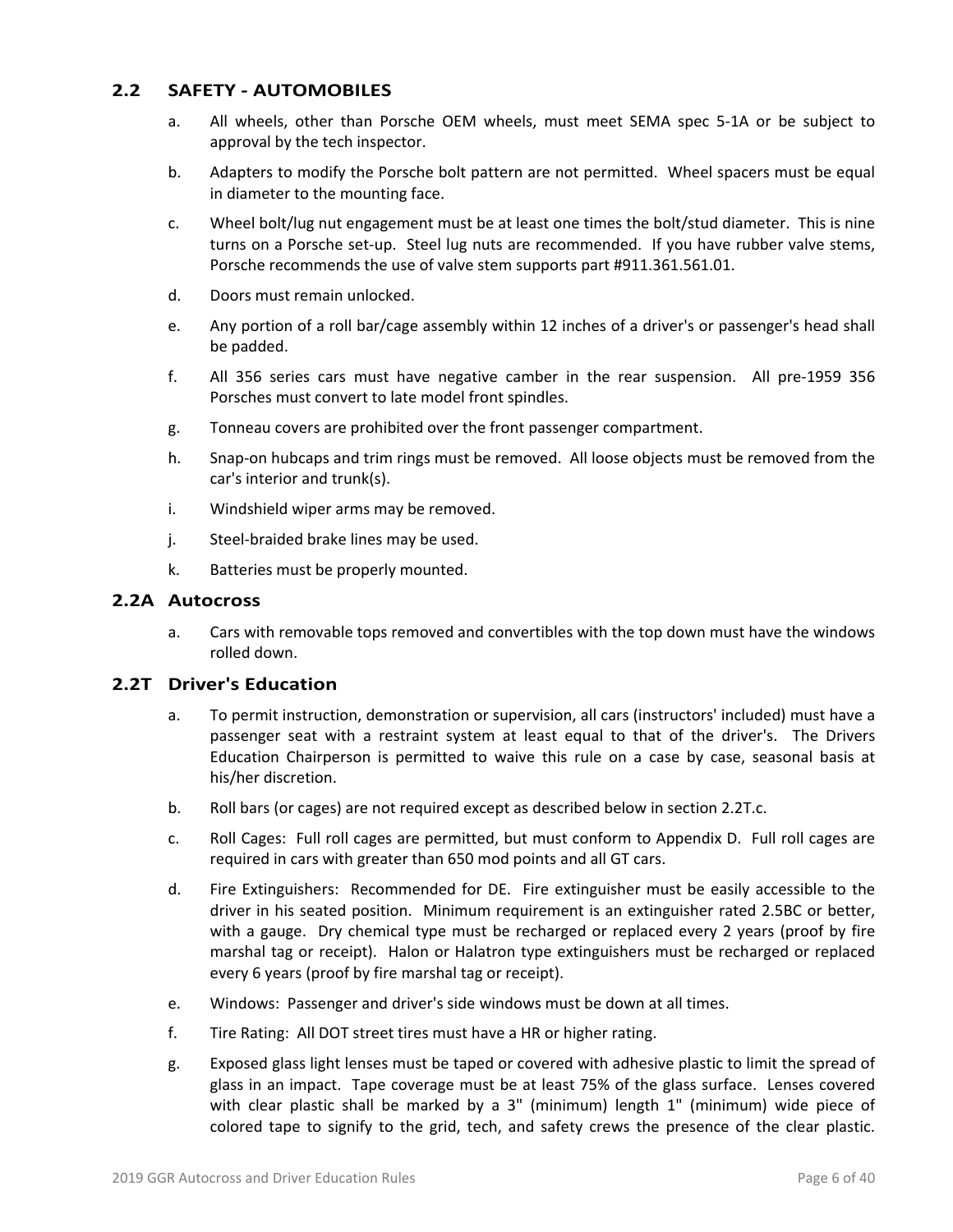Plastic lenses need not be taped.

h. Automobiles will have complete body work including but not limited to fenders that fully cover the tire/wheel combination being used.

# **2.3 SAFETY ‐ DRIVER'S EQUIPMENT & RESTRAINT**

#### **2.3A Autocross**

- a. If the windshield is removed, the occupants must wear goggles or a full‐face shield.
- b. Four‐, five‐ or six‐point harnesses (i.e. any harness system that restrains both shoulders and thereby keeps the driver's torso upright) may be worn only in non‐open cars or in cars with an adequate roll bar or roll cage.
- c. As a minimum, Porsche factory seat belts or equivalent are required and must be used.
- d. Driver and passengers must wear approved helmets (Snell 2000 or newer, M or SA rated). Use of a helmet with the most current Snell certification rating is strongly recommended. Prospective Driver's Education participants should be aware of approved helmet requirements, see paragraph 2.3T (b).

#### **2.3T Driver's Education**

- a. Driver's clothing and eye protection must comply with the relevant PCA Drivers Education Minimum Standards, the relevant portions of which state as follows:
	- 12. **Clothing and Helmet:** All car occupants must wear a Snell **SA rated** helmet, which has the current available Snell **SA** rating or the one previous Snell **SA** rating. Other helmets are acceptable if they are approved for PCA Club Racing. Footwear must be enclosed, non‐slip, with a relatively smooth sole. Hiking type deep lugged soles are not acceptable.
	- 13. **Eye Protection:** If the car does not have a windshield, the driver must be equipped with eye protection.
- b. Driver and passengers must wear approved helmets which have the current Snell Certification or the one immediately prior. (Six months grace from the availability of a new Snell standard is allowed for compliance with this rule.) Use of a current Snell "SA" Certified helmet is strongly recommended.

#### **2.4 INSPECTION**

a. A car judged to be in unsafe operating condition shall be barred from participation until deficiency is corrected. The judgment may be made at any time during the event by the chief technical inspector or by the series chairperson or by the event chairperson.

# **3.0 AUTOMOBILES & CLASSES**

a. It is the responsibility of each driver to properly classify their car. Cars may be classified using either the GGR Points Classification system (explained in more detail below) or with the PCA Competition Rules Showroom Stock classifications, for those cars that meet those requirements. The limited classifications for Large Regions (paragraph A‐9.3) shall be used. For cars using the GGR Points Classification system, unless running only in the non-competitive "Fun Category," each entrant shall submit a completed car classification entry, declaring the answers to each modification question as well as base model selection, on or before registration. These classification entries shall be submitted on‐line via GGR's Points Classification System available from www.pca‐ggr.org and will be publicly available for inspection by other competitors. Entries may be maintained from event to event, provided they are current for that event. **Drivers who do not classify their car using the**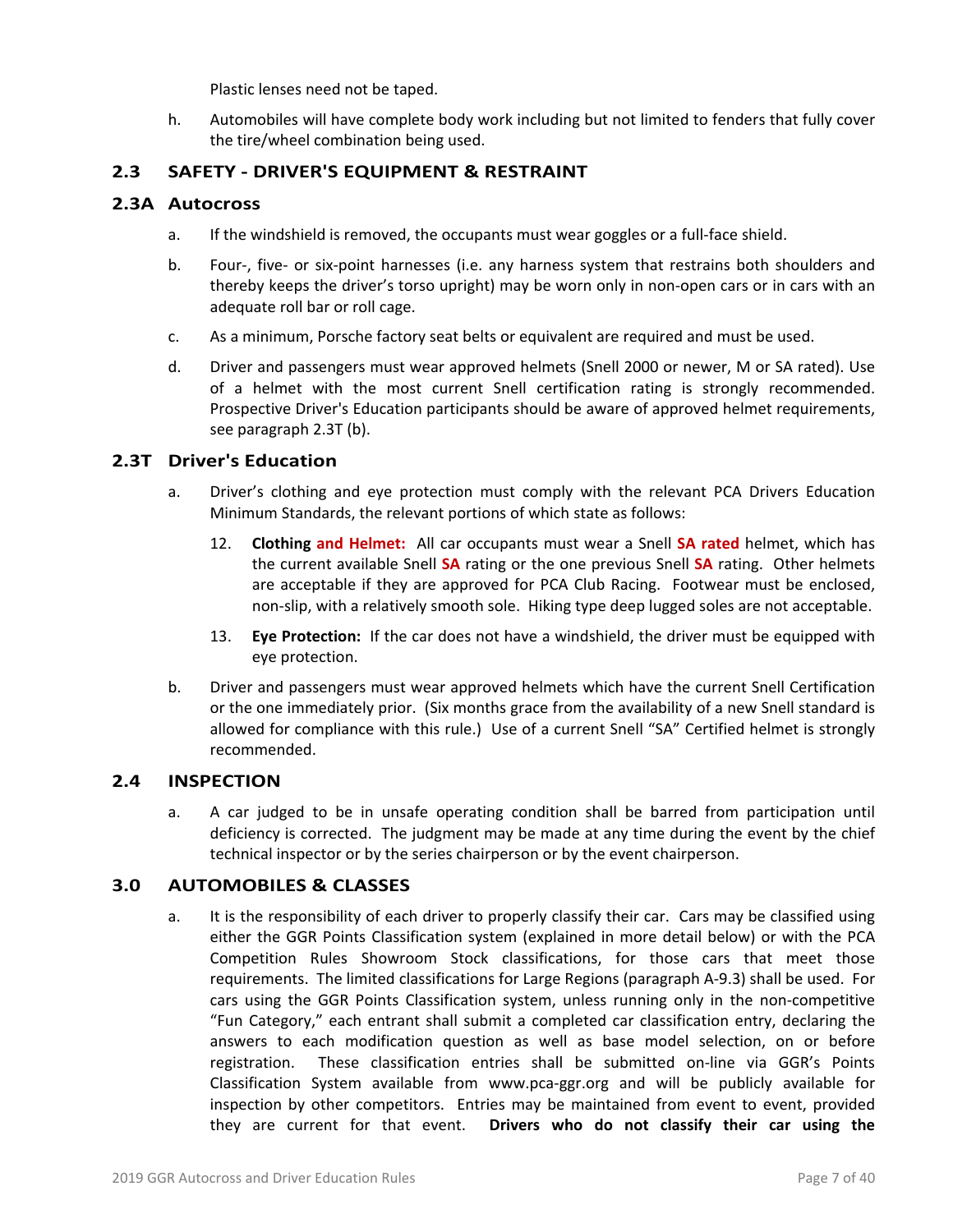#### **aforementioned on‐line system will not be eligible for year‐end trophies or lap records.**

- b. The classification of your car is achieved by adding the Base Points (see appendix A) and the sum of the Modification Points (also referred to as mod points) together to achieve a point total for your car. This point total is then referenced against the Car Classes table (see Appendix B) to determine your car class for the AX series. A schedule of modification points appear below in Section 3.1. The tables in the appendices show the specific point ranges for each class in the AX Series.
- c. Base Points (Appendix A):
	- i) The base points are allocated by selecting your car model from the base model list. If your car does not have the same engine (or engine capacity) as the car model's original, there are some special instructions regarding item 39 of the Modifications List that indicate how to alter your base model selection (or modification points) to account for your non‐stock engine.
	- ii) Rare, specialty, or race cars are not included in the base classes. Drivers may request a specific base point assignment from the event director or competition director for a single year. If the car appears in at least 3 events in a single year then the base assignment and wheel points can be submitted to the DEC for permanent inclusion in the Base Models table (Appendix A). Alternatively, these cars can run in Fun Category with safety rules at discretion of Competition Director or designee.
- d. Modification Points:
	- i) The modification points are allocated by checking each modification question to determine whether such a modification applies to your car and if so, applying the modification point value to your running modification point sub-total. Your modification points total is then the sum of all the modification points that apply to your car.
	- ii) Items not mentioned carry zero points. The Competition Chair and Event Chairs reserve the right to adequately remedy any gross omission or unexpected exploitation of this provision.
- e. Car Classes (Appendix B):
	- i) The point total for AX determines the class of the car.
	- ii) Points will be classified using Appendix B.
- f. Update/Backdate: Any car may be entered as a different car than originally manufactured, provided it matches the car as which it is being run in all performance-related specifics. These include (but are not limited to) weight, weight distribution (front/rear and side‐to‐side), center‐of‐gravity height, gearing, power, torque, suspension, and airflow.
- g. Cars eligible for classification and awards are limited to Porsche cars. A Porsche car is defined as an automobile body and suspension which is, basically, as manufactured by or designated as a Porsche automobile by Porsche AG or its successor, which is powered by an engine which is basically one which was installed in such bodies by the manufacturer of such automobiles, although not necessarily in the body concerned, i.e. any Porsche engine may be installed in any Porsche‐built automobile. Ruf AG‐built automobiles are considered Porsche cars.
- h. Noise: Site Restrictions may require effective noise mufflers. Students are required to run effective mufflers to allow instruction.
- i. Fuel: Any gasoline fuel is permitted, including E85. Additives (non-oxygen bearing) may be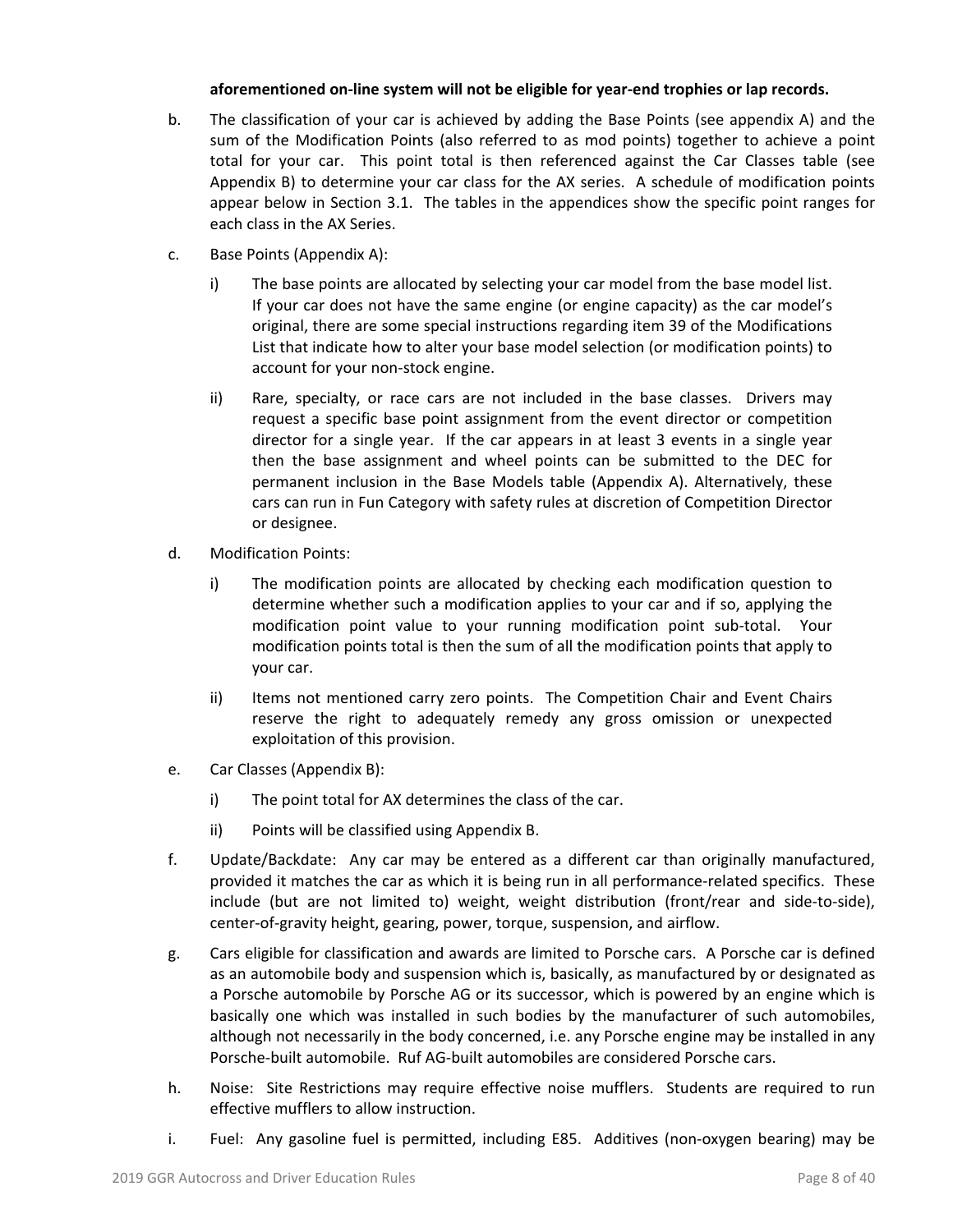used as long as they do not constitute more than 10% of the fuel.

- j. Aerodynamic Devices: Aerodynamic devices which articulate or adjust when the car is in motion are prohibited, except for the factory supplied devices on cars such as C2s, C4s, 993s, 996s and Boxsters.
- k. Fun Category is for Porsche cars which choose not to run in any class, rare, specialty or race cars that do not conform to any of the other categories (from (c)(ii) above). Drivers of Historic Porsches and other factory racecars are encouraged to participate in Fun Category. All cars must be classed for the purposes of applying safety requirements of their normal class if one exists, or else at the discretion of the Competition Director or designee.
- l. Additionally, Special classes, to be designated S1, S2, etc., can be created by any three or more competitors who decide to run against each other. The competitors must petition the chairperson of the series before the end of the first event of the season. Cars will comply with the safety regulations of the class they would normally fall from the designated classes. Year-end trophies shall be awarded only if at least three competitors participate in enough events to earn an award.

#### **3.1 MODIFICATION POINTS**

Using the on‐line GGR Points Classification System referenced above in 3.0 (a), select each line item applicable to your car. The points associated with each item selected will accrue to your total modification points. Line items with multiple choices, such as 10 a), 10 b), 10 c), are designed to be mutually exclusive, and you should select the choice that provides the least points, yet remains in full compliance. For item #1 regarding wheels, you must know the WIDTH (not diameter) in inches of your front and rear wheels.

| Item#                 | <b>Modification</b>                                                                                                                              | TΤ<br><b>Points</b> | AX<br><b>Points</b> |
|-----------------------|--------------------------------------------------------------------------------------------------------------------------------------------------|---------------------|---------------------|
| Wheels                |                                                                                                                                                  |                     |                     |
| 1.                    | Wheels - Points assessed per each half-inch of total wheel width wider than 12" ("total"<br>means one front wheel width + one rear wheel width). | 10                  | 10                  |
| 2.                    | Car has non-stock wheel spacer more than .25" thickness                                                                                          | 5                   | 10                  |
| <b>Tires</b>          |                                                                                                                                                  |                     |                     |
| 3.                    | a) Tires with DOT wear rating 200 or greater                                                                                                     | 0                   | 0                   |
|                       | b) Tires with DOT wear rating less than 200 but greater than 100.                                                                                | 25                  | 25                  |
|                       | c) Tires with DOT wear rating less than 101 but greater than 49                                                                                  | 50                  | 50                  |
|                       | d) Tires with DOT wear rating less than 50                                                                                                       | 100                 | 100                 |
|                       | e) Racing slicks or tires with no DOT wear rating.                                                                                               | 175                 | 175                 |
| <b>Brakes</b>         |                                                                                                                                                  |                     |                     |
| 4.                    | Car has brake dust shields removed.                                                                                                              | $\Omega$            | 0                   |
| 5.                    | Car has non-stock brake cooling system                                                                                                           | 0                   | $\Omega$            |
| 6.                    | Car has non-stock brake hoses                                                                                                                    | 0                   | $\Omega$            |
| <b>Brake Calipers</b> |                                                                                                                                                  |                     |                     |
| 7.                    | a) Car has stock brake calipers                                                                                                                  | $\Omega$            | $\Omega$            |
|                       | b) Car has non-stock brake calipers                                                                                                              | 10                  | $\Omega$            |
| 8.                    | a) Car has stock or thicker brake rotors maintaining stock diameter                                                                              | $\Omega$            | 0                   |
|                       | b) Car has brake rotors larger diameter than stock                                                                                               | 10                  | $\Omega$            |
|                       | c) Car has factory BRAKE UPGRADE kit that was an available option for this series, model,<br>and type                                            | 10                  | $\Omega$            |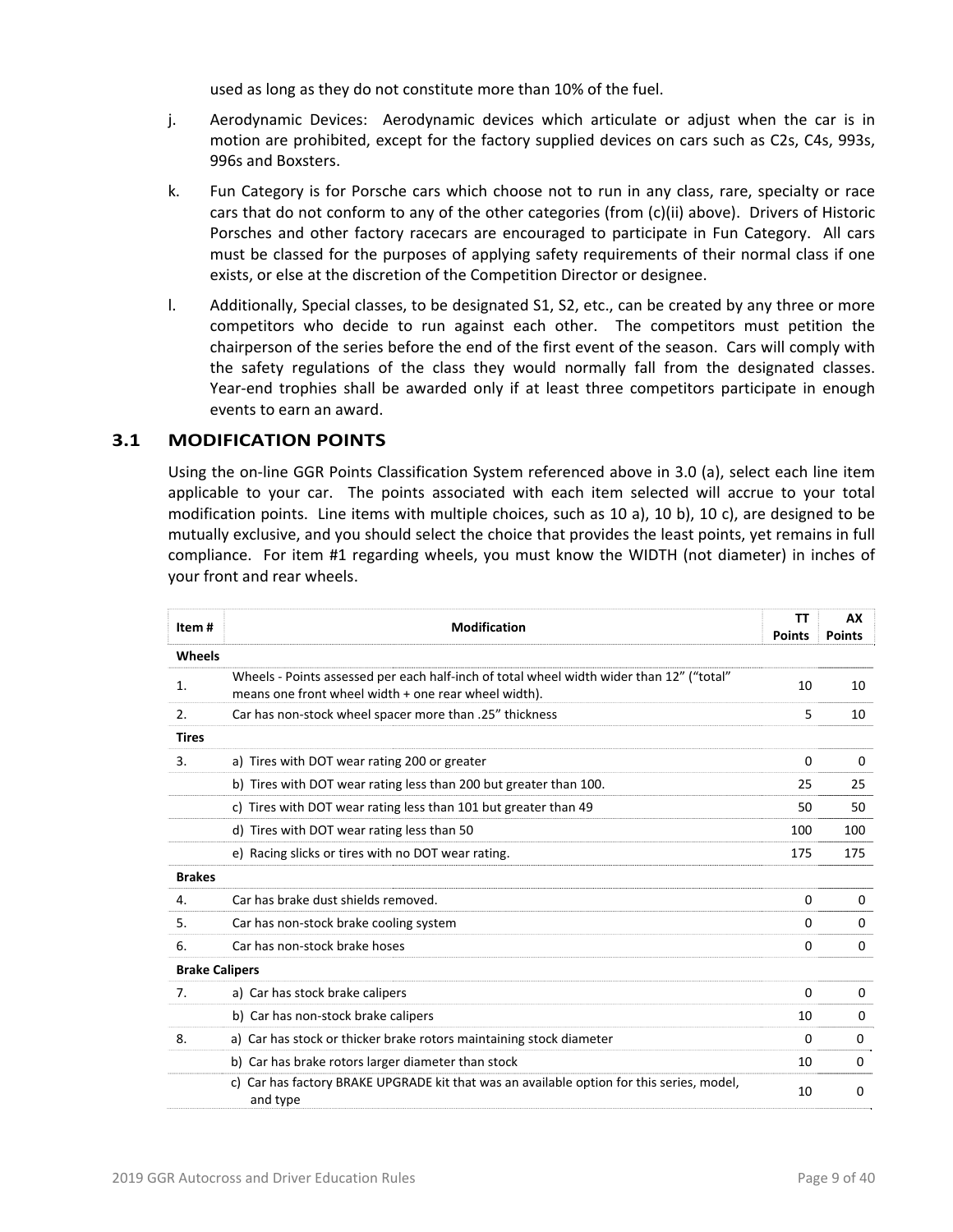| Item #              | <b>Modification</b> | <b>Points</b> | AX<br>Points |
|---------------------|---------------------|---------------|--------------|
| <b>Brake Rotors</b> |                     |               |              |

| 9.              | Car has non-stock master cylinder                                                                                                            | 5           | 5  |
|-----------------|----------------------------------------------------------------------------------------------------------------------------------------------|-------------|----|
| 10.             | Car has brake rotors from non-stock material                                                                                                 | 20          | 5  |
| 11.             | Car has non-stock brake balance device                                                                                                       | 5           | 5  |
| 12.             | Car has non-stock ABS system or components                                                                                                   | 10          | 10 |
| <b>Battery</b>  |                                                                                                                                              |             |    |
| 13.             | Car has smaller battery or battery removed                                                                                                   | 5           | 5  |
| 14.             | Car has battery relocated                                                                                                                    | 5           | 5  |
| Glass           |                                                                                                                                              |             |    |
| 15.             | Car has non-stock glazing                                                                                                                    | 10          | 20 |
| 16.             | Car has window lift mechanism removed                                                                                                        | 5           | 10 |
| <b>Seats</b>    |                                                                                                                                              |             |    |
| 17.             | a) Car has all original seats                                                                                                                | $\Omega$    | 0  |
|                 | b) Car has non-stock seats - with adjustable seat back angle                                                                                 | 5           | 5  |
|                 | c) Car has one or more racing style seats                                                                                                    | 10          | 10 |
| <b>Interior</b> |                                                                                                                                              |             |    |
| 18.             | a) Car has stock interior                                                                                                                    | 0           | 0  |
|                 | b) Car has a complete interior - no untrimmed surfaces                                                                                       | 5           | 10 |
|                 | c) Car has incomplete interior                                                                                                               | 10          | 20 |
| <b>Fenders</b>  |                                                                                                                                              |             |    |
| 19.             | a) Car has stock fenders or fender lips rolled                                                                                               | $\Omega$    | 0  |
|                 | b) Car has flared fenders added                                                                                                              | 10          | 10 |
|                 | c) Car has lightweight fenders added                                                                                                         | 30          | 30 |
| <b>Bodywork</b> |                                                                                                                                              |             |    |
| 21.             | Car has non-stock front hood                                                                                                                 | 5           | 20 |
| 22.             | Car has non-stock rear hood                                                                                                                  | 5           | 20 |
| 23.             | Car has non-stock doors                                                                                                                      | 20          | 20 |
| 24.             | Car has non-stock engine mounts                                                                                                              | 5           | 5  |
| 25.             | Car has a modified sunroof                                                                                                                   | 5           | 5  |
| 26.             | Car has one or more windshield wipers removed                                                                                                | $\Omega$    | 0  |
| 27.             | Car has ancillary systems modified or removed                                                                                                | 5           | 5  |
| 28.             | Car has any part of a stock air conditioning system removed                                                                                  | 5           | 5  |
| <b>Wings</b>    |                                                                                                                                              |             |    |
| 29.             | a) Car has no rear spoiler or has as stock rear spoiler that was STANDARD EQUIPMENT as<br>delivered on US-market cars of this model and type | $\mathbf 0$ | 0  |
|                 | b) Car has a Porsche REAR SPOILER that was a FACTORY OPTION for this model and type<br>or an identical aftermarket replica                   | 5           | 0  |
|                 | c) Car has a stock rear spoiler originally from another model                                                                                | 10          | 0  |
|                 | d) Car has a rear aerodynamic device to taller than the roof, or wider than the body                                                         | 20          | 5  |
|                 | e) Car has a rear aerodynamic device that does not comply with the other options                                                             | 30          | 10 |
|                 | f) Factory AEROKIT, turbo-look kit or slant-nose kit that was a FACTORY OPTION for this<br>year, model and type                              | 5           | 0  |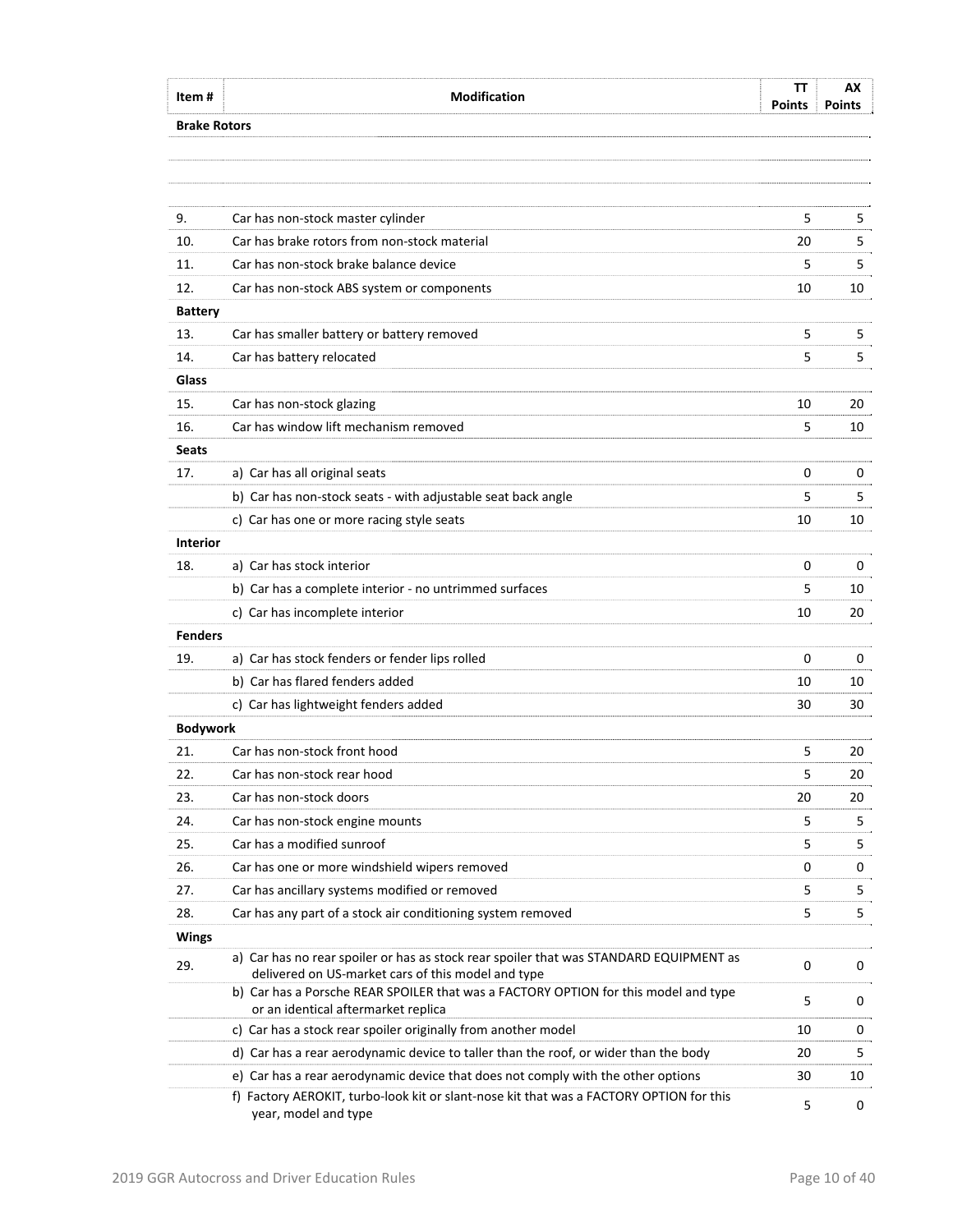| ltem #                 | <b>Modification</b>                                                                                         | TΤ<br>Points | АΧ<br><b>Points</b> |
|------------------------|-------------------------------------------------------------------------------------------------------------|--------------|---------------------|
| <b>Front Spoilers</b>  |                                                                                                             |              |                     |
| 30.                    | a) Car has a Porsche FRONT SPOILER which was a FACTORY OPTION for this model and<br>type                    | 5            | 0                   |
|                        | b) Car has a non-stock front spoiler                                                                        | 10           | 5                   |
| Transmission           |                                                                                                             |              |                     |
| 31.                    | a) Car has a stock transmission                                                                             | 0            | 0                   |
|                        | b) Car has a transmission with non-stock gear ratios or final drive                                         | 20           | 20                  |
|                        | c) Car has a tiptronic or sportomatic transmission                                                          | -15          | -10                 |
|                        | d) Car equipped with standard "Tiptronic S" transmission                                                    | -5           | -5                  |
|                        | e) Car has PDK transmission                                                                                 | 15           | 15                  |
| 32.                    | Car is a 914 that has converted from tail shift to side shift                                               | 0            | 0                   |
| 33.                    | Transmission has a limited slip differential, stock or non-stock                                            | 15           | 30                  |
| 34.                    | Transmission has a non-stock transmission cooler                                                            | 0            | 0                   |
|                        | <b>Flywheel and Clutch</b>                                                                                  |              |                     |
| 35.                    | Engine has a non-stock flywheel                                                                             | 5            | 10                  |
| 36.                    | Engine has rubber center clutch disc replaced with spring center clutch disc                                | 0            | 0                   |
| 37.                    | Engine has a clutch that is smaller than stock diameter                                                     | 15           | 15                  |
| <b>Engine Swaps</b>    |                                                                                                             |              |                     |
| 39.                    | a) Engine is stock                                                                                          | 0            | 0                   |
|                        | b) Engine has same number of cylinders and comes from model in same series                                  | 0            | 0                   |
|                        | c) Engine has same number of cylinders but does not come from same model in same<br>series                  | 0            | 0                   |
|                        | d) Engine has different number of cylinders - this number of cylinders was available in<br>the model series | 0            | 0                   |
|                        | e) Engine has different number of cylinders                                                                 | 100          | 100                 |
| <b>Fuel and Intake</b> |                                                                                                             |              |                     |
| 40.                    | Engine must comply with California smog laws but has equipment removed                                      | 5            | 5                   |
| 41.                    | Car has fuel tank less than 15 gallons                                                                      | 0            | 0                   |
| 42.                    | Engine has throttle body or other intake component different from stock                                     | 10           | 10                  |
| 43.                    | Air cleaner or housing, or air inlet ducting is not stock                                                   | 5            | 5                   |
| 44.                    | Complete induction system has been replaced with alternate system                                           | 15           | 15                  |
|                        | Ignition and Engine Management                                                                              |              |                     |
| 45.                    | a) Engine has stock ignition system                                                                         | 0            | 0                   |
|                        | b) Engine management chip is not stock                                                                      | 5            | 5                   |
|                        | c) Engine has non-stock rev limiter                                                                         | 5            | 5                   |
|                        | d) Engine uses a non-stock engine management system                                                         | 20           | 20                  |
| 46.                    | Engine has non-stock dual ignition                                                                          | 5            | 5                   |
|                        | <b>Forced Induction</b>                                                                                     |              |                     |
| 47.                    | a) Engine is normally aspirated                                                                             | 0            | 0                   |
|                        | b) Engine has forced induction and is stock                                                                 | 0            | 0                   |
|                        | c) Engine has forced induction and is not stock                                                             | 50           | 50                  |
|                        | d) The engine was normally aspirated and now has forced induction of any design                             | 50           | 50                  |
| 48.                    | Engine has forced induction and the boost level is not stock                                                | 50           | 50                  |
| 49.                    | Engine has injection of any fluid or gas other than gasoline                                                | 30           | 30                  |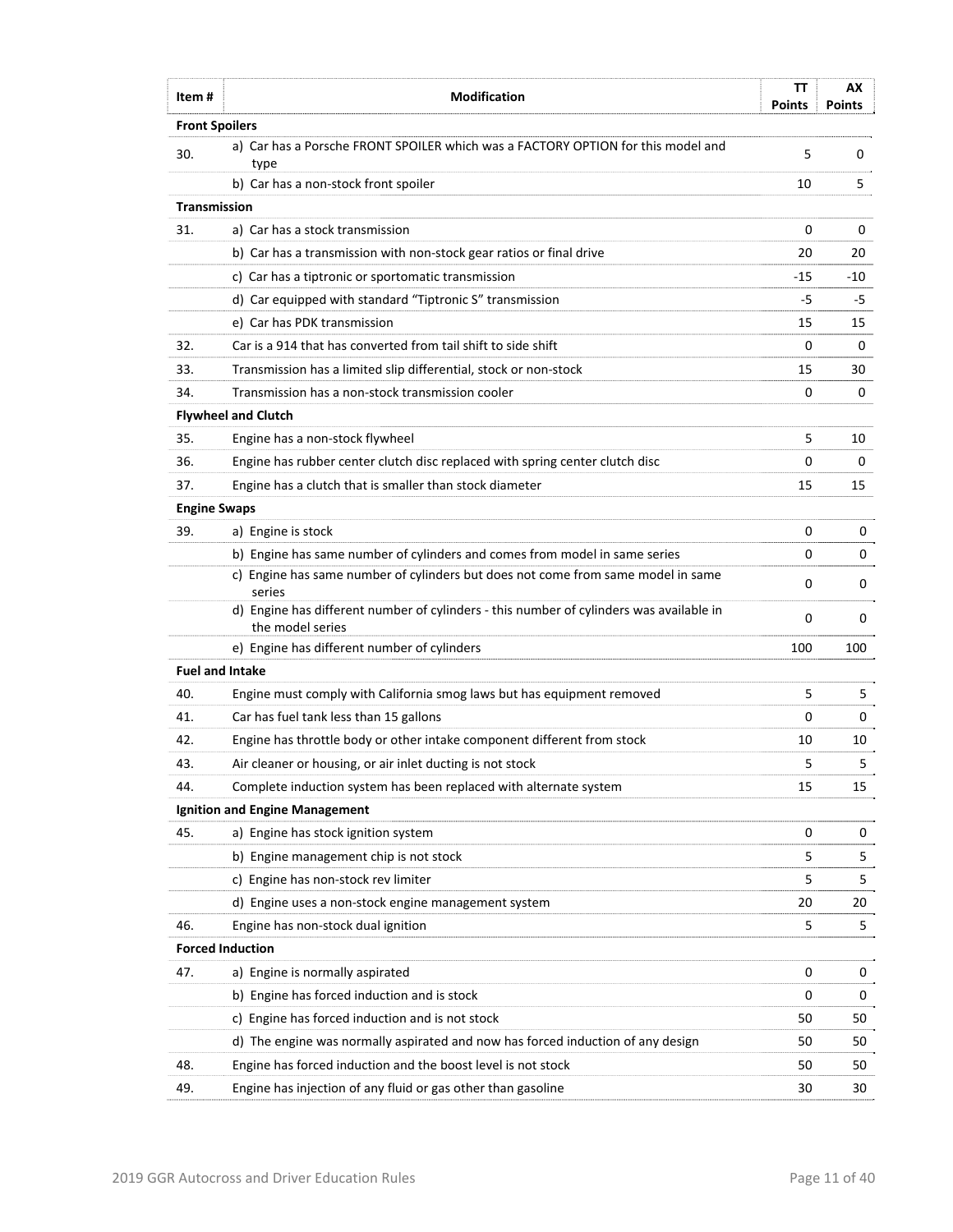| Item #     | <b>Modification</b>                                                                                         | TΤ<br><b>Points</b> | AX<br>Points |
|------------|-------------------------------------------------------------------------------------------------------------|---------------------|--------------|
|            | <b>Compression Ratio</b>                                                                                    |                     |              |
| 50.        | a) Engine has as compression ratio not more than 1.0 ratio point higher than stock                          | 0                   | 0            |
|            | b) Engine has a compression ratio more than 1.0 ratio point higher than stock                               | 30                  | 30           |
|            | <b>Other Engine Modifications</b>                                                                           |                     |              |
| 51.        | a) Engine has non-stock camshafts                                                                           | 25                  | 25           |
|            | b) Cylinder heads have been ported                                                                          | 25                  | 25           |
|            | c) Engine has been updated to Carrera oil pressure fed cam chain tensioners                                 | 0                   | 0            |
|            | d) Engine has a non-stock oil cooler or water cooling system                                                | 0                   | 0            |
|            | e) Factory optional non-turbo POWERKIT engine (i.e. X51)                                                    | 25                  | 10           |
|            | f) Factory optional TURBO POWERKIT engine                                                                   | 30                  | 5            |
|            | g) TURBO car has any factory option package not described in item 51.f that raises<br>maximum engine output | 10                  | 5            |
|            | <b>Mufflers</b> (per engine type)                                                                           |                     |              |
| 55.        | a) Engine has a stock muffler                                                                               | 0                   | 0            |
|            | b) Engine has as non-stock muffler                                                                          | 5                   | 5            |
|            | <b>Exhaust Manifolds / Headers</b>                                                                          |                     |              |
| 56.        | a) Engine has stock heat exchangers or stock exhaust manifolds                                              | 0                   | 0            |
|            | b) Engine has non-stock heat exchangers or exhaust manifolds                                                | 10                  | 10           |
| Suspension |                                                                                                             |                     |              |
| 57.        | The car has non-stock sway bars                                                                             | 20                  | 20           |
| 58.        | The car has a non-stock front or rear strut tie bar                                                         | 5                   | 5            |
| 59.        | The car has non-stock turbo tie rod ends                                                                    | 0                   | 0            |
| 60.        | The car has steering rack spacers                                                                           | 0                   | 0            |
| 61.        | The car has non-stock steering track rods - excluding turbo tie rod ends                                    | 10                  | 10           |
| 62.        | The car has a Porsche SPORT suspension kit or a Porsche Active Suspension (PASM) kit.                       | 15                  | 20           |
| 63.        | The car has non-stock power steering                                                                        | 5                   | 5            |
| 64.        | The car has non-stock adjustable spring plates                                                              | 5                   | 10           |
| 65.        | The car has non-stock springs or torsion bars                                                               | 30                  | 45           |
| 66.        | The car has torsion bars replace with coil springs, or coil springs added                                   | 10                  | 10           |
| 67.        | The car has non-stock adjustable coil spring platforms                                                      | 10                  | 20           |
| 68.        | The car has non-stock front control arms (944 replacements OK)                                              | 10                  | 15           |
| 69.        | The car has non-stock rear control arms                                                                     | 5                   | 10           |
| 70.        | The car has non-stock spherical bearings - except strut top and sway bar drag link<br>bearings.             | 10                  | 15           |
| 71.        | The car has non-stock suspension pick-up locations                                                          | 20                  | 30           |
| 72.        | The car has non-stock strut tops                                                                            | 5                   | 10           |
| 73.        | The car has any non-stock suspension parts not covered in other choices.                                    | 10                  | 20           |
| 74.        | The suspension has non-stock suspension bushings not covered in item 70.                                    | 5                   | 15           |
|            | <b>Shock Absorbers</b>                                                                                      |                     |              |
| 75.        | a) The car has shock absorbers with single external adjustment or no adjustability                          | 0                   | 0            |
|            | b) The car has shock absorbers with greater than one external adjustment                                    | 10                  | 15           |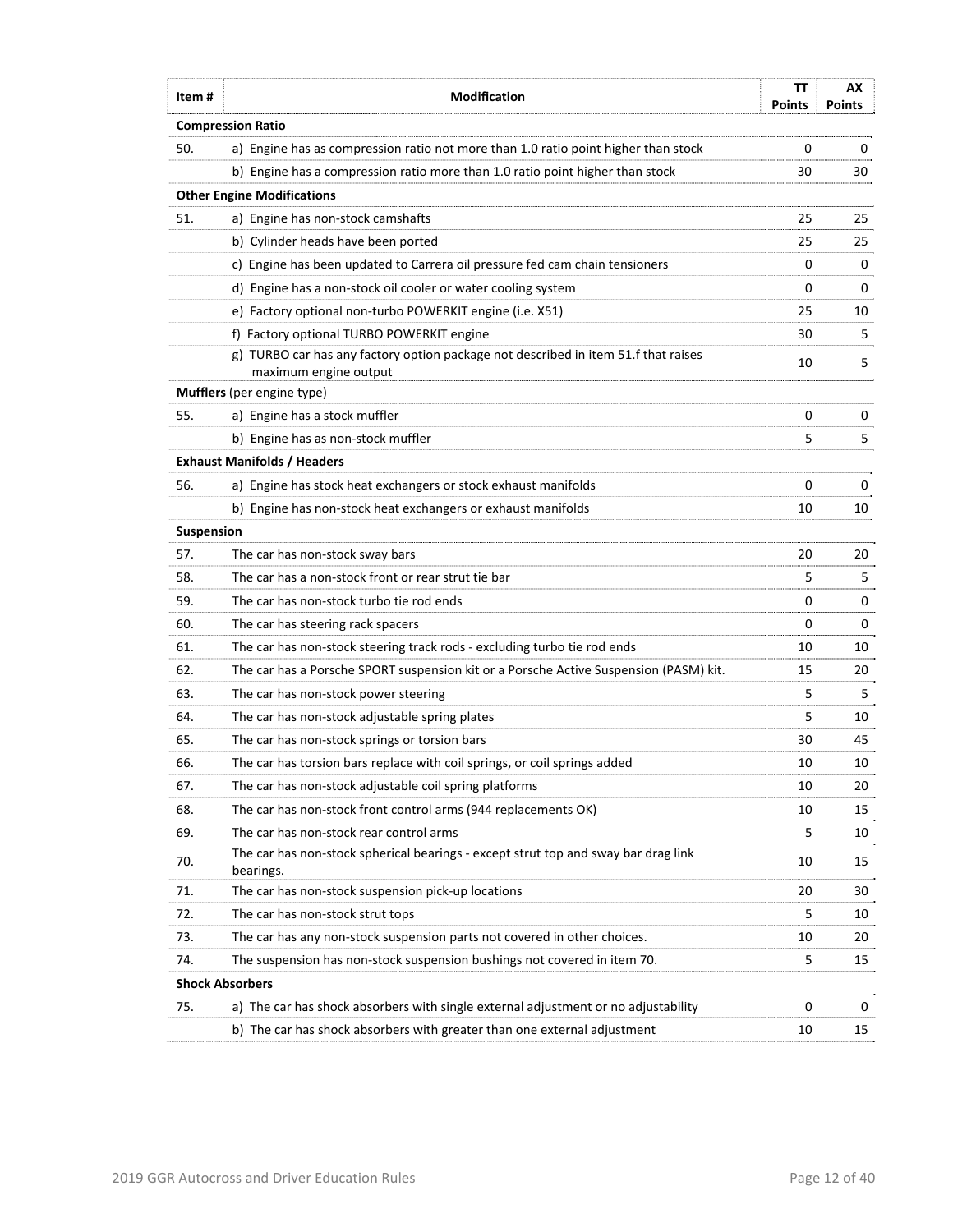#### *Additional notes regarding Engine Swaps and Capacity Increases (per chassis number)*

**NOTE 1:** In all cases, unless specified otherwise, the engine modifications are measured as deviation from the stock configuration of the engine type – regardless of whether the engine is installed in the original chassis. If the car has the original engine type, the modifications will be those deviations from stock. If the car has an engine swap, the stock specification of the engine type is relative to the stock configuration in the original chassis in which it was installed. This includes configuration of the entire induction and exhaust system. Determine the engine capacity points by locating the increase capacity bracket applicable to the engine installed above the capacity of the stock engine. Use the engine capacity table when instructed in item 39 c) d) or e).

**NOTE 2:** There is no point reduction for reduction from stock engine capacity.

**NOTE 3:** For any forced induction engine swaps – regardless of the chassis – the forced induction engine capacity increases will be subject to a 1:1.4 capacity multiplier. E.g., a motor swap from a 2.0 liter engine to a 3.0 liter engine is a 1000 cc increase in capacity. If the 3.0 liter engine has forced induction the capacity increase will be assessed as 1400 cc.

Mod Points assigned per cc's of capacity increase

| (from cc to cc: | Points) |
|-----------------|---------|
| 0-250:          | 75      |
| 251-500:        | 100     |
| 501-750:        | 125     |
| 751-1000:       | 150     |
| 1001-1250:      | 175     |
| 1251-1500:      | 200     |
| 1501-1750:      | 225     |
| 1751-2000:      | 250     |
| 2001-2250:      | 275     |
| 2251-2500:      | 300     |
| 2501-2750:      | 325     |
| 2751-3000:      | 350     |
| $3001 +$ :      | 375     |

# **3.2 PERFORMANCE INDEX AUTOCROSS CATEGORY**

- a. Purpose: The purpose of the Performance Index Autocross (PAX) Category is to allow for cars of different categories to compete equally on corrected time.
- b. Indexes shall be developed for all categories and classes of Porsche cars.
- c. Indexes will be updated yearly.
- d. The PAX classing table appears in Appendix B2.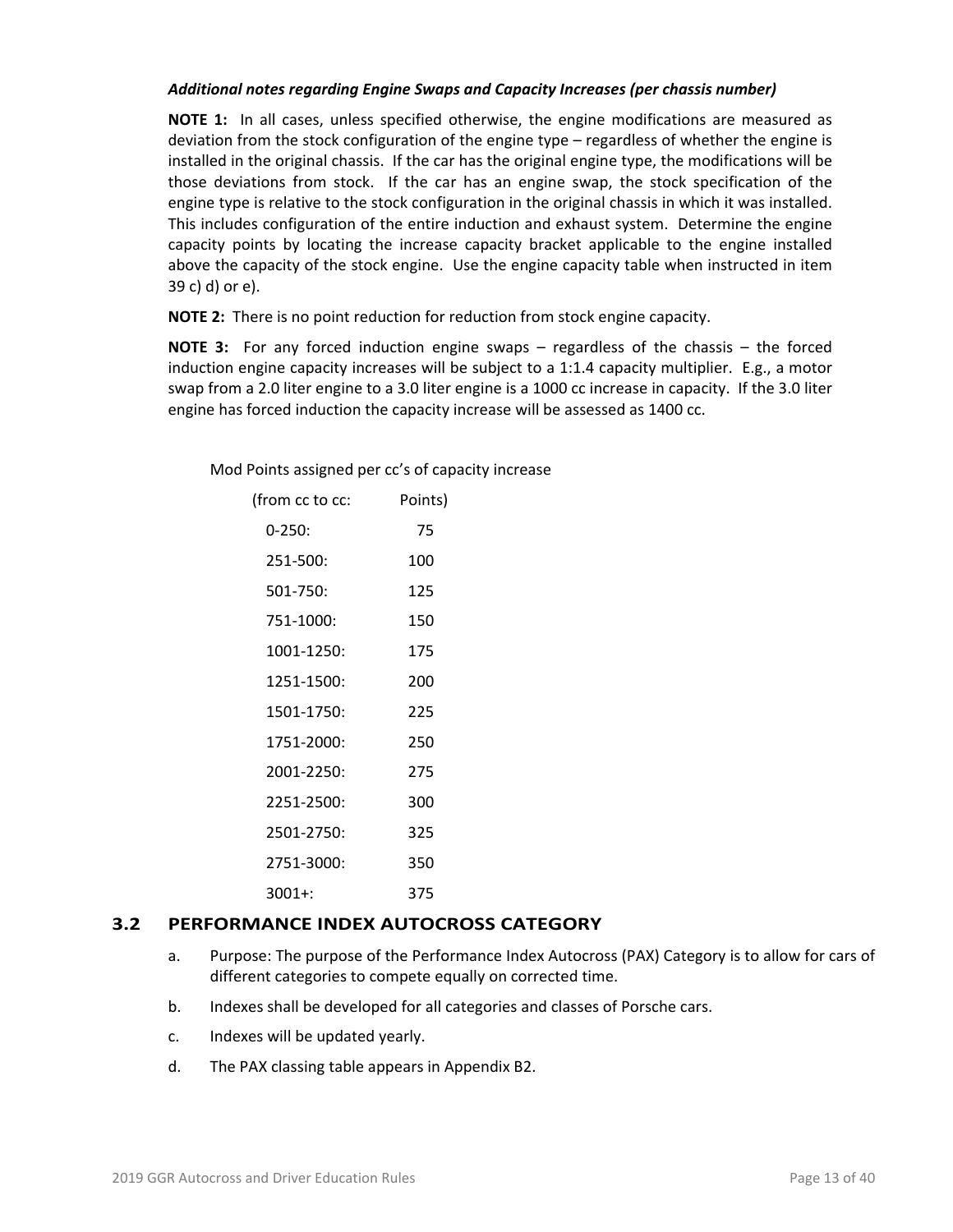# **4.0 EVENT ADMINISTRATION AND CONDUCT**

#### **4.1 EVENT ADMINISTRATION**

- a. No deviation in these rules will be allowed unless previously approved and published by the GGR Board of Directors.
- b. Consumption of alcoholic beverages, drugs that might impede driver reaction and/or the use of narcotics, marijuana or other dangerous and/or illegal drugs during the event, by an entrant, spectator, or worker are prohibited.
- c. Registration fee may vary from event to event due to the course rental and operating expenses.
- d. There is no set number of events constituting the series.

#### **4.1A Autocross**

- 1. Each event shall provide appropriate time allocation for registration (including a late registration period), car safety tech, course walk, and drivers' meeting.
- 2. Contestants shall be divided into two or more groups of approximately equal size and the Autocross Chairperson shall administer the event by having each group rotate through sessions of driving and sessions of working.
- 3. Each group shall be large enough to adequately staff positions during work sessions.
- 4. Contestant event points shall be forfeited if they fail to work their appropriate worker assignment unless excused beforehand by the event chairperson.
- 5. PCA Primary and Family members, but not Affiliate members, may enter and participate in other makes of cars for no more than 50% of the events in any year, provided that the car passes car safety tech.
- 6. The Autocross Chair may allow a limited number of non‐member, non‐Porsche entrants at each event. (This provision is intended as a membership recruitment tool to allow members to invite non‐Porsche owning guests seen as potential future members to experience a PCA autocross event.) The number of such entrants permitted for each event is at the discretion of the Autocross Chair, however a maximum of 5 such entrants is suggested

#### **4.1T Driver's Education Administration**

- 1. Driver's Ed Chairman is to be nominated to the Board of Directors by the Competition Director no Later than November 1st. (Reasoning: to ensure the following years Chairman has enough time for staff changes, season is normally over by Nov. and starts in Feb. and to allow for introductions at the Year-end banquet.)
- 2. Driver's Ed Chairman shall serve no longer than three years. (Reasoning: to encourage change and to have a set time of change.)
- 3. Driver's Ed Chairman is responsible for Budgets, Staff, Policies, and Schedules for the series, except as noted in the Rule Book.
- 4. The Competition Director and the Driver's Ed Chairman shall nominate to the Board of Directors the Chief Driving Instructor of the series no later than November 1st. (Reasoning: the Chairman should have direct input to who he wishes to work with.)
- 5. The Driver's Ed Chief Driving Instructor (CDI) shall serve no longer than three years. (Reasoning: to encourage change and to have a set time of change.)
- 6. The CDI shall be responsible for Training and maintaining a proper amount of driving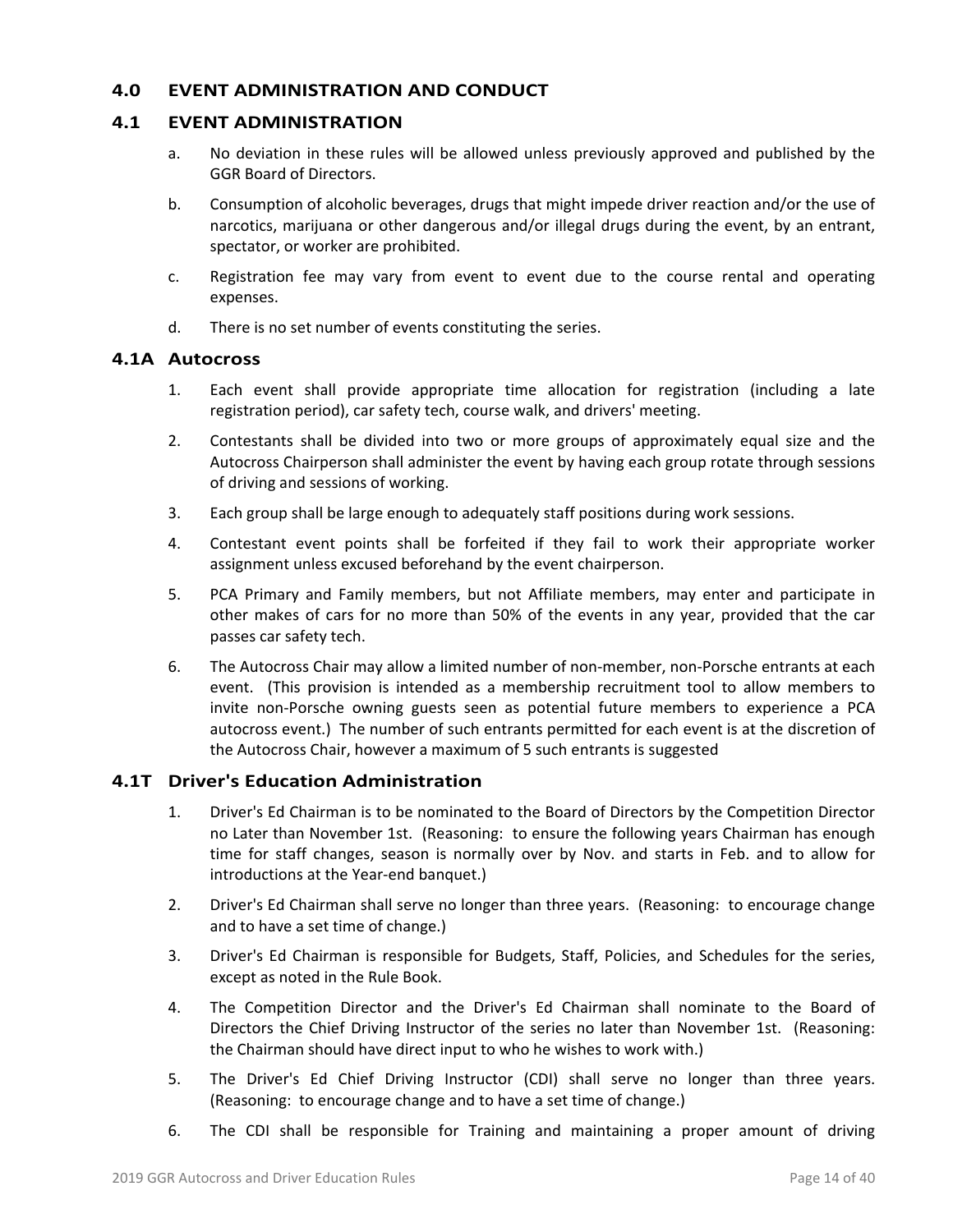instructors to fulfill the Policies of the Driver's Ed Chairman. (Reasoning: sets an area of responsibility and a Chain of command.)

- 7. Driver's Ed Chairman shall appoint a Chief Steward. (Reasoning: sets an area of responsibility and chain of command.)
- 8. Chief Steward is responsible for ALL on track activities. (Reasoning: Chief Steward is able to concentrate his focus on safety of the track without the same distractions the CDI and Chairman have.)

#### **4.2 ENTRIES**

- a. Each driver, worker, instructor, passenger, spectator or other participant will be required to sign a release prior to each event. Minors must have their parent or guardian sign the release on their behalf. The release will affect your legal rights in the event you suffer loss or damage while participating in an event. Please consult legal advice if you have any questions as to its effect.
- b. An entrant must be 18 years old or over and have a valid driver's license before he or she can drive or compete. An autocross entrant may be 16/17 years old provided that they satisfy the following requirements:
	- i. Be a child of a current PCA member.
	- ii. Have valid Minors' Provisional Drivers License.
	- iii. Show a signed "Special Parental Insurance Waiver" for that event at registration.
	- iv. The PCA member parent must be present at registration and for the entire time the child is participating.
- c. Women may elect to run either in a women's or an open class at any event. Points earned in different classes will not be aggregated for year end award purposes.
- d. An entrant may register only once for each event and will be assigned only one number. An entrant may compete for year end awards in only one car in one class during the event. Class and car declaration pertains to each event separately. Points earned by an entrant in different classes in a particular event series will not be aggregated for year end award purposes.
- e. A guest of a PCA member may enter if driving a Porsche, but will only be eligible for year-end awards it they join PCA prior to the last event of the series (in which case all events participated in will count toward the award).

#### **4.2T Driver's Education**

- a. A pregnant person may not compete/drive or ride as a passenger.
- b. All novice drivers are required to attend one GGR Track Orientation session/lecture.
- c. Any driver may be required to return to the lecture or on‐course phase of instruction at the discretion of the Driver's Ed Chairperson.

# **4.3 COURSE AND OPERATION**

#### **4.3A Autocross**

- a. Cars shall be gridded in groups. A driver may not change run groups without approval from the Autocross or Event Chair.
- b. If two drivers share a car, they shall run in different groups. The Autocross Chair may approve exceptions if one of the drivers is a first time participant.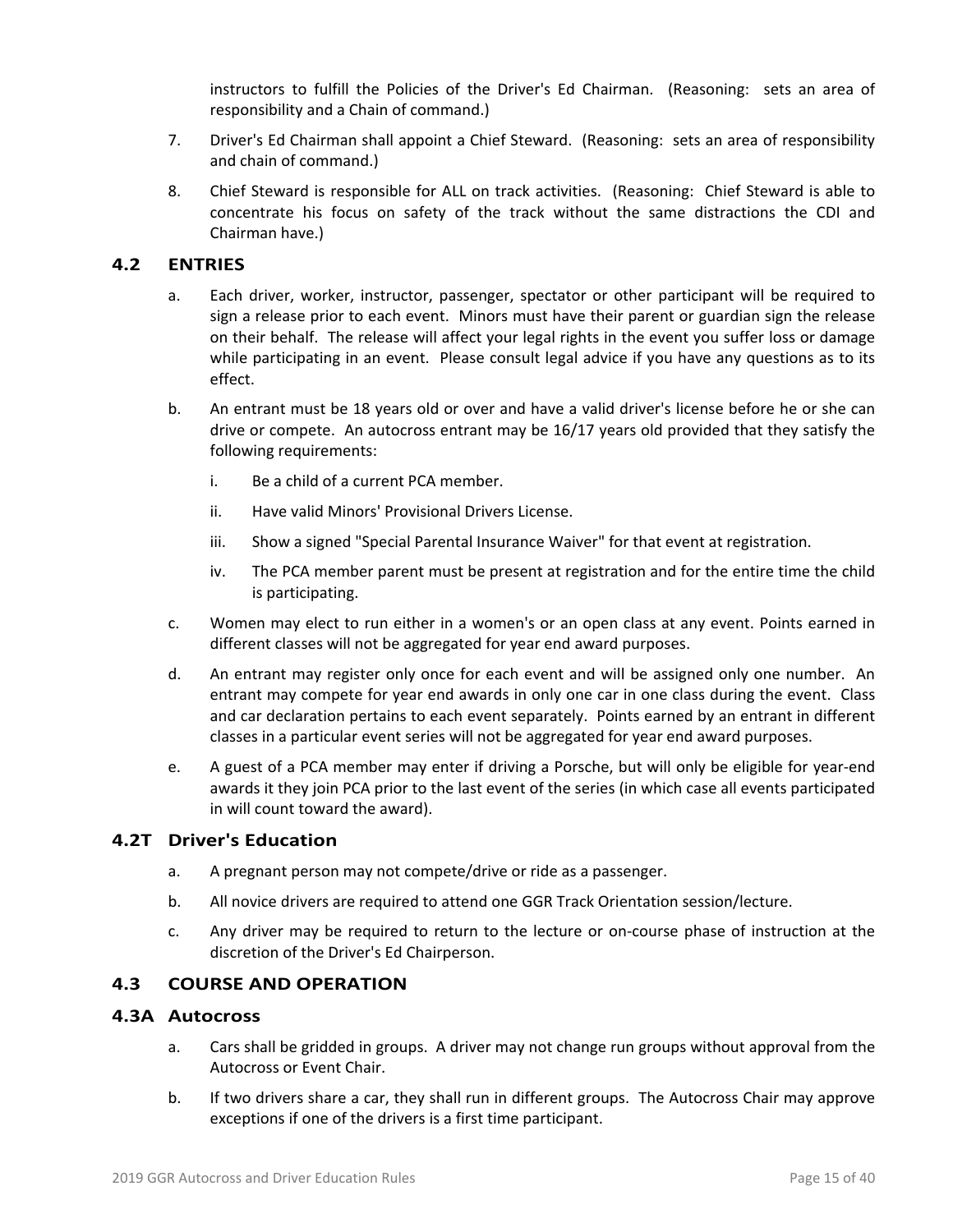- c. If a participant drives any car other than the car in which they are registered and properly classified, the driver must indicate "fun run" to the grid personnel before entering the course.
- d. Drivers who register late are not allowed to compete in the first complete cycle of the grid.
- e. Course design shall be determined so that all motion is forward and reverse gear is not required.
- f. Course boundaries shall be determined by existing terrain and/or white chalk lines or equivalent, and outlined with pylons. The base of each pylon shall be outlined on the pavement.
- g. Course boundaries shall remain the same for all drivers. If, while on course, a driver observes a course change, he must stop immediately and report the course change to course personnel, at which time the driver is to leave the course by the most direct route and be given an official re‐run.
- h. Course width shall be a minimum width of twenty feet, and any turn or chicane shall have a minimum inside radius of twenty‐five feet.
- i. The course may allow overlapping of at least a second car on course.
- j. Whenever a pylon is moved, it must be immediately returned to its original position.
- k. "High speed" finishes are permitted, providing a non‐panic braking area is designated in which cars can safely exit the course.
- l. The course shall be laid out so no spectators, cars, buildings, fences, light poles, curbs, or other objects are within twenty five feet of the course. This safety margin must be increased appropriately around fast courses and unobstructed spinout areas shall be included where advisable.
- m. Any contestant pre‐running or practicing any event in any vehicle shall be disqualified with the exception that the course designer or a driver designated by the course designer may drive the course or sections of the course after initial set up to verify that it is safe and has met other design goals. Walking of the course prior to start of the event shall be allowed for all contestants prior to the Drivers' Meeting.
- n. The Autocross Chairperson or appointee should approve course designs in advanced of the event. Approval considerations are compliance with the rules, course safety, and average run time. Before the first car runs, the Autocross Chairperson or appointee shall check the complete course layout for course compliance.
- o. Only a registered driver for the event is allowed on course. If two people are in a vehicle on course at any time, one person must be a designated instructor and the other occupant must be a registered driver for this event.

#### **4.3T Driver's Education**

- a. Drivers shall be assigned to run groups by the event chairperson. Assignment is based upon the relative speed and experience level of each driver/car combination, and may vary with event and track site.
- b. If two people are in a vehicle on course at any time, one person must be a current driving instructor and the other must be a registered entrant. Either the instructor or the registered entrant may drive.
- c. At each event an opening and closing grid time for timed runs shall be announced. Any car that fails to meet the grid deadline may not be permitted to run.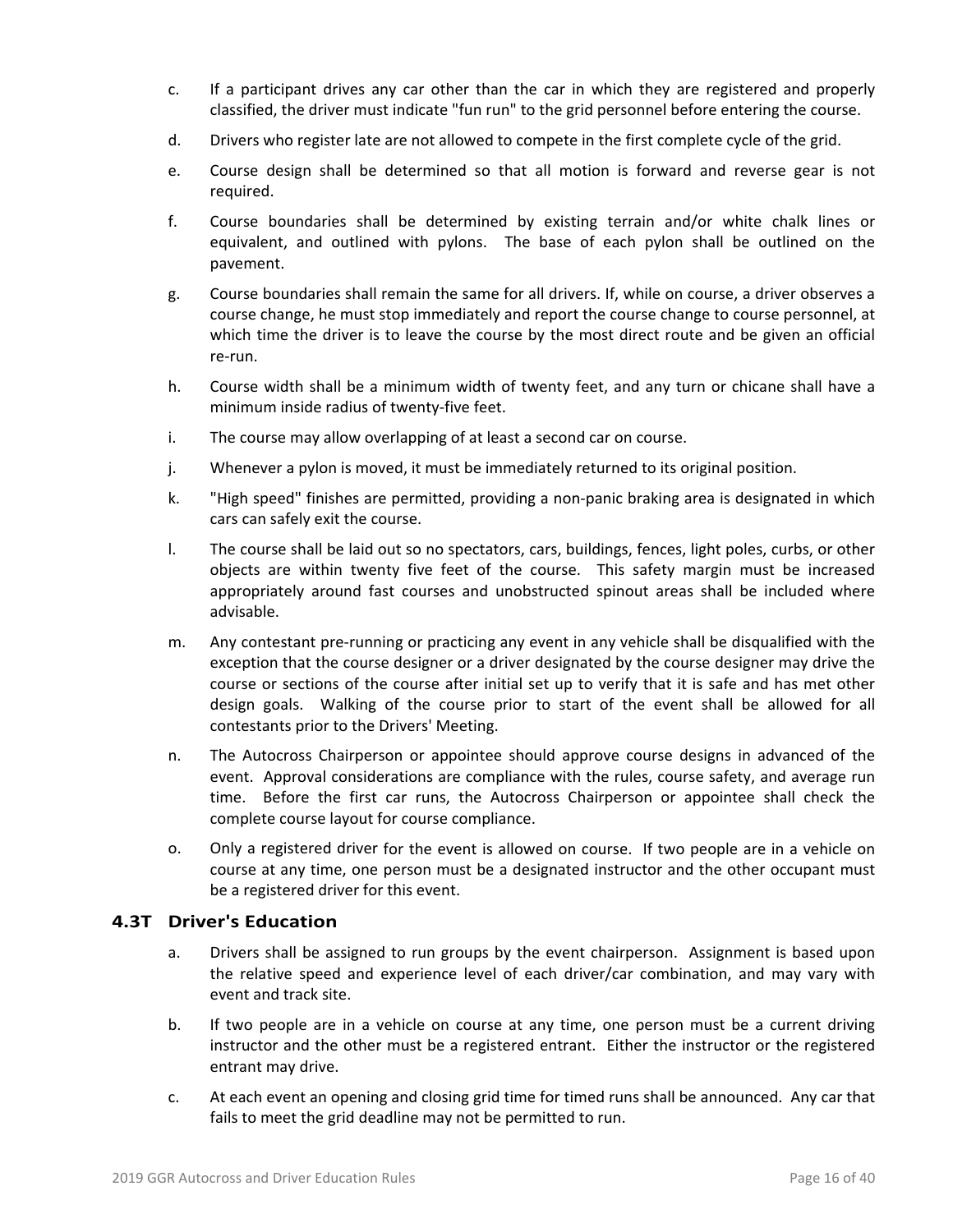d. Any entrant who fails to attend a mandatory driver's meeting may not be permitted to drive in either DE sessions or timed runs at the discretion of the Driver's Ed Chairperson.

#### **4.4 FLAGS**

a. Adherence to all flags is mandatory.

#### **4.4A Autocross**

- a. GREEN: On time and continue laps.
- b. RED: Stop immediately and follow course personnel's instructions.
- c. CHECKERED: Run completed, leave course via established exit.

#### **4.4T Driver's Education**

- a. GREEN: Go ...the course is clear.
- b. YELLOW: Caution, check your mirrors, no passing, reduce speed. WAVING YELLOW flag means the course may be blocked ahead; be prepared to stop. STATIONARY YELLOW flag means reduce speed enough to respond to unusual hazard.
- c. RED: Emergency... slow down smoothly (after checking rear view mirror), pull over and stop safely off line and ideally so that you may see subsequent signals from a worker station.
- d. BLUE/YELLOW STRIPE: Passing flag ...overtaking car ...give hand signal, prepare to be passed.
- e. RED/YELLOW STRIPE: Slippery conditions require caution and reduce speed.
- f. BLACK/RED DOT: There is something wrong with your car. Reduce speed and proceed to the pits via the designated course exit, enter the pits to the BLACK FLAG STATION.
- g. FURLED BLACK FLAG: Warning ...you are driving in an unsafe or improper manner. If continued, you will be given an open BLACK FLAG.
- h. OPEN BLACK FLAG: Driving infraction... proceed to the pits via the designated course exit and stop at the BLACK FLAG INFORMATION STATION.
- i. WAVING BLACK FLAG: "Full‐Course Black"… Driver: Check your mirrors. Reduce speed. Proceed via course exit at reduced speed to grid for further instructions. Do not go to the pits; the steward may want a word with the group.
- j. WHITE: Service vehicle in on the course, use caution.
- k. CHECKERED: Finish ...COOL OFF LAP proceed to the pits via the designated exit at reduced speed.
- l. Drivers should acknowledge flags by a head nod or hand wave to the worker displaying it.

# **4.5T PASSING RULES (Driver's Education)**

Passing is allowed except when:

- a. Yellow flag out or "No Passing" declared.
- b. Hazardous condition exists (oil, stalled car, etc.)
- c. In a turn or while braking for a turn.
- d. No passing is allowed without a hand signal, except where the Driver's Ed Chairperson specifically designates otherwise. Passing is allowed on either the left or right with a mandatory hand signal by the slower car pointing to the side on which the pass should be made.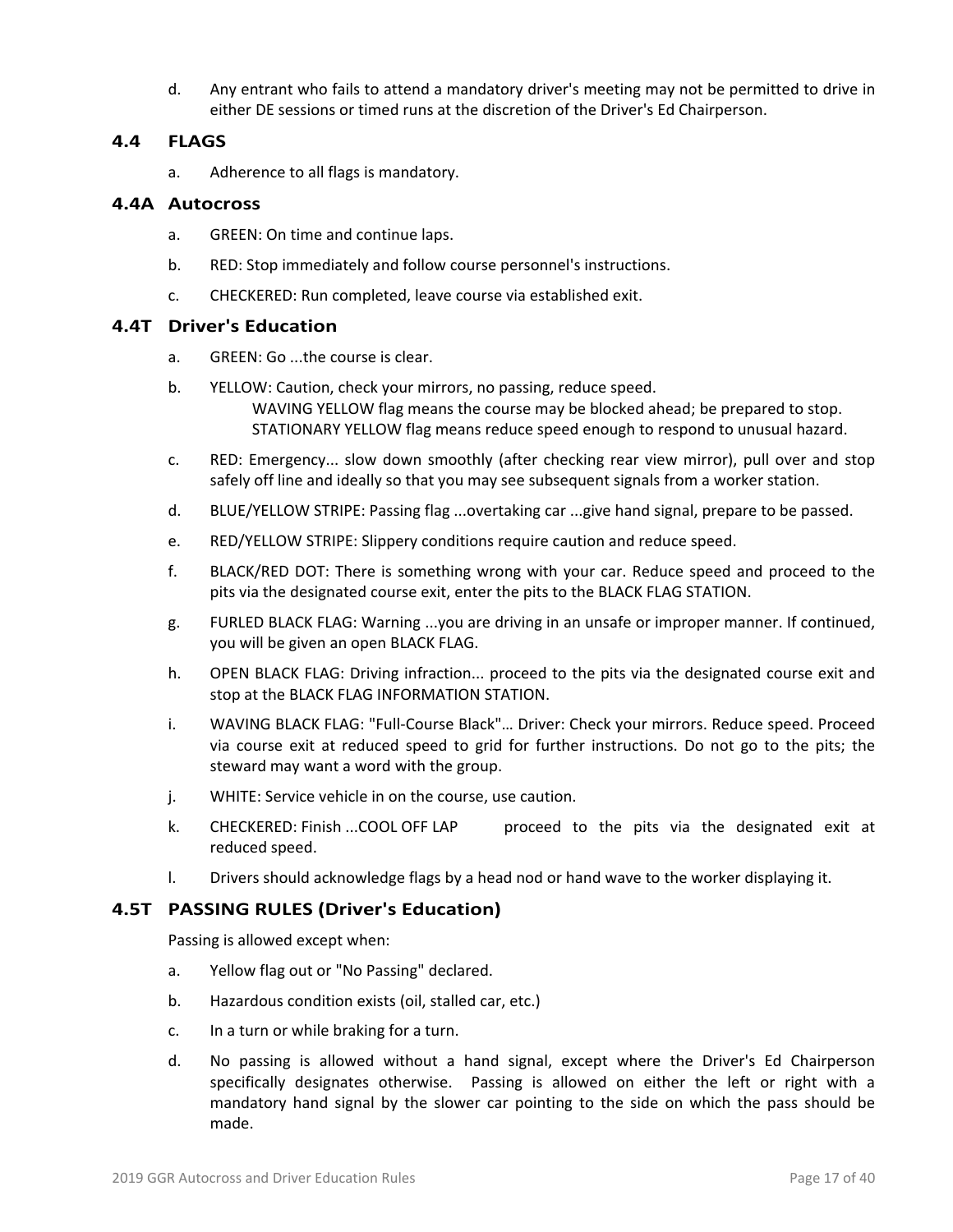- e. The overtaking car is always responsible to make sure the pass can be completed safely and without forcing the other car to deviate.
- f. The driver of the car being passed must signal and ease off their accelerator. All hand signals must be made outside the driver's window and very clear to any person viewing. Cars with window nets must be able to signal freely outside the car.
- g. Any driver who fails to make use of their rear view mirrors, appears to be blocking another car seeking to pass or fails to observe the passing flag will be BLACK FLAGGED.
- h. Before entering the pits from the course, the driver must signal by raising his closed fist out of the window.
- i. The event chairperson shall review passing areas and passing conditions for the event at the drivers' meeting.

#### **4.6 CAR NUMBERS**

#### **4.6A Autocross**

- a. All drivers will be given a number at registration; this number will be marked on the car at technical inspection.
- b. All cars in classes other than FUN, shall display class letters/numbers complying with rule 4.6T-a below, except that shoe polish will be allowed for autocross use.

#### **4.6T Driver's Education**

- a. Car numbers and competition class letter/numbers must be on the car and correct for the driver at all times in order for course personnel, event officials and your fellow competitors to identify cars and their drivers.
- b. Numbers must be a color contrasting to the body color, and legible from corner worker stations.
- c. Reflecting numbers are discouraged and shoe polish is not allowed for DE.
- d. Numbers must be a minimum of 10 inches high, 1-1/2 to 2 inches in stroke width and must be securely attached. The number on the rear may be at least half the regular size but still legible. The car classification letters and/or numbers should be roughly half the size of the car number and placed after the number on both sides of the car.
- e. Numbers shall be placed on both sides of the car, and on the front and the rear of the car.

Side numbers are preferred to be on doors, but where door placement is not feasible, numbers will be allowed on fixed side rear quarter windows. No numbers shall be located on the driver's or front passenger windows.

Front and rear numbers are preferred to be placed on the front hood and rear bumper, respectively, but where hood and rear bumper placement is not feasible, numbers may be placed on the upper portion of the passenger side of the windshield and the upper portion of the driver's side of the rear glass.

- f. Location, style, legibility and mounting of all car numbers are subject to approval of the Tech Inspector.
- g. Car numbers are assigned by the Registrar and will remain assigned to active participants of the Driver's Education Series. Car number requests will be considered subsequent to an initial event registration. Car numbers assigned to drivers who have not participated in the Driver's Education series for one series year may be recycled and reassigned.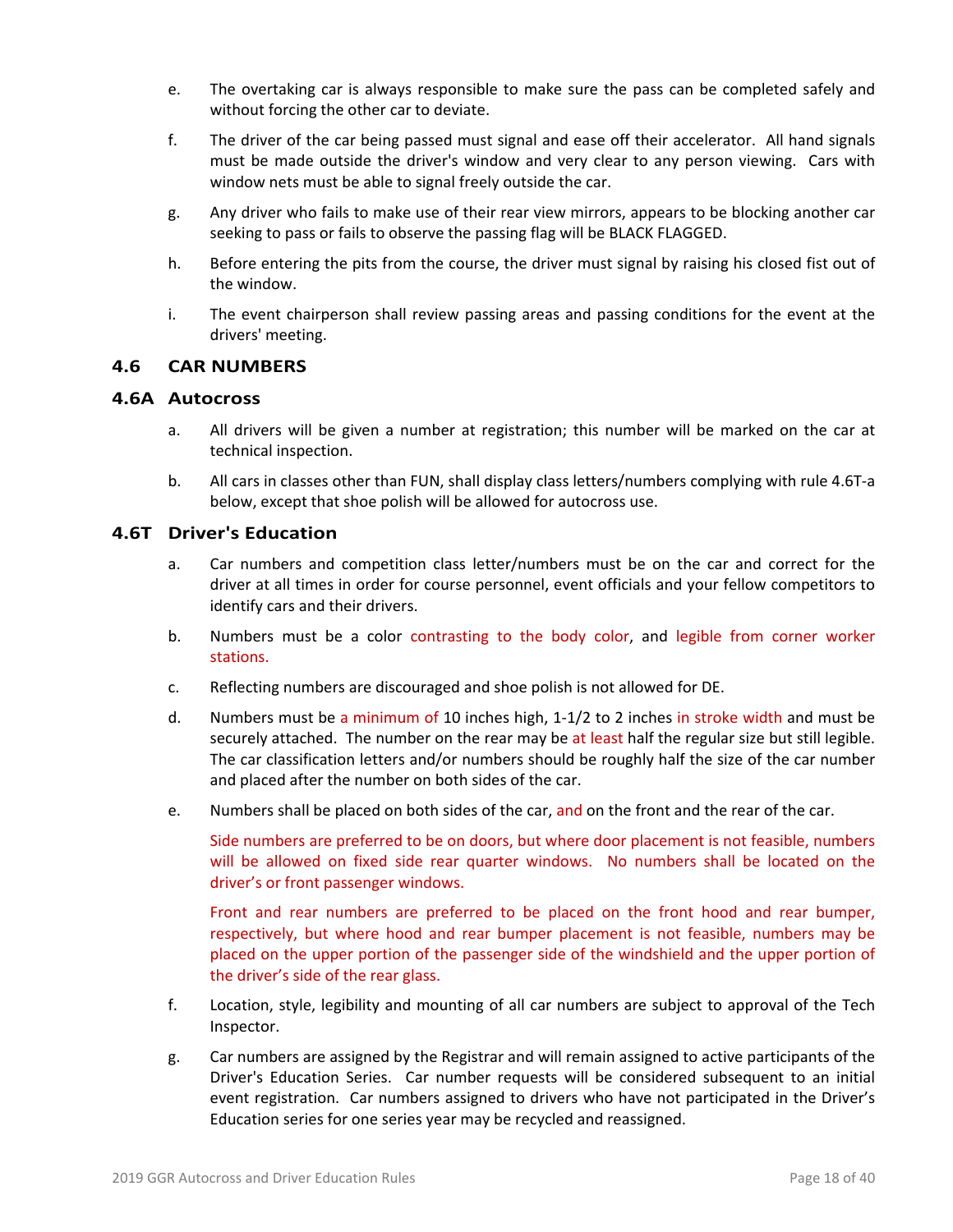- h. Drivers sharing a car may use the same car number but with a suffix (e.g. "A" , "L", "X" etc.) attached to the number in order to distinguish the drivers. Additionally, for a participant requesting a number that has already been assigned, the participant may also choose to use that number with a suffix (e.g. "A", "L", "X" etc.). Temporary number assignments for a given event may be accommodated at the discretion of the Registrar.
- i. For the purpose of this section, "participation" shall mean driving in at least one event, or performing volunteer work in at least two events, in one series year. Nonparticipating drivers may reserve their number for \$25.00 per year for a maximum of two consecutive years.

# **4.7 TIMING AND POSTING**

- a. The timing equipment shall consist of a primary timer that provides for a measurement to the nearest .01 second or better.
- b. Times will be posted by Class after each run group so that all entrants may view the results before leaving the event site. The timing system electronic file is the only official record of the driver's time and declaration of class.
- c. The posting of entrants and times may be annotated with TTOD (Top Time of Day) and TTODL (Top Time of Day Ladies). TTOD should be indicated for the registered entrant with the lowest elapsed time. TTODL should be indicated based solely on gender and lowest elapsed time, regardless of whether the entrant is registered in a ladies class or an open class.

#### **4.7A Autocross**

- a. In the event of a timer failure or trouble (including failure to start) any car on the course shall be stopped immediately using a red flag. After the problem has been remedied, the car shall be given an official re-run counting for points and awards.
- b. A one‐second penalty shall be assessed for each course boundary pylon moved completely outside of its outline or upset while on course, excluding the practice lap.
- c. Official re‐runs shall not be given because of a mechanical failure of the car during practice or timed laps. No repairs allowed while on course.
- d. If an official re‐run is given, the penalties shall be those from the run that generates the greatest penalty points.
- e. A contestant who makes a four-wheel course deviation either by going through an established row of pylons or by cutting across the course on one of his timed laps must return to the course at the point of departure or be considered a DNF. (Timing does not have to record elapsed time and shall specify DNF.)
- f. If during any lap of the run, a pylon is observed knocked down or out of the box, the driver must stop at that point to receive an official re‐run for time.
- g. After each run, a timing slip is given to the driver when they stop at the timing stand.

#### **4.8 PROTESTS AND APPEALS**

- a. A protest shall concern a decision, act, or omission of the organizers, officials, car, driver, or other person connected with the competition, which is considered to be a violation of these rules or to constitute unsportsmanlike conduct, except that a protest against a refusal of entry or certification shall not be allowed.
- b. Every protest shall be made in writing, specifying the protestee's car number, brief description of car, rules infraction with section number, etc. The protest shall be addressed to the Protest Committee and signed by at least one entrant. Each protest by another driver in the same class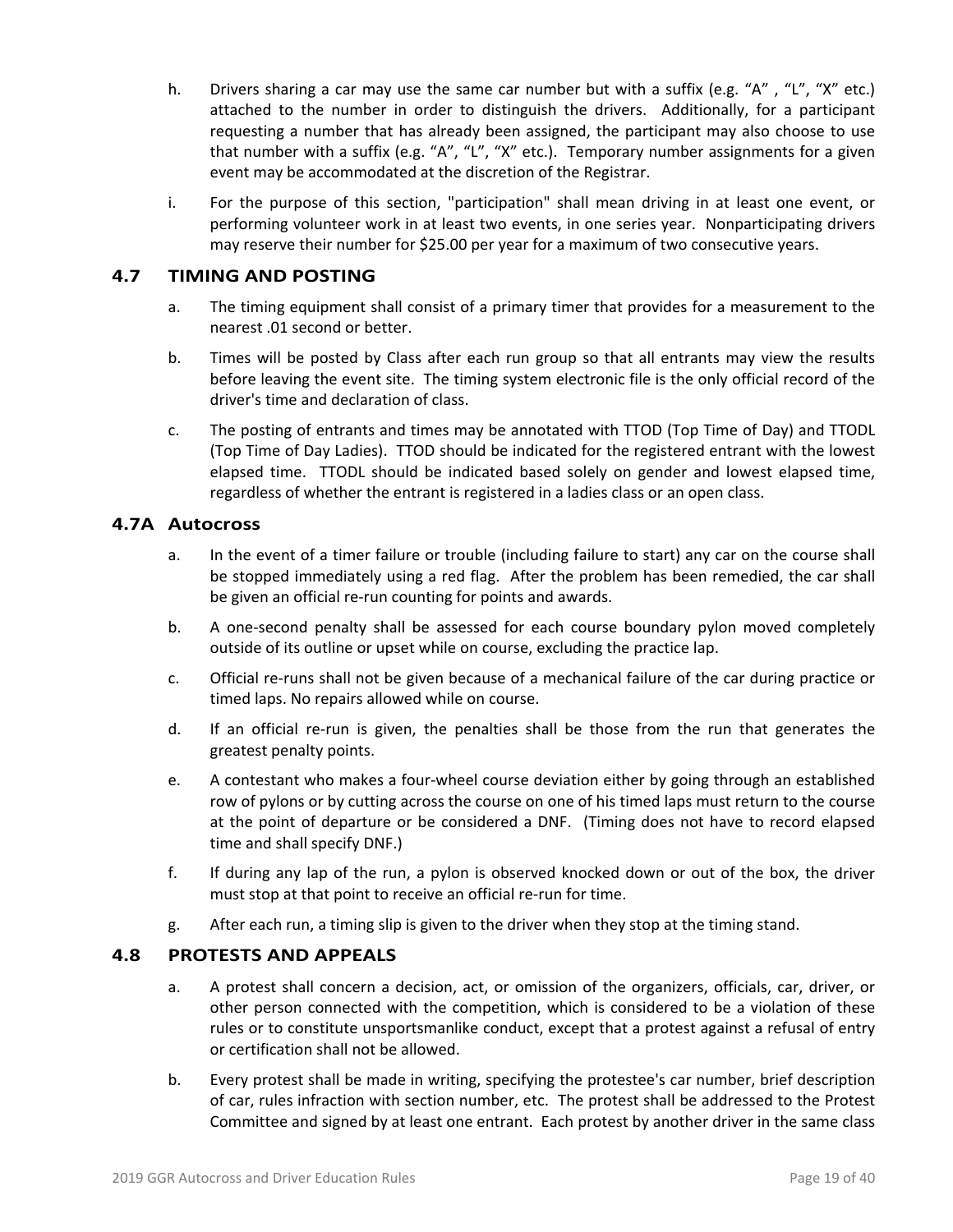shall be accompanied by a fee of \$20.00 in cash. The fee shall be returned if, and only if, the protest is upheld; otherwise the fee will go to the club treasury.

- c. Protests against driver or vehicle safety defects must be dealt with immediately by the Protest Committee. The car will not be allowed to run until the protest is resolved. Any decision made by the Protest Committee will take effect instantaneously but will not affect any prior activity of the vehicle. Run(s) completed prior to the Committee's decision shall stand.
- d. The Protest Committee has the right to impound any car(s). It is the driver's responsibility to present his car as required. The car must remain unchanged until released by the protest Committee.
- e. Only the Competition Director, series chairperson, or another driver in the same class can protest a car. The protester may request that the car be dismantled, inspected, or any other test made, provided that they post a cash bond with the Protest Committee sufficient to cover the total expense of disassembly, inspection and reassembly. If the car shall be found upon inspection to conform to the rules, the protester shall forfeit the bond that shall be used to cover costs involved. If the car is found upon inspection not to conform to the rules, the protester's bond shall be returned and the driver of the protested car shall stand all expenses and be subject to penalty.
- f. The Protest Committee shall hear the arguments of the protestee and the protestor, and by majority vote, shall determine the validity of the Protest and shall determine penalties for upheld protests, which are appropriate to the seriousness of the offense. It is not necessary that every protest result in disqualification. The Protest Committee may deny any protest deemed to be spurious or a nuisance, particularly if it concerns non‐performance affecting items. Protest outcomes will be published (without names) in the event results. If a car is found to have improper classification or unauthorized modifications, any penalties shall be assessed against all drivers of that car.
- g. In the event of a protest, the series chairperson, or the event chair if the series chairperson is unavailable or involved in the protest, shall be the chairperson of the Protest Committee. The chairperson of the Protest Committee shall appoint two other committee members, who shall be entrants at the event not involved in the protest.
- h. The Protest Committee's decision may be appealed to the Driver Events Committee. An appeal shall be in writing, addressed to the GGR Competition Director, shall be accompanied by a \$20.00 (cash) appeal fee, and shall reach the Competition Director within 5 days after the protest decision. It must specify the grounds for appeal and must contain the information that the appellant wishes to be considered in the appeal. The fee shall be returned if the appeal is upheld, otherwise the fee will go to the club treasury. Any committee member who was involved in the initial protest or who has conflict of interest may not participate in the appeal discussion or vote.
- i. Protests and Appeals: Rules Clarification. The purpose of a Rules clarification is to resolve questions about the rules without recourse to an official protest against one entrant by another.
	- i. A rules clarification shall be made by the Driver Events Committee.
	- ii. A request may be made by any PCA member who has entered a GGR event or Zone Autocross within a year prior to the request.
	- iii. A request for Rules Clarification shall be submitted in writing to any member of the Driver Event Committee. The request shall cite the paragraph in question and shall be signed by the requestor.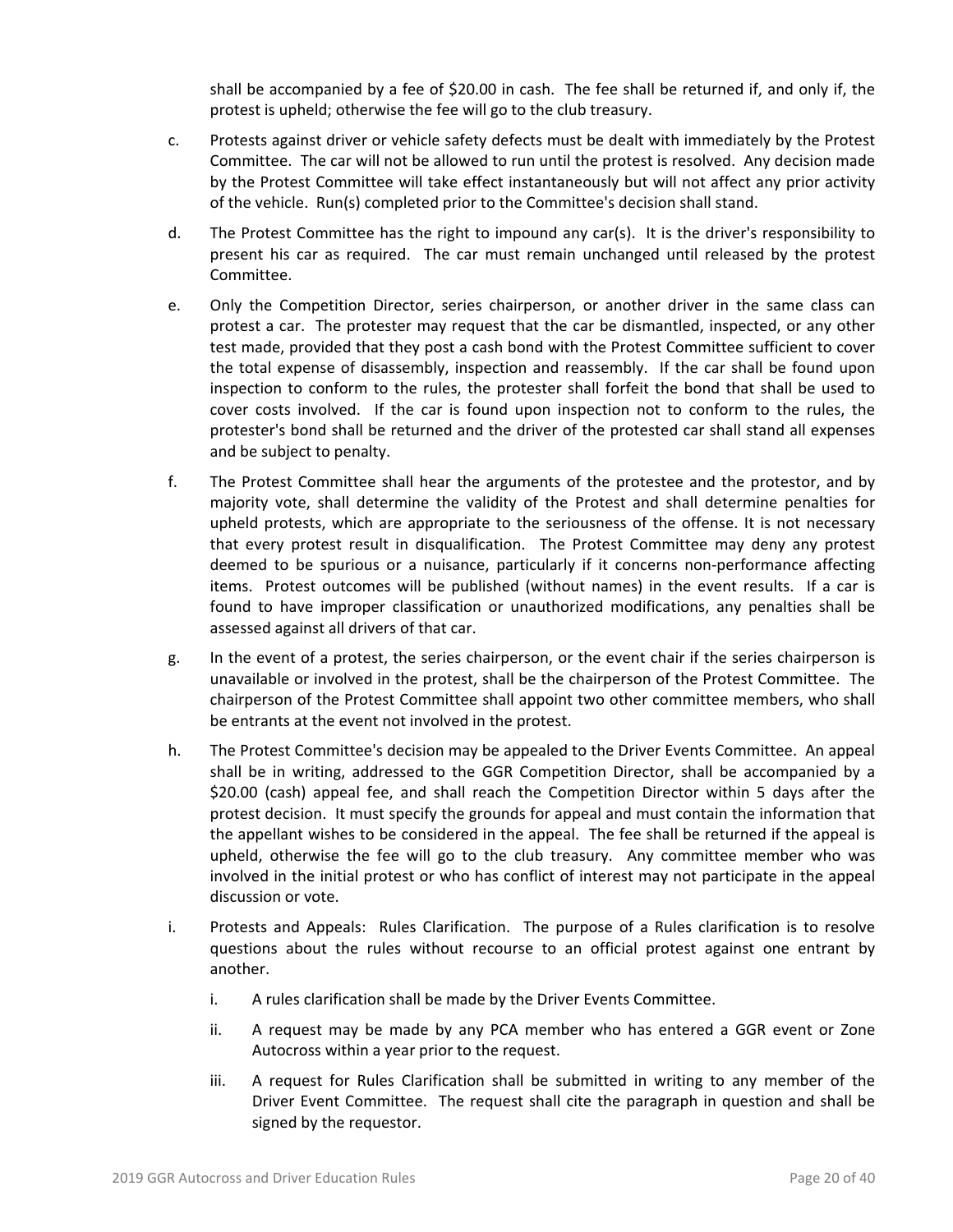- iv. There shall be no charge for the request.
- v. A written reply shall be sent from the Driver Event Committee to the requestor within 30 days of the request, posted at the next competition event, and published in the next GGR newsletter.
- vi. A written Rules Clarification from the Driver Event Committee is considered part of the rules and therefore may be used in future protest action. Such clarification shall be effective 30 days after publication.
- vii. Appeals of the Rules Clarification shall be presented to any member of the Board of Directors in writing within 15 days of publication. An appeal temporarily suspends implementation of the clarification. The Board of Directors, at its discretion, shall either decide or reject the appeal, or continue the appeal for further study, not to exceed 30 days.

#### **4.9 POINTS AND AWARDS**

- a. Points are earned at each series event and accumulated for the year-end awards (i.e. First Place‐20 points; Second Place‐16; Third Place‐13; Fourth Place‐11; Fifth Place‐9; Sixth Place‐7; Seventh Place‐5; Eight Place‐3; Ninth Place‐2; Tenth Place‐1. )
- b. The driver's best official time will be counted for finishing position. (See Section 4.7.)
- c. Year end awards are presented in each class for every two participants, based on the average participation in the class during the year. In the event of an odd number of participants in a class, the figure is rounded off to the next highest number to determine how many awards should be given (i.e., 3 participants round off to 4, giving two awards).
- d. In the event of an upheld protest, all scoring shall be recalculated to conform to the protest decision.

#### **4.9A Autocross**

- a. A driver must participate in more than 50% of the events in a class to be eligible for year-end awards.
- b. Series points counting toward year‐end awards are accumulated per the following table:

Series Events Held: 1‐4 5 6‐ 7 8‐ 9 10+ Events Counting for Points All 4 5 6 7

- c. Each participant must work at least one shift at each autocross attended in order to accumulate points for year‐end awards and to be included in the event results.
- d. Drivers who have participated in more than 50% of the events for the year but are not eligible for a series award shall receive a year-end participation award.

#### **5.0 RULE CHANGES**

a. The Drivers' Event Committee establishes the rules and this section describes methods for changing and updating these rules. Effective January 1st of each year, all previous editions of the GGR Rulebook will be superseded by the current edition. No revisions previously published in Tech Bulletins will remain in effect unless included in the new edition.

#### **5.1 YEARLY UPDATE**

a. Any member can propose a change to the rulebook prior to the upcoming year deadline. These change proposals shall be submitted in writing to the Competition Director for appropriate action. Both the Autocross and Driver's Ed members of the Drivers' Event Committee shall also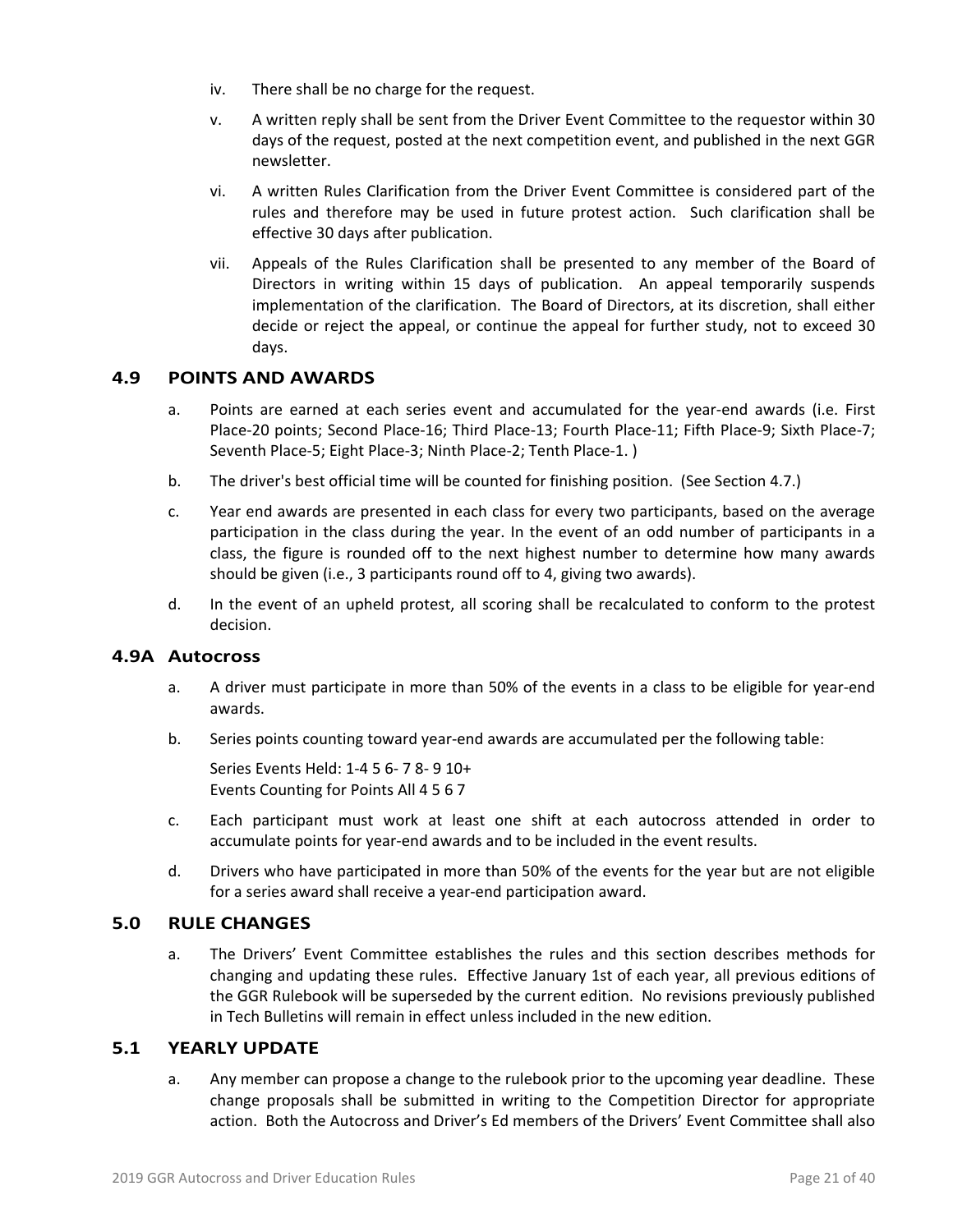solicit from the participants of their respective series requests and suggestions for rule changes. These inputs and those from other sources shall be prepared into a set of proposed rules changes for yearly update.

- b. An open meeting shall be held to discuss this proposal. Rules update proposal shall be made available to the general membership for review prior to the open meeting. Publishing the proposal in the Nugget or on the GGR Website shall satisfy this requirement.
- c. Utilizing the ideas and responses from this meeting, the committee shall meet to finalize the rules changes. The Competition Director shall publish the updated rules and have them available to the participants.

# **5.2 CORRECTIONS TO CURRENT YEAR RULEBOOK**

a. If circumstances create a situation where a rule clarification or correction is found to be necessary to be implemented before the next yearly update, the Autocross Chairperson or the Driver's Ed Chairperson may submit rule changes to the Board of Directors for approval. If approved by the Board of Directors, a Tech Bulletin will be issued, stating the rule change and its effective date. These Tech Bulletins shall be published in the Nugget and on the GGR Website.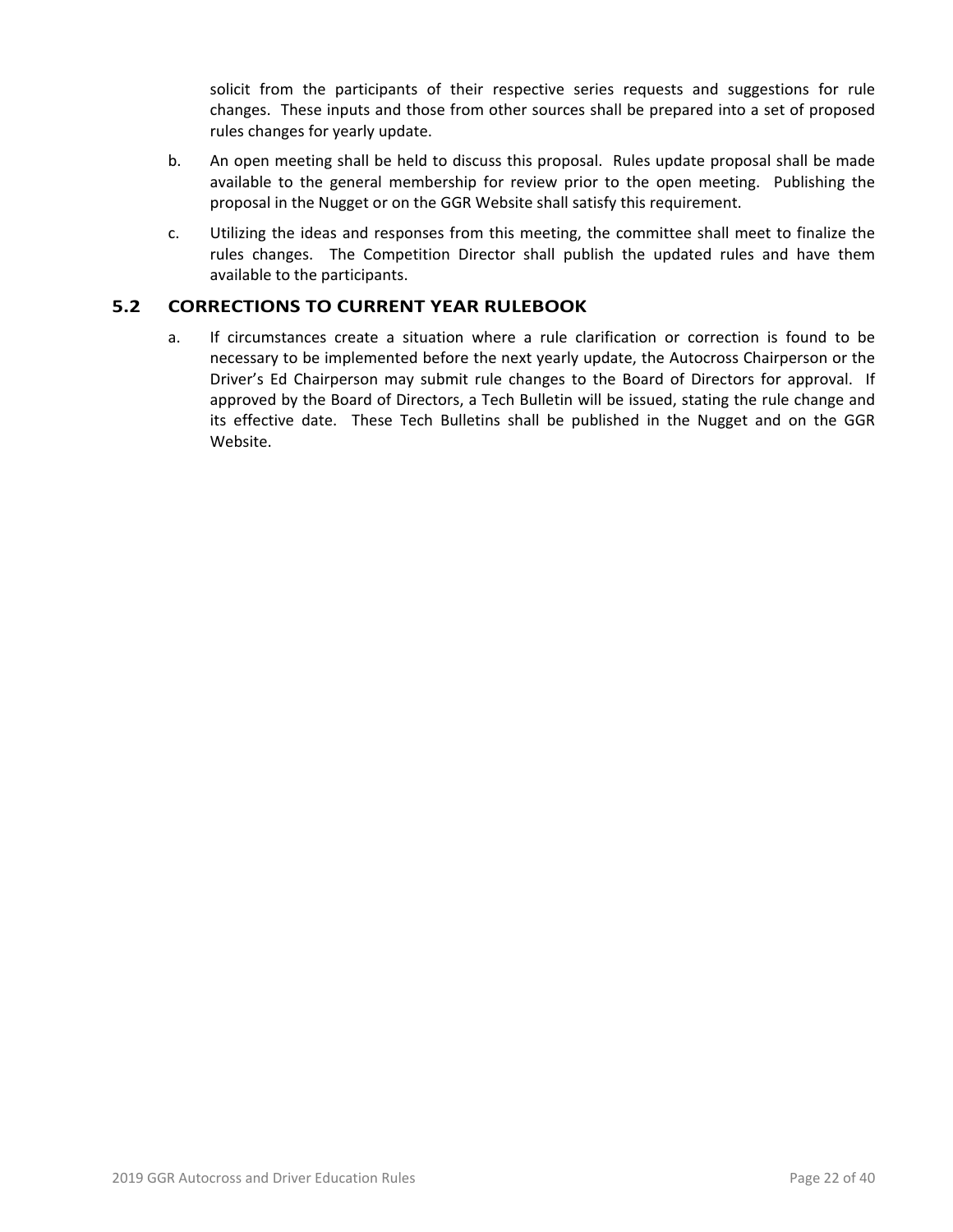# **Appendix A: Base Model List**

Base points shown below are determined from power to weight ratios and other known data, and may include subjective adjustments to account for real world performance. A newer car, of equal power to weight ratio to an older car, is likely to have a performance advantage due to evolutionary changes in chassis, power characteristics, and suspension. At least annually, new Porsche models not found on this list should be assigned base points according per methodology described in Appendix G and added to thislist.

| <b>Car Model</b> | <b>Model Years</b> | <b>Displacement</b> | <b>Turbo</b> | <b>TT Points</b> | <b>AX Points</b> |
|------------------|--------------------|---------------------|--------------|------------------|------------------|
| 356              | 1950 - 1964        | 1582                |              | 100              | 100              |
| 911              | 1974               | 2686                |              | 200              | 200              |
| 911              | 1964 - 1968        | 1991                |              | 170              | 170              |
| 911 Carrera      | 1987 - 1989        | 3164                |              | 320              | 320              |
| 911 Carrera      | 1984 - 1986        | 3164                |              | 290              | 290              |
| 911 Carrera      | 1975               | 2687                |              | 230              | 230              |
| 911 Carrera      | 1974               | 2687                |              | 240              | 240              |
| 911 E            | 1970 - 1973        | 2341                |              | 240              | 240              |
| 911 E            | 1969               | 1991                |              | 210              | 210              |
| 911L             | 1968               | 1991                |              | 180              | 180              |
| 911 S            | 1975 - 1977        | 2687                |              | 220              | 220              |
| 911 S            | 1974               | 2687                |              | 240              | 240              |
| 911 S            | 1970 - 1973        | 2341                |              | 280              | 280              |
| 911 S            | 1969               | 1991                |              | 260              | 260              |
| 911 S            | 1967 - 1968        | 1991                |              | 240              | 240              |
| 911 SC           | 1978 - 1983        | 2994                |              | 240              | 240              |
| 911 T            | 1970 - 1973        | 2341                |              | 180              | 180              |
| 911 T            | 1968 - 1969        | 1991                |              | 140              | 140              |
| 912              | 1966 - 1969        | 1582                |              | 130              | 130              |
| 912 E            | 1976               | 1971                |              | 110              | 110              |
| 914/1.7/1.8      | 1970 - 1975        | 1795                |              | 110              | 160              |
| 914/2.0          | 1975 - 1976        | 1971                |              | 110              | 160              |
| 914/2.0          | 1973 - 1974        | 1971                |              | 150              | 200              |
| 914/6            | 1970 - 1972        | 1991                |              | 170              | 220              |
| 924              | 1977.5 - 1982      | 1984                |              | 175              | 175              |
| 924              | 1977               | 1984                |              | 120              | 120              |
| 924 S            | 1988               | 2479                |              | 210              | 210              |
| 924 S            | 1987               | 2479                |              | 190              | 190              |
| 924 Turbo        | 1981 - 1982        | 1984                | Turbo        | 210              | 210              |
| 924 Turbo        | 1980               | 1984                | Turbo        | 190              | 190              |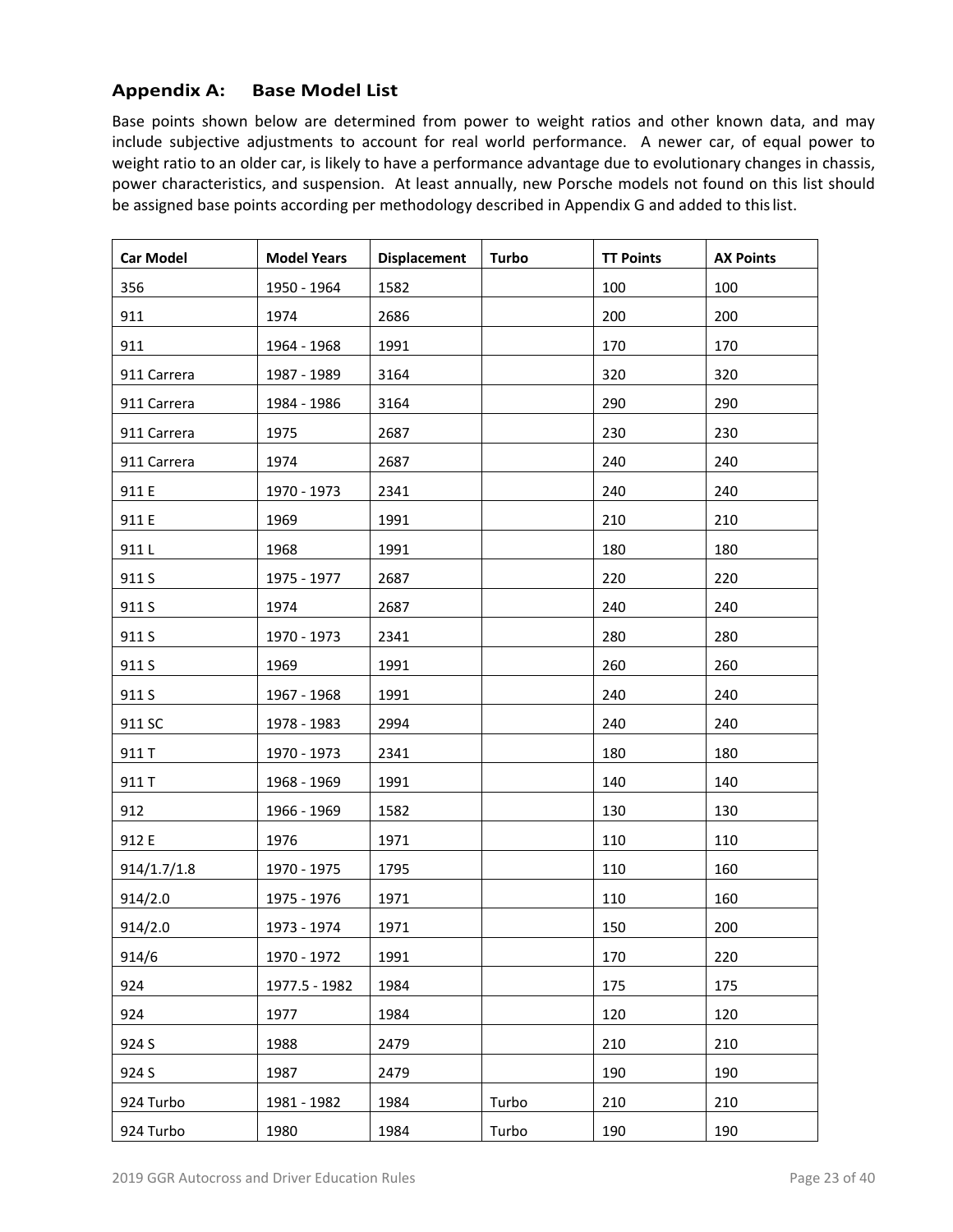| <b>Car Model</b>   | <b>Model Years</b> | <b>Displacement</b> | <b>Turbo</b> | <b>TT Points</b> | <b>AX Points</b> |
|--------------------|--------------------|---------------------|--------------|------------------|------------------|
| 928                | 1980 - 1982        | 4474                |              | 250              | 250              |
| 928                | 1978 - 1979        | 4474                |              | 250              | 250              |
| 928 GT             | 1989 - 1991        | 4957                |              | 380              | 380              |
| 928 GTS            | 1992 - 1995        | 5397                |              | 400              | 400              |
| 928 S              | 1985 - 1986        | 4664                |              | 330              | 330              |
| 928 S              | 1983 - 1984        | 4464                |              | 260              | 260              |
| 928 S4             | 1987 - 1991        | 4957                |              | 350              | 350              |
| 930 Turbo          | 1986 - 1989        | 3299                | Turbo        | 390              | 390              |
| 930 Turbo          | 1978 - 1979        | 3299                | Turbo        | 340              | 340              |
| 930 Turbo          | 1976 - 1977        | 2994                | Turbo        | 340              | 340              |
| 944                | 1989               | 2688                |              | 220              | 220              |
| 944                | 1983 - 1988        | 2479                |              | 200              | 200              |
| 944 S              | 1987 - 1988        | 2479                |              | 250              | 250              |
| 944 S2             | 1989 - 1991        | 3000                |              | 280              | 280              |
| 944 Turbo          | 1985 - 1988        | 2479                | Turbo        | 280              | 280              |
| 944 Turbo/Turbo S  | 1988 - 1990        | 2479                | Turbo        | 320              | 320              |
| 964 C <sub>2</sub> | 1990 - 1994        | 3600                |              | 330              | 330              |
| 964 C4             | 1989 - 1994        | 3600                |              | 300              | 300              |
| 964 RS America     | 1992 - 1994        | 3600                |              | 340              | 340              |
| 964 Turbo          | 1993 - 1994        | 3600                | Turbo        | 450              | 450              |
| 964 Turbo          | 1991 - 1992        | 3299                | Turbo        | 390              | 390              |
| 968                | 1992 - 1995        | 3000                |              | 310              | 310              |
| 986 Boxster        | 2003 - 2004        | 2687                |              | 320              | 345              |
| 986 Boxster        | 2000 - 2002        | 2687                |              | 300              | 325              |
| 986 Boxster        | 1996 - 1999        | 2480                |              | 270              | 295              |
| 986 Boxster S      | 2000 - 2004        | 3179                |              | 360              | 385              |
| 987 Boxster        | $2009 -$           | 2900                |              | 360              | 385              |
| 987 Boxster        | 2005 - 2008        | 2687                |              | 340              | 365              |
| 987 Boxster S      | 2009 -             | 3387                |              | 440              | 465              |
| 987 Boxster S      | 2007 - 2008        | 3386                |              | 420              | 445              |
| 987 Boxster S      | 2005 - 2006        | 3179                |              | 390              | 415              |
| 987 Boxster Spyder | $2010 -$           | 3387                |              | 490              | 515              |
| 987 Cayman         | 2009 -             | 2900                |              | 380              | 405              |
| 987 Cayman         | 2007 - 2008        | 2687                |              | 350              | 375              |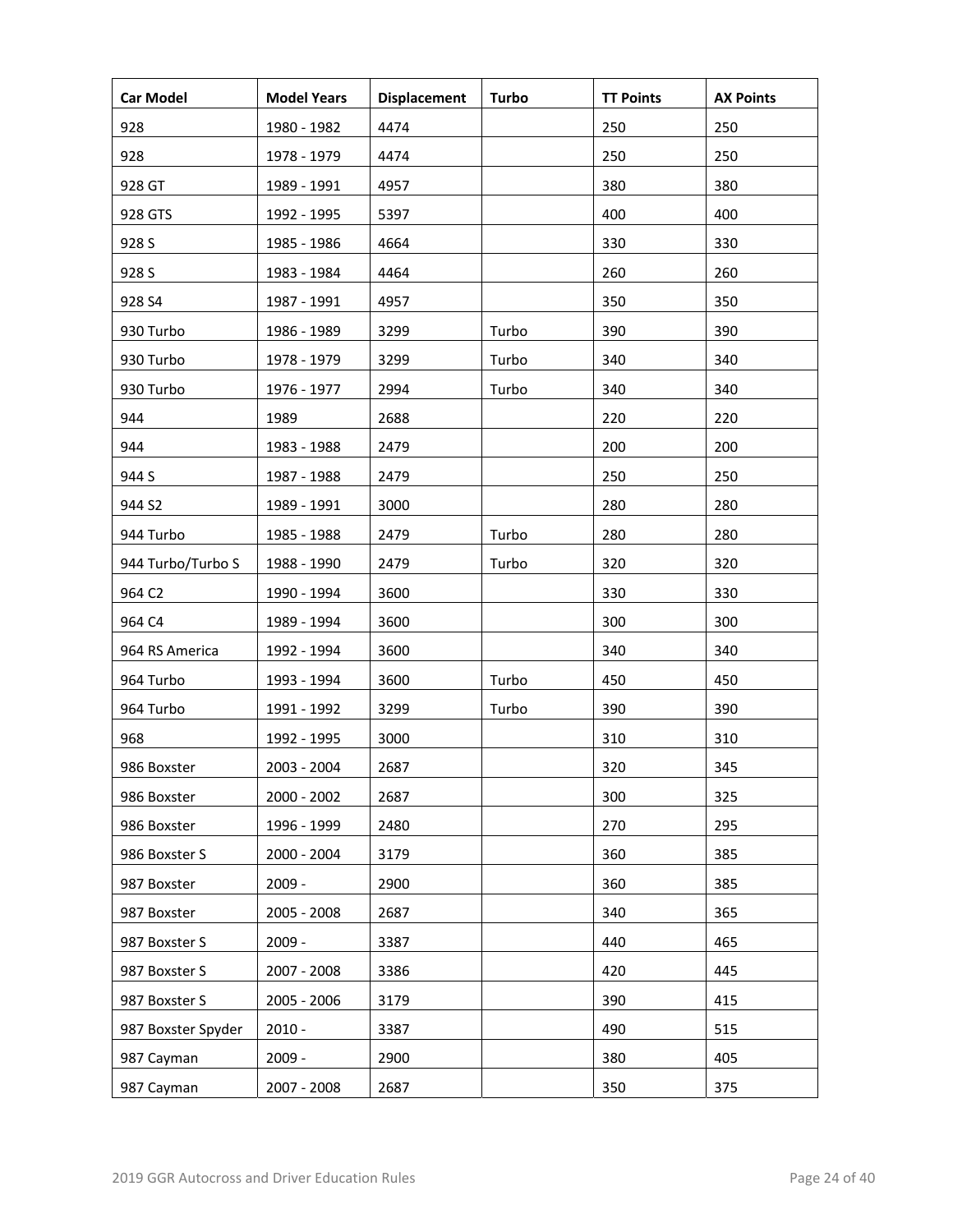| <b>Car Model</b>   | <b>Model Years</b> | <b>Displacement</b> | <b>Turbo</b> | <b>TT Points</b> | <b>AX Points</b> |
|--------------------|--------------------|---------------------|--------------|------------------|------------------|
| 987 Cayman S       | $2009 -$           | 3387                |              | 450              | 475              |
| 987 Cayman S       | 2006 - 2008        | 3386                |              | 420              | 445              |
| 993 C <sub>2</sub> | 1993 - 1998        | 3600                |              | 360              | 360              |
| 993 C2S            | 1997 - 1998        | 3600                |              | 370              | 370              |
| 993 C4             | 1993 - 1998        | 3600                |              | 350              | 350              |
| 993 C4S            | 1996 - 1998        | 3600                |              | 370              | 370              |
| 993 Turbo          | 1996 - 1998        | 3600                | Turbo        | 500              | 500              |
| 993 Turbo S        | 1997 - 1998        | 3600                | Turbo        | 540              | 540              |
| 996 C <sub>2</sub> | 2002 - 2003        | 3600                |              | 440              | 440              |
| 996 C <sub>2</sub> | 1998 - 2001        | 3387                |              | 420              | 420              |
| 996 C4             | 2002 - 2003        | 3600                |              | 430              | 430              |
| 996 C4             | 1999 - 2001        | 3387                |              | 410              | 410              |
| 996 C4S            | 2003 - 2004        | 3600                |              | 420              | 420              |
| 996 GT2            | 1999 - 2004        | 3600                | Turbo        | 620              | 620              |
| 996 GT3            | 1999 - 2004        | 3600                |              | 530              | 530              |
| 996 Turbo          | 1999 - 2006        | 3596                | Turbo        | 500              | 500              |
| 996 Turbo S        | 2006               | 3596                | Turbo        | 540              | 540              |
| 997 Carrera        | $2009 -$           | 3600                |              | 470              | 470              |
| 997 Carrera        | 2005 - 2008        | 3596                |              | 450              | 450              |
| 997 Carrera 4      | $2009 -$           | 3600                |              | 460              | 460              |
| 997 Carrera 4      | 2006 - 2008        | 3596                |              | 440              | 440              |
| 997 Carrera 4S     | $2009 -$           | 3800                |              | 510              | 510              |
| 997 Carrera 4S     | 2006 - 2008        | 3824                |              | 470              | 470              |
| 997 Speedster      | $2011 -$           | 3800                |              | 520              | 520              |
| 997 Carrera GTS    | $2011 -$           | 3800                |              | 560              | 560              |
| 997 Carrera S      | $2009 -$           | 3800                |              | 520              | 520              |
| 997 Carrera S      | 2005 - 2008        | 3824                |              | 480              | 480              |
| 997 GT2 RS         | $2011 -$           | 3600                | Turbo        | 850              | 850              |
| 997 GT2            | 2008 - 2009        | 3600                | Turbo        | 710              | 710              |
| 997 GT3            | $2009 -$           | 3800                |              | 610              | 610              |
| 997 GT3 & GT3 RS   | 2007 - 2008        | 3600                |              | 590              | 590              |
| 997 GT3 RS         | $2010 -$           | 3800                |              | 640              | 640              |
| 997 Turbo S        | $2011 -$           | 3800                | Turbo        | 650              | 650              |
| 997 Turbo          | $2010 -$           | 3800                | Turbo        | 620              | 620              |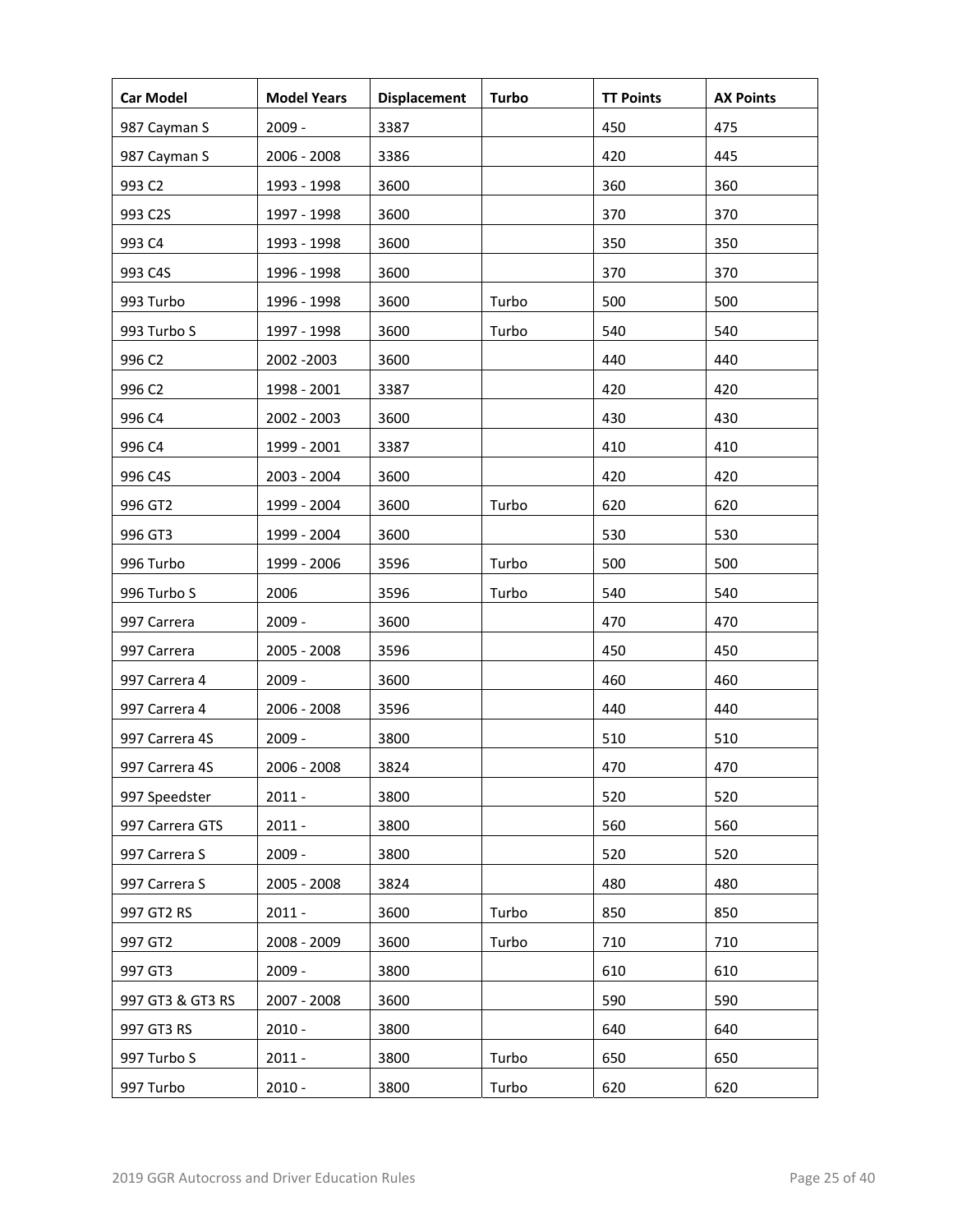| <b>Car Model</b> | <b>Model Years</b> | <b>Displacement</b> | <b>Turbo</b> | <b>TT Points</b> | <b>AX Points</b> |
|------------------|--------------------|---------------------|--------------|------------------|------------------|
| 997 Turbo        | 2007 - 2009        | 3596                | Turbo        | 580              | 580              |
| Carrera GT       | 2005               | 5733                |              | 840              | 840              |
| Cayenne          | $2011 -$           | 3605                |              | $\mathbf 0$      | 240              |
| Cayenne          | 2008 - 2010        | 3598                |              | $\Omega$         | 210              |
| Cayenne          | 2004 - 2007        | 3200                |              | $\mathbf 0$      | 170              |
| Cayenne GTS      | 2008 - 2010        | 4806                |              | $\mathbf 0$      | 320              |
| Cayenne S Hybrid | $2011 -$           | $3000 + Elec.$      |              | 0                | 280              |
| Cayenne S        | $2011 -$           | 4806                |              | $\mathbf 0$      | 320              |
| Cayenne S        | 2008 - 2010        | 4806                |              | $\mathbf 0$      | 280              |
| Cayenne S        | 2004 - 2007        | 4500                |              | $\mathbf 0$      | 240              |
| Cayenne Turbo    | $2011 -$           | 4806                | Turbo        | $\mathbf 0$      | 400              |
| Cayenne Turbo    | 2008 - 2010        | 4806                | Turbo        | $\pmb{0}$        | 360              |
| Cayenne Turbo    | 2004 - 2007        | 4500                | Turbo        | 0                | 310              |
| Cayenne Turbo S  | 2008 - 2010        | 4806                | Turbo        | $\mathbf 0$      | 410              |
| Cayenne Turbo S  | 2007               | 4500                | Turbo        | 0                | 390              |
| Panamera         | $2010 -$           | 3605                |              | 330              | 330              |
| Panamera 4       | $2010 -$           | 3605                |              | 320              | 320              |
| Panamera S       | $2010 -$           | 4806                |              | 430              | 430              |
| Panamera 4S      | $2010 -$           | 4806                |              | 420              | 420              |
| Panamera Turbo   | $2010 -$           | 4806                | Turbo        | 500              | 500              |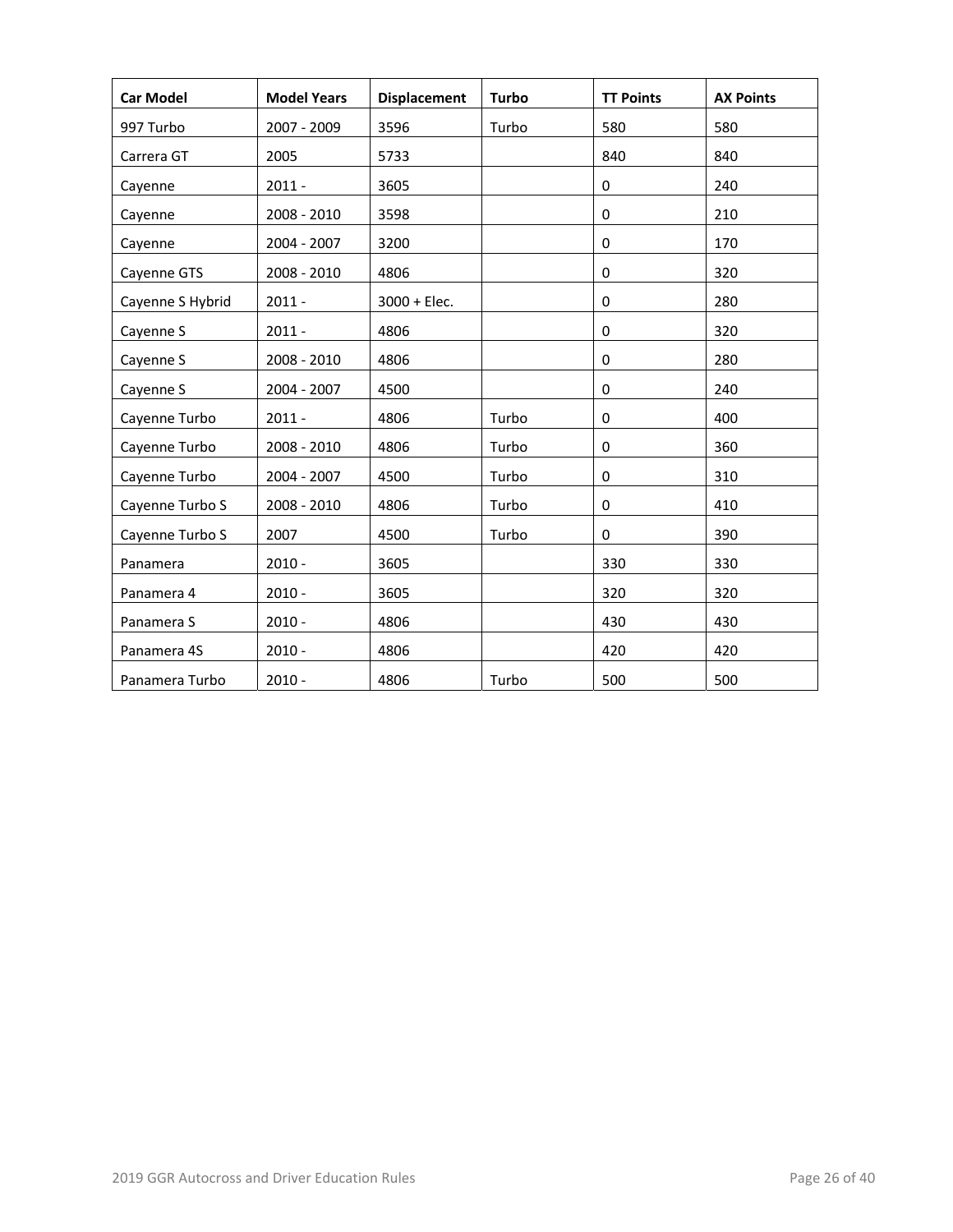# **Appendix B: Car Classes List**

| <b>Point Range</b> | <b>AX Class</b> |
|--------------------|-----------------|
| $1151 +$           | AX1             |
| 1051 - 1150        | AX2             |
| 951 - 1050         | AX3             |
| 851 - 950          | AX4             |
| 751 - 850          | AX5             |
| 701 - 750          | AX6             |
| 651 - 700          | AX7             |
| 601 - 650          | AX8             |
| 551 - 600          | AX9             |
| $501 - 550$        | AX10            |
| 451 - 500          | AX11            |
| $401 - 450$        | AX12            |
| $351 - 400$        | AX13            |
| 301 - 350          | AX14            |
| 251 - 300          | AX15            |
| $0 - 250$          | AX16            |

# **Appendix B2: PAX INDEX (AUTOCROSS)**

The following is a tentative listing of PAX values, carried over from 2009. These values are subject to revision without notice. Efforts will be made to publish any revisions in a timely manner.

| <b>Class</b> | Pax Index | <b>Class</b> | Pax Index | <b>Class</b> | Pax Index |
|--------------|-----------|--------------|-----------|--------------|-----------|
|              |           |              |           |              |           |
| AX01         | 1.0000    | AX01L        | 0.960     | SS01         | 0.906     |
| AX02         | 1.0000    | AX02L        | 0.960     | <b>SS02</b>  | 0.928     |
| AX03         | 1.0000    | AX03L        | 0.960     | <b>SS03</b>  | 0.946     |
| AX04         | 0.993     | AX04L        | 0.953     | SS04         | 0.962     |
| AX05         | 0.986     | AX05L        | 0.947     | <b>SS05</b>  | 0.970     |
| AX06         | 0.978     | <b>AX06L</b> | 0.939     | <b>SS06</b>  | 0.978     |
| AX07         | 0.970     | AX07L        | 0.931     | <b>SS07</b>  | 0.906     |
| AX08         | 0.962     | <b>AX08L</b> | 0.924     |              |           |
| AX09         | 0.954     | AX09L        | 0.916     | SS01L        | 0.870     |
| AX10         | 0.946     | <b>AX10L</b> | 0.908     | SS02L        | 0.891     |
| AX11         | 0.938     | <b>AX11L</b> | 0.900     | SS03L        | 0.908     |
| AX12         | 0.928     | <b>AX12L</b> | 0.890     | SS04L        | 0.924     |
| AX13         | 0.917     | <b>AX13L</b> | 0.881     | SS05L        | 0.931     |
| AX14         | 0.906     | <b>AX14L</b> | 0.869     | SS06L        | 0.939     |
| AX15         | 0.894     | <b>AX15L</b> | 0.858     | SS07L        | 0.870     |
| AX16         | 0.883     | <b>AX16L</b> | 0.847     |              |           |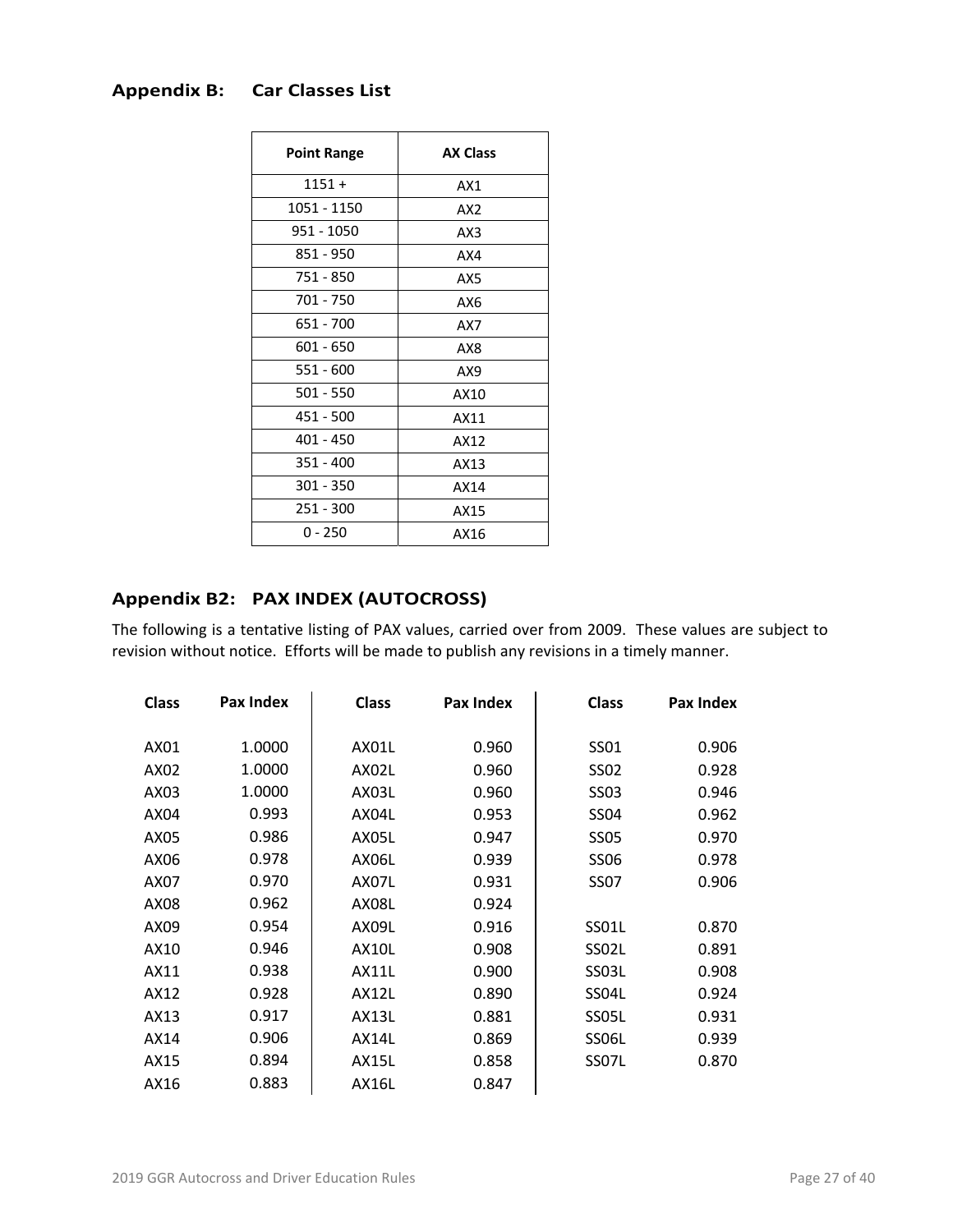# **Appendix C: Roll Bars & Cages**

These specifications represent basic guidance only. Drivers are strongly encouraged to source their roll bars and cages from reputable racecar fabrication professionals. Wherever these standards may conflict with the installation instructions of a commercially-available roll bar or cage, the manufacturer's instructions shall rule. Nothing in this Appendix should be construed as an endorsement or guarantee of the effectiveness of any particular safety device. Participants are each responsible for the proper installation and use of their own safety gear. Notwithstanding the foregoing, specific roll bar or cage installations deemed unsound or hazardous by the Technical and Safety Inspector(s) at any GGR event may be prohibited from running.

In general, any roll bar/cage approved by SCCA for competition purposes, meeting current SCCA specifications or current PCA Club Racing specifications, or previously approved by GGR for DE use may be used provided it has not been damaged, except cosmetically, in any way. If damaged and repaired, the roll bar/cage must be re‐certified by the Tech/Safety Chairperson prior to its use in a GGR event.

*Roll bars are specified in sections 1 through 7, roll cages in section 8.*

#### **1. Basic Design Considerations**

- (a) The basic purpose of the roll bar is to protect the driver if the car turns over or is involved in a serious accident. This purpose should not be forgotten.
- (b) The top of the roll bar must be minimum of 2 inches above the top of the driver's helmet when the driver is sitting in normal driving position (or as near the roof as possible on closed sedans and convertibles when their tops are up) and shall not be more than 6 inches behind the driver.
- (c) The roll bar must be designed to withstand compression forces resulting from the weight of the car coming down on the roll structure, and to take fore‐and‐aft loads resulting from the car skidding along the ground on the roll structure.
- (d) The two vertical members forming the sides of the main hoop shall not be less than 15 inches apart inside dimension. It is recommended that the roll bar extend the full width of the cockpit to provide maximum bearing area.
- (e) A system of head restraint to prevent whiplash and to prevent the driver's head from striking the underside of the roll bar must be installed on all vehicles. The head restraint must be capable of withstanding a 200‐lb impact in an aft direction.

#### **2. Material**

- (a) The roll bar hoop and all braces must be seamless, ERW or DOM mild steel tubing or chrome molybdenum alloy steel such as SAE 4125 or SAE 4130. It is recommended that mild steel tubing be used as chromium alloys present difficulties in welding and must be normalized to relieve stress. Proof of the use of alloy steel will be the responsibility of the entrant.
- (b) For the purpose of determining tubing sizes, the vehicle race weight is without driver. The recommended minimum size of the tubing shall be determined as follows:

| Table D             |                    |              |                                     |                  |  |
|---------------------|--------------------|--------------|-------------------------------------|------------------|--|
|                     | <b>Roll Bar</b>    |              |                                     | <b>Roll Cage</b> |  |
| Vehicle Race Weight | Mild Steel         | Alloy Steel  | Mild Steel                          | Alloy Steel      |  |
| Under 2500#         | $1.75 \times .120$ | 1.625 x .095 | $1.50 \times 0.095$                 | 1.375 x .095     |  |
| Over 2500#          | 1.75 x .120        | 1.625 x .095 | 1.75 x .095 or<br>$1.50 \times 120$ | 1.500 x .095     |  |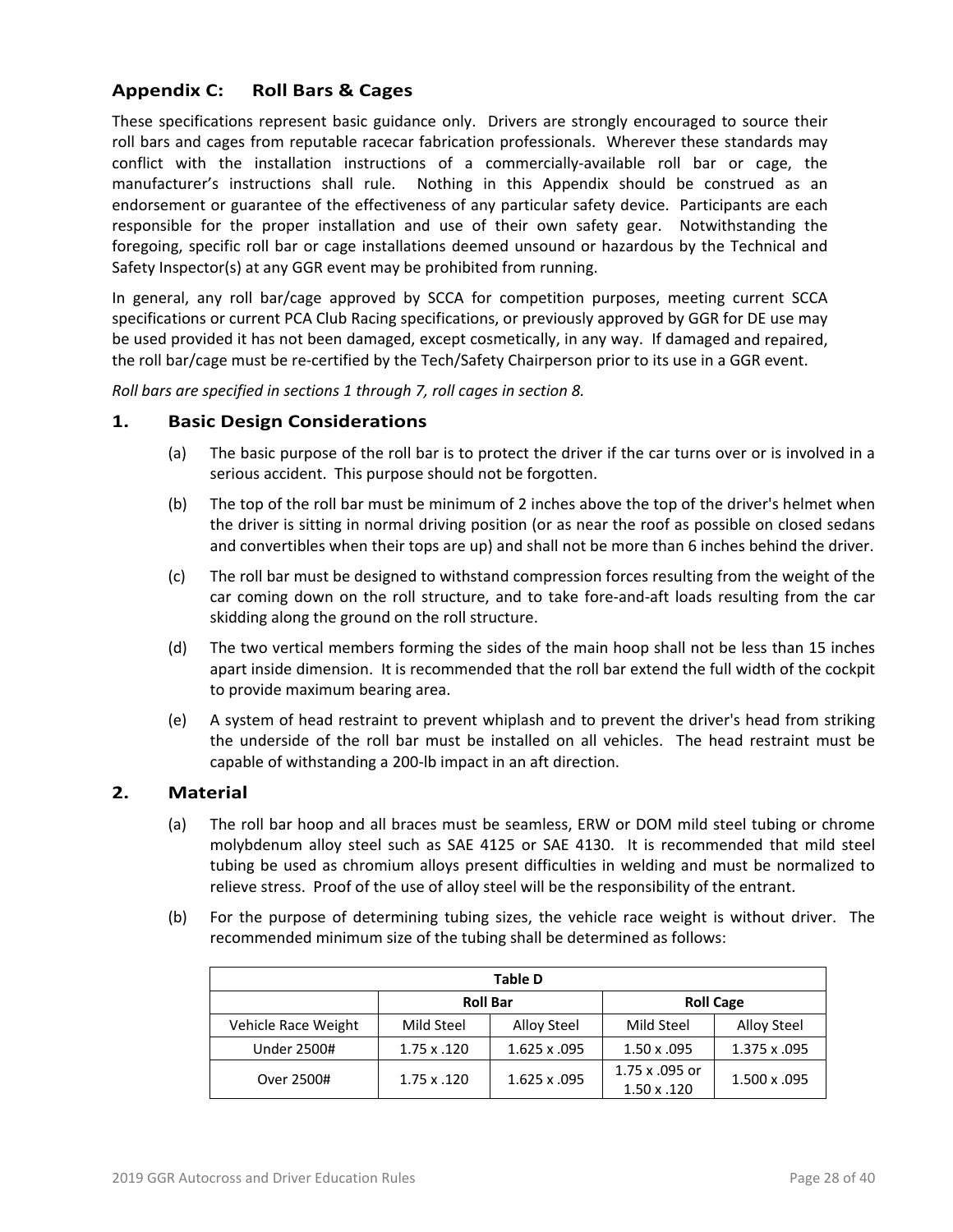- (c) An inspection hole of at least 3/16 inch diameter may be drilled in a non‐critical area of the roll bar hoop to facilitate verification of wall thickness.
- (d) Where bolts and nuts are used, the bolts shall be at least 3/8 inch diameter SAE Grade 5 or equivalent aircraft quality.

# **3. Fabrication**

- (a) One continuous length of tubing must be used for the hoop member with smooth continuous bends and no evidence of crimping or wall failure. It is recommended that the radius at the roll bar hoop be such that the minimum outside width measured at a point four inches below the uppermost point is 12 inches.
- (b) Whenever possible the roll bar hoop should start from the floor of the car and, in the case of tube frame construction, be attached to the chassis tubes by means of gussets or sheet metal webs in order to distribute the loads.
- (c) All welding must be of the highest possible quality with full penetration. Arc welding, particularly heliarc, should be used wherever possible. The welds should be inspected by magnaflux or dye penetrant after fabrication. Alloy steel must be normalized after welding.

#### **4. Bracing**

- (a) Full cockpit width (two seats) roll bar hoops must have two fore/aft braces with tubing of dimensions at least equal to that required for the hoop itself. Diagonal lateral bracing of equal dimension tubing must be installed to prevent lateral distortion of the hoop. (In most cases, a lateral brace from the bottom corner of the hoop on one side to the top corner of the hoop on the other side is sufficient.)
- (b) The bracing must be attached as near as possible to the top of hoop but not more than six inches below the top of the hoop and at an included angle of at least 30 degrees. If a single brace is used, it must be attached at the top of the main hoop.
- (c) If the fore/aft bracing must be removable, the connection between the roll bar hoop and the brace‐rod must be of the double lug type fabricated from material at least 3/16 inch thickness and welded through a doubler or gusset arrangement to avoid distortion or excessive strains caused by welding.
- (d) It is recommended that the fore/aft brace be attached to a rear chassis member through a double lug connection. If attached to the engine, it must mount to a major component such as a head stud or combination of head studs.

#### **5. Mounting Plates**

- (a) Roll bars and braces must be attached to the frame of the car wherever possible. Mounting plates, regardless of whether welded or bolted to the frame, must be at least 3/16 inch thick.
- (b) In the case of cars with unitized or frameless construction, or cars with frames where frame‐mounting of the roll bar is impractical, mounting plates must be used to secure the roll bar structure to the floor of the car. The important consideration is that the load be distributed over as large an area as possible.
- (c) Mounting plates bolted to the structure shall not be less than .1875 (3/16) inch thick with a back-up plate of equal size and thickness on the opposite side of the panel with the plates through‐bolted together.
- (d) Mounting plates welded to the structure shall not be less than .080 inch thick. Whenever possible, the mounting plate should extend onto a vertical section of the structure such as a door pillar.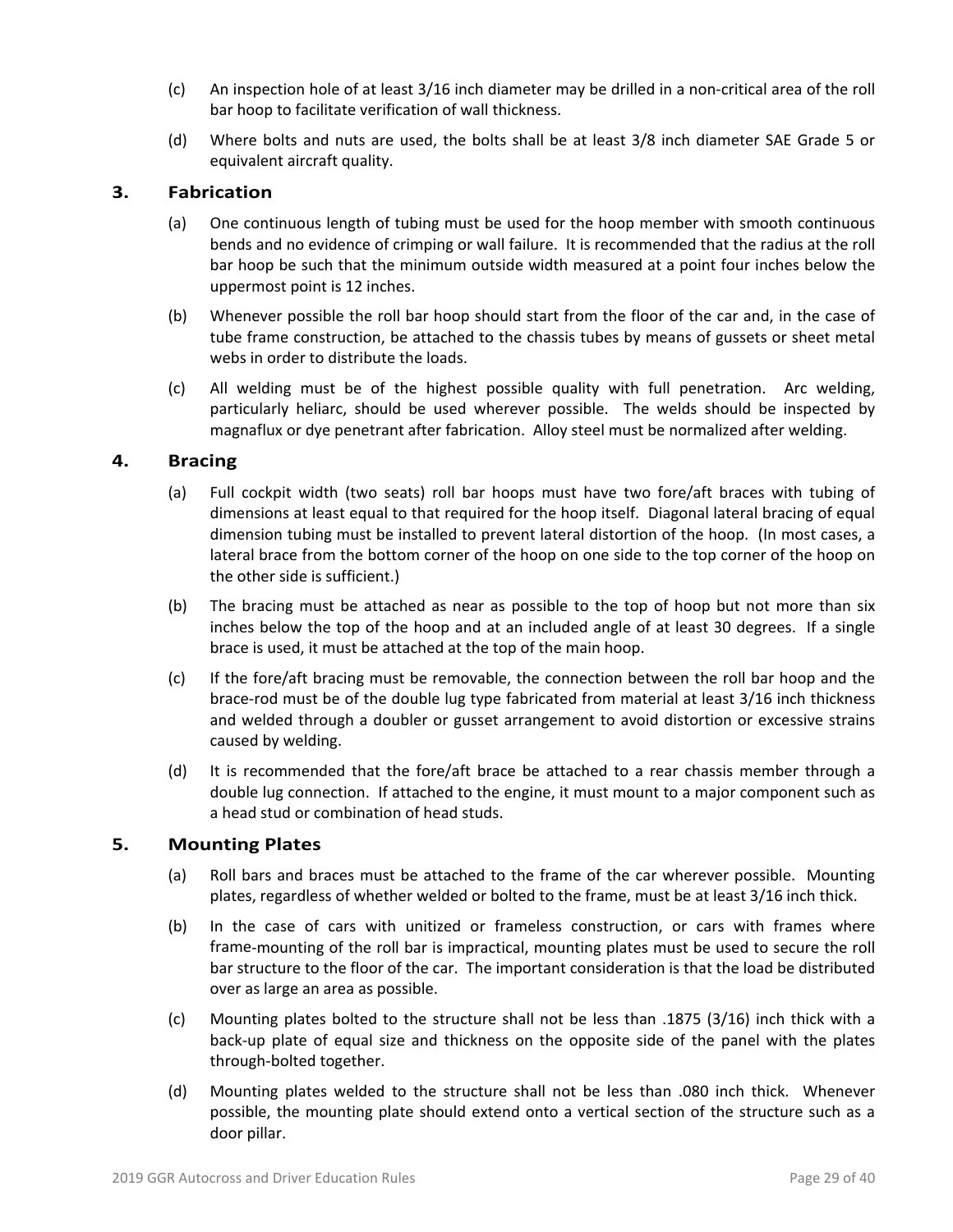# **6. Removable Roll Bars**

(a) Removable roll bars and braces must be very carefully designed and constructed to be at least as strong as a permanent installation. If one tube fits inside another tube to facilitate removal, the removable portion must fit tightly and must bottom on the permanent mounting, and at least two bolts must be used to secure each such joint. The telescope section must be at least eight inches in length.

# **7. Installation on Cars of Space Frame and Frameless Design**

- (a) It is important that roll bar structures be attached to cars in such a way as to spread the loads over a wide area. It is not sufficient to simply attach the roll bar to a single tube or junction at tubes. The roll bar must be designed in such away as to be an extension of the frame itself, not simply an attachment to the frame. Considerable care must be used to add as necessary to the frame structure itself in such a way as to properly distribute the loads. It is not true that a roll bar can only be as strong as any single tube in the frame.
- (b) On cars of frameless construction, consideration should be given to using a vertical roll bar hoop of 360 degrees completely around the inside of the car, and attached with suitable mounting plates. This type of roll bar then becomes a substitute for the frame.

# **8. Roll Cages**

- (a) The main roll bar hoop must extend the full width of the driver/passenger compartment and must be a minimum of two inches above the top at the driver's helmet with the driver sitting in normal position, or as near the roof as possible in closed cars, and shall not be more than six inches behind the driver. The size and material of tubing shall be determined from Table D. The fabrication and bracing on this hoop must meet the specifications of a roll bar.
- (b) A similar hoop must be in front supporting the front pillars, with horizontal bars connecting the front hoop to the main hoop at each side of the top. The material of this tubing shall be at least 1.5 x .102 inches and required bolts and nuts shall be as specified under roll bar requirements.
- (c) Side protection shall be provided by means of side tube(s), approximately at dashboard height, connecting the front and rear hoops across the door openings.

# **9. Alternate Tubing Sizes**

Roll bar tubing of an alternate diameter and wall thickness equal to or exceeding the bending strength of those specified in Table D may be used.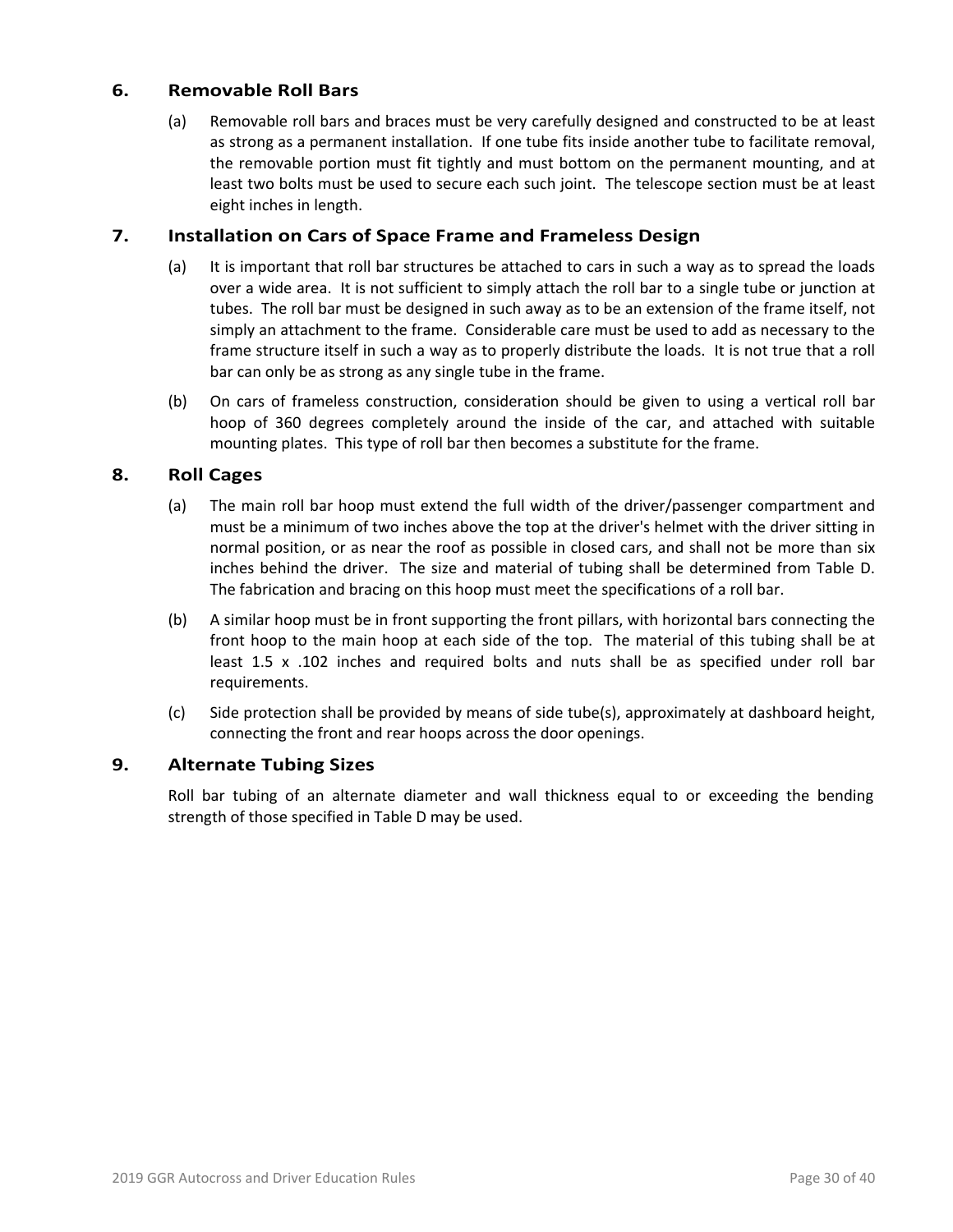# **Appendix D: PCA Driver's Education Minimum Standards**

The text below is intended to be an exact copy of the Minimum Standards drafted by the PCA Driver Education Committee on November 29, 2018, and expected to be published first quarter 2019. Insofar as the PCA Driver Education Committee's published standards differ from the text below due to updates or revisions by PCA, the most current published PCA standards shall rule and be immediately incorporated herein by reference, superseding the text below. *(2019 changes are shown in red text.)*

#### **Driver Education Minimum Standards**

The PCA Driver Education Committee, in conjunction with the PCA Executive Council, has developed a set of Minimum Standards to be used as a common set of safety based rules upon which to build and improve regional DE programs. These standards have been designed to be basic in nature with an emphasis on proven safe practices, and they are designed to be used for regions who wish to tailor their own programs to their entrants.

- 1. **Definition:** A Driver Education (a.k.a. Drivers Ed or DE) is an instructional speed event that is characterized by continuous lap driving with passing to be permitted as allowed by these rules. **PCA DRIVERS EDUCATION IS NOT RACING.**  There shall be no official timing as the event is intended as instructional only, with no competition. There are no award points assigned and no trophies associated with DE events. While non‐competitive, safety equipment is still required as outlined in these rules. All cars entered in the event must have fenders attached to the vehicle body at all four corners.
- 2. **Cabriolet/Convertible Cars:** Any make of car delivered with factory installed roll over protection meets the minimum standards for PCA DE events. In these cars, we recommend the soft-top be in the up position or the hard top installed. If the top is in the down position, an SFI and/or FIA approved arm restraint system must be used.

If a car does not have factory installed roll over protection, a roll bar or roll cage must be installed, which meets the "broomstick" rule (the driver's helmeted head is below a bar placed on top of the roll bar and windshield). Design, installation and materials of roll bars or cages and their installation must meet PCA Club Racing specifications, contained in Appendix A - Roll Cage Specifications of the PCA Club Racing Rules. All Targa tops must be installed unless there is additional roll over protection. All sunroofs must be in the closed position.

The windshield alone is not considered to be factory roll over protection.

- 3. **Equal Restraints:** Both the driver and passenger must have the same restraint system, and both the driver and the passenger must use the same restraint system.
- 4. **Harness Systems:** If the participant chooses to install a five, six, or seven point driving harness, several changes to the automobile must be made to create a safe occupant restraint system. Harnesses must:
	- Include an antisubmarine strap.
	- Five, six or seven point SFI or FIA approved competition harnesses are required and must be properly mounted in accordance with the manufacturer's specifications. Belts must be replaced no later than five years after the date of manufacture. It is left to the owner's discretion as to whether the belts should be replaced more frequently than required.
	- Have all harness attachment points secured/mounted in an approved manner consistent with the manufacturer's instructions.
	- Be used in conjunction with a seat that has the supplied routing holes for the shoulder and antisubmarine belts.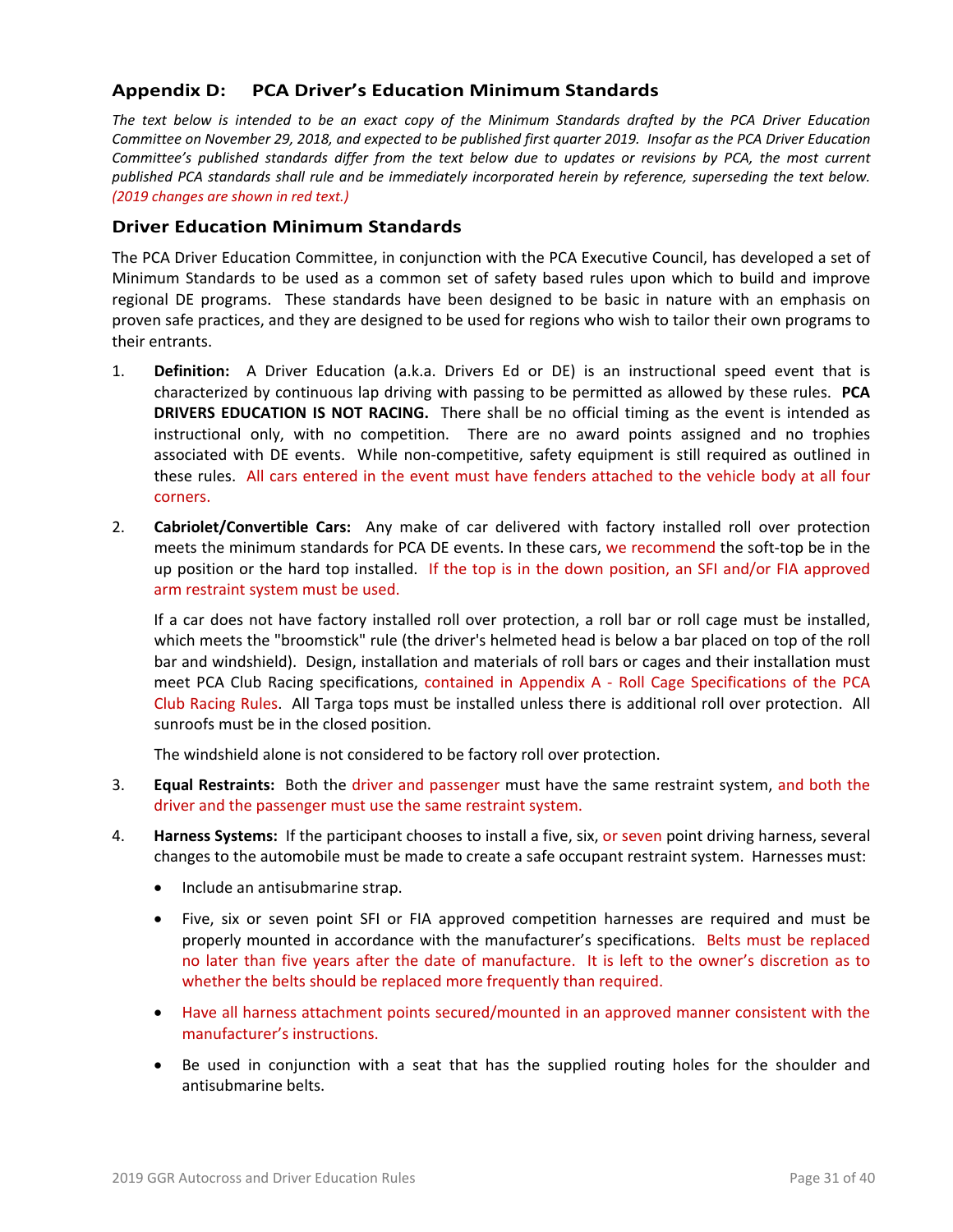- Have the shoulder straps mounted in an approved manner consistent with the manufacturer's instructions.
- The participant should BE AWARE that the addition of such a seat and harness system results in the occupant being fastened upright in the vehicle. Therefore, in order to have a COMPLETE SYSTEM, **a properly padded roll bar or roll cage is recommended, and an approved head and neck restraint device is required.**  A head and neck restraint device certified as meeting the standards of either SFI 38.1 or FIA 8858 or its successor is required. The use of such a harness system without roll protection and a **head and neck restraint device** may result in an unsafe environment and is *not* a COMPLETE SYSTEM. Roll bars or cages and their installation must meet PCA Club Racing Standards.

When using a head and neck restraint device, it is recommended that one follow the SFI Recertification process for the head and neck restraint device. The instructions for this can be found on the device. Additionally, it is recommended that the straps be replaced every five years.

The SFI standard requires seat belt to be replaced every two years based on date of manufacture. The FIA standard requires the seat belt to be replaced every five years based on date of manufacture. It is left to the driver's discretion as to whether the belts should be replaced more frequently than required.

Four‐point systems are not allowed, EXCEPT as noted below, in Porsches because of the integrated headrest supplied by the factory. In addition to the standard SFI and/or FIA-approved five- and/or sixpoint system, a four-point system is allowed in non-Porsches that meet the following requirements:

- Meets the Federal Motor Vehicle Safety Standard 209.
- Attaches to the factory seat belt mounting points.
- Each belt is designed to work in a specific vehicle and that vehicle tag must be attached to the belt system.

**Four Point Belt Exception:** Schroth has developed a four point harness for specific newer Porsche models only. These models are the 918 Spyder, 2015 GT3, 2016 Cayman GT4, 2016 Boxster Spyder, and 2015 GT3RS, and these models must also be fitted with the Full Bucket Seat Option P11 as provided by Porsche. The belts are Federal Motor Vehicle Standard 209, and as such they are deemed street legal and approved by federal seat belt safety regulations. These belts also have labeling confirming the intended use for these specified Porsche models.

- 5. **Medical Personnel at the Site:** The minimum standards are one EMT trained attendant and an emergency equipped vehicle.
- 6. **Fire and Emergency at the Site:** There must be personnel trained in fire and emergency situations and the site must have either a fire truck and /or a tow truck equipped with fire emergency equipment.
- 7. **Insurance:** All events must have a Certificate of Insurance and all drivers, instructors and guests must sign the appropriate PCA Insurance Waiver. The signatures on the waivers must be witnessed by a region representative and the witness must sign the waiver at the bottom. No minors are permitted in hot areas (i.e. grid or hot pits).
- 8. **Driver's License and Age:** All entrants must have a valid driver's license (state, country or province as appropriate). The minimum age for any driving entrant is eighteen years.
- 9. **Car Occupancy:** If two people are in a car, one must be an approved event instructor and the other must be a registered entrant in the event. There are no exceptions to this rule. Registering people for the sole purpose of "thrill" rides is not acceptable. A registered entrant is defined as a person who will be participating in substantially all appropriate aspects of the event (on track, classroom and exercises, and corner working). This does not mean, however, that a registered entrant must attend the event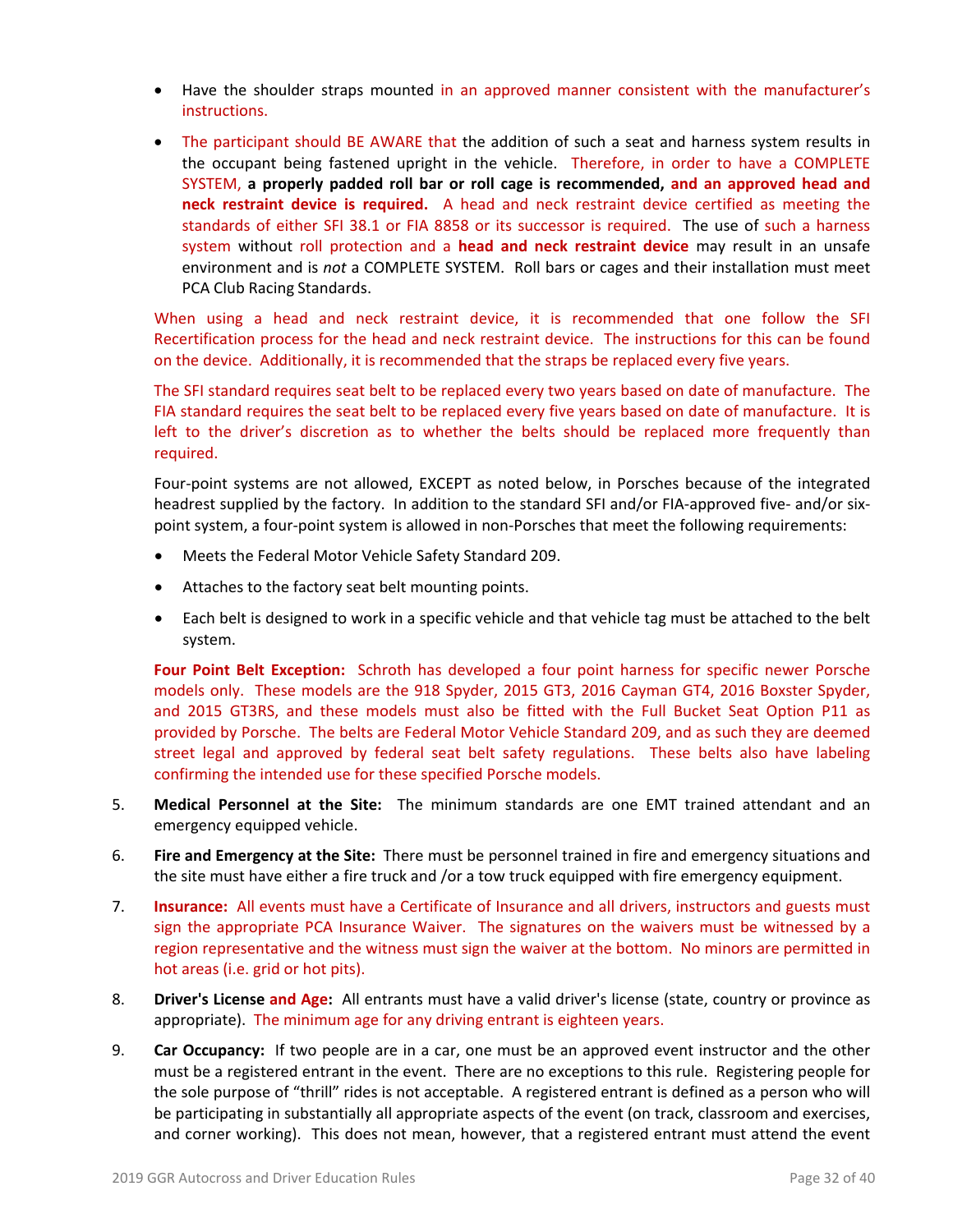full time, or participate in classroom sessions or exercises that are not scheduled for such entrant (e.g., instructors and advanced students need not participate in classroom session or exercises developed for novice drivers; corner working is not necessary if there are professional corner workers).

- 10. **Corner Workers:** A minimum of one person per designated station and the station must be equipped with an appropriate complement of flags, fire extinguisher, and communication equipment (radio or track hardwire system).
- 11. **Run Groups:** The grouping of drivers into run groups shall be assigned in terms of their track driving experience and capability, as well as speed potential of the cars. All novice drivers shall be assigned an event-approved instructor to ride with them for in-car instruction.
- 12. **Clothing and Helmet:** All car occupants must wear a Snell approved helmet, which has the current available Snell rating or the one previous Snell rating. Other helmets are acceptable if they are approved for PCA Club Racing. Footwear must be enclosed, non-slip, with a relatively smooth sole. Hiking type deep lugged soles are not acceptable.
- 13. **Eye Protection:** If the car does not have a windshield, the driver must be equipped with eye protection.
- 14. **Drivers Meeting:** All events must have a drivers' meeting prior to putting cars on the track to review event procedures and policies.
- 15. **Car Safety Inspection:** The car owner must certify that the car is safe to run on the track and that the car has been inspected by a regionally approved person or shop within thirty days prior to the event. A completed Tech Form signed by the driver and the approved person or shop is required to be submitted to the region at the event.
- 16. **Final Safety Inspection:** A final safety inspection of the car shall be performed within 24 hours at a site near or at the event facility. This should include inspection of the helmet, the restraint system, all loose objects to be removed, gas cap must be tight and any other items deemed necessary by the event chair. The car is identified with a sticker or some other means as having passed the final inspection.
- 17. **Passing Zones:** Passing zones for all groups shall be well defined at the Drivers Meeting. All passing must be completed by the end of the passing zone as defined by the event organizer. Road courses associated with super speedways may use the superspeedway turns as passing zones (turns on the portion of the track comprised of the oval section of the superspeedway); e.g., Turn 3 at Pocono. There shall be no passing in any other turns except as allowed by the Expanded Passing Program. Kinks in a straight area of the track will not be considered turns unless specified by the Event Chair. The Event Chair shall take into consideration the areas of the track that are preferred for passing, and may restrict certain passing zones to advanced run groups. THERE WILL BE NO PASSING UNDER RED FLAG CONDITIONS. THERE IS ALSO NO PASSING UNDER YELLOW FLAG CONDITIONS EXCEPT FOR SLOW MOVING VEHICLES WHOSE DRIVERS HAVE SIGNALLED THAT THEIR VEHICLES ARE DISABLED.
- 18. **Passing Signals and Procedures:** All passing in the designated areas will be with the use of hand signals to direct the passing car safely around the car being passed. It is preferred that the car being passed remains on line allowing the faster car to pass safely. In the event of drivers who, due to a physical impairment, are unable to use hand signals, the use of turn signals to signal passing will be permitted. It is recommended that such drivers and their cars, if any, be identified in the Drivers' Meeting.
- 19. **Expanded Passing Program:** The Event Chair may choose to implement the expanded passing program. With expanded passing, passing may occur on all portions of the track, including all turns. If expanded passing is allowed at an event, it shall follow these restrictions:
	- Expanded passing will ONLY be run in the Instructors run group which may include non‐instructors.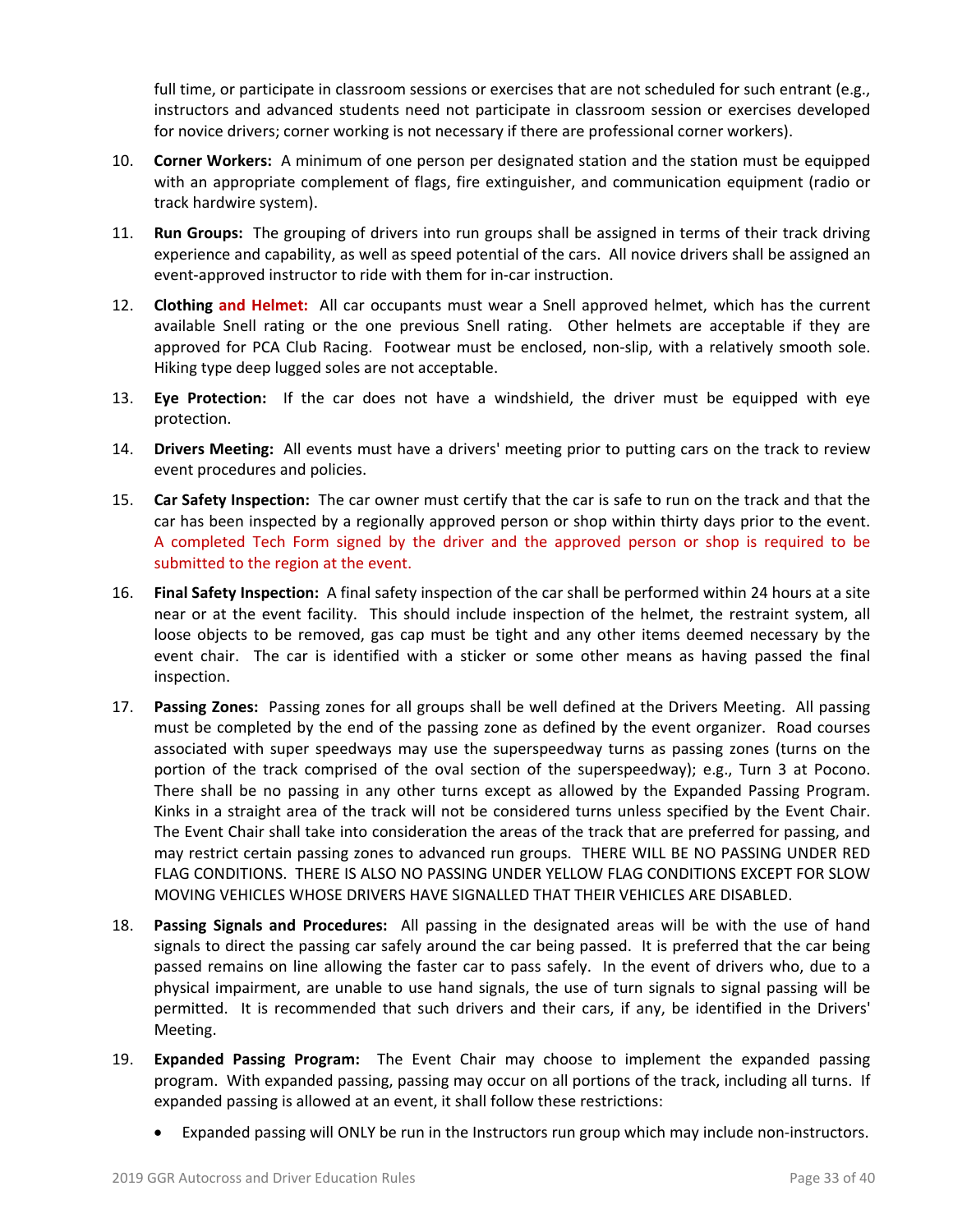- All passing must be initiated WITH A HAND SIGNAL.
- All signals MUST BE demonstratively clear and there must be one for each car.
- All signals are "real time." If you initiate a pass with a signal, expect a car to pass at the time you give the signal, not at the next straightaway.
- All signals are a contract between two drivers. If you initiate, let the car pass. If you are given a signal and decline, you must wave off the signal.
- No more than two cars side by side in the turn.
- When entering a turn with another car, NO ONE OWNS THE TURN. Each driver is entitled to 50% of the track as if there was a white line through the center of the turn.
- The only passengers allowed in the expanded passing run groups are qualified instructors.
- The Chief Driving Instructor may designate up to five (5) instructors per event who may take advanced students as passengers (no beginners or novices), for the purpose of instruction only.

All drivers of the designated run group must willingly participate in expanded passing. Any driver who does not care to participate must be moved to another run group. This program is self‐policed and any passing done without a signal or over aggressive driving may result in exclusion from the program or may be dealt with as decided by Regional DE management.

- 20. **Event Control Center:** The event control center must have the ability to be in communication with the corner stations and track fire and emergency center at all times when cars are on the track,.
- 21. **Grid/Pit Marshall:** The event organizers must designate a grid and/or pit‐out Marshall to control the flow of cars on and off the track.
- 22. **Chief of Course:** Chief of Course is the flag station or person who communicates with event control and all corners and is responsible for all reports and actions of each of the corner stations. The person coordinates all of the actions of the corner stations. It can be the same person as in Event Control but tracks that use professional corner workers will usually designate one person on their team for this role.
- 23. **PCA Observers Report:** The PCA Observers' Report form must be completed by an impartial party (i.e., not the Event Chair or the Chief Instructor) who attended the event.
- 24. **Post Event Report:** The PCA Post Event Report form must be completed by the Event Chair.
- 25. **Chief Instructor:** The Event Chair must designate an individual as Chief Instructor.
- 26. **Safety Inspector:** The event organizers shall designate a person responsible for car inspection at the event.
- 27. **Novice Driver Meeting:** There shall be a mandatory meeting for all novice drivers, which should include track etiquette and flagging responsibilities.
- 28. **Erratic Driving:** Four wheels off, spin, and/or contact, the driver must come into the pits to have the car looked over and to be queried for the cause.
- 29. **Identification:** All cars must be identified with a legible number. Either the car or the driver must be identified by run group. The use of colored wrist bands to identify the entrant and his or her run group is highly recommended.
- 30. **Lap Timing:** PCA DE Programs are not timed events. Any timing is done for instructional purposes only, and is not part of the operation of the event.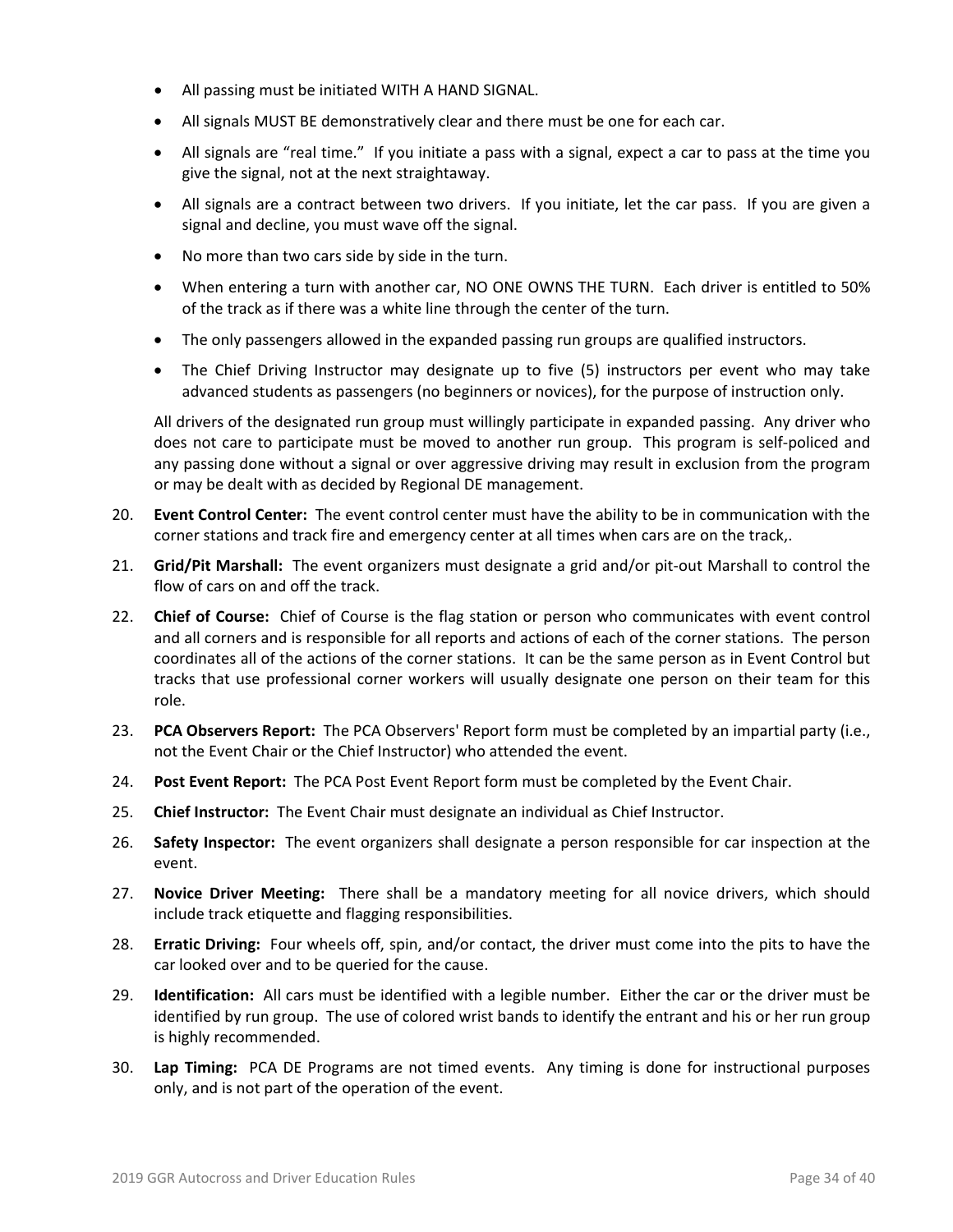- 31. **No Alcohol or Controlled Substances:** NO ALCOHOL OR CONTROLLED SUBSTANCES CAN BE CONSUMED BY ANY PARTICIPANT DURING THE HOURS OF EVENT OPERATION, OR BY ANY PERSON AT THE SITE OF THE EVENT DURING THE HOURS OF EVENT OPERATION. This is not intended to prevent participants from taking medication as long as it does NOT have an effect upon the person's ability to control a vehicle at speed.
- 32. **Event Registration:** Every entrant must complete a registration form which must include emergency contact information.
- 33. **Instructor Qualification:** Every Region and Zone who organizes a DE event must have an instructor qualification program.
- 34. **Track Contractual Requirements:** The event organizers must adhere to any facility safety requirement that is more stringent than the PCA minimum standards; e.g., track density, open car standard, etc.
- 35. **Accident Policy:** In the event of any car‐to‐car contact or other contact resulting in physical damage to an automobile that cannot be buffed out, an incident report must be submitted to the individuals indicated on the current Incident Report Form within five (5) business days. (Damage caused by debris or to the wheels/suspension/under-carriage from an off-track excursion does not require a report.) The report form is available on the web site and is now part of the insurance packet received from the National Office when you submitted an insurance enrollment form.

In case of bodily injury to any individual at the event, an incident report must be written and submitted to our National Insurance Chair by the next business day.

36. **Time Trials:** Regions may optionally offer a Time Trial at a DE event. A Time Trial brings a competitive aspect to the DE. After all of the untimed sessions of a DE are finished, there is a final session that is timed for the purpose of official scoring. During the Time Trial portion of the event, cars are sent out one at a time on to the track to have their designated number of timed laps. All the allowed timed laps are run continuously, as in practice; however there shall be no passing. Cars must be released with enough spacing to avoid catching one another, so proper spacing of the cars is crucial. Typically, this means that only two or three cars can be on the track at a time during timed runs. The Event Gridmaster should grid cars by speed potential and driver ability, sending the fastest cars first, and should use his best judgment and discretion as to the spacing.

The Event Chair should have an additional drivers meeting before timed runs start. This drivers meeting should review (at least): No passing; flag rules; maintaining distance between cars; number of laps to be driven; any safety concerns.

The purpose of Time Trials is to give the entrants a clear track with no distractions, to get an impartial lap time, and potentially have rankings among the drivers. As always, safety is the primary concern during PCA track events. All standards that apply to a Drivers Education will apply to the Time Trial portion of the event except as noted in this section. NOTE THAT THE PCA LIABILITY INSURANCE SPECIFICALLY PROHIBITS WHEEL‐TO‐WHEEL COMPETITION IN THIS CONTEXT.

- 37. **Demonstration Rides:** Our Drivers Education (DE) program is based on the core assumption that these events are instructional in character. Our DE Instructors ride with students in their cars in an educational capacity. An Instructor is defined as a fully registered entrant who has signed all waivers and has successfully completed an approved PCA regional or national program. A Student is defined as a fully registered entrant who has signed all waivers, paid the regionally stated registration fee, and is driving a car that has met all required safety standards. There are no exceptions.
	- a. Demonstration Rides for DE Students: There may be times when a "demonstration ride" by an instructor is helpful to further enhance the educational process. A Demonstration Ride is defined as a student riding with an instructor in one run group higher than the student's assigned group. For example, if a novice student would benefit from a demonstration ride, the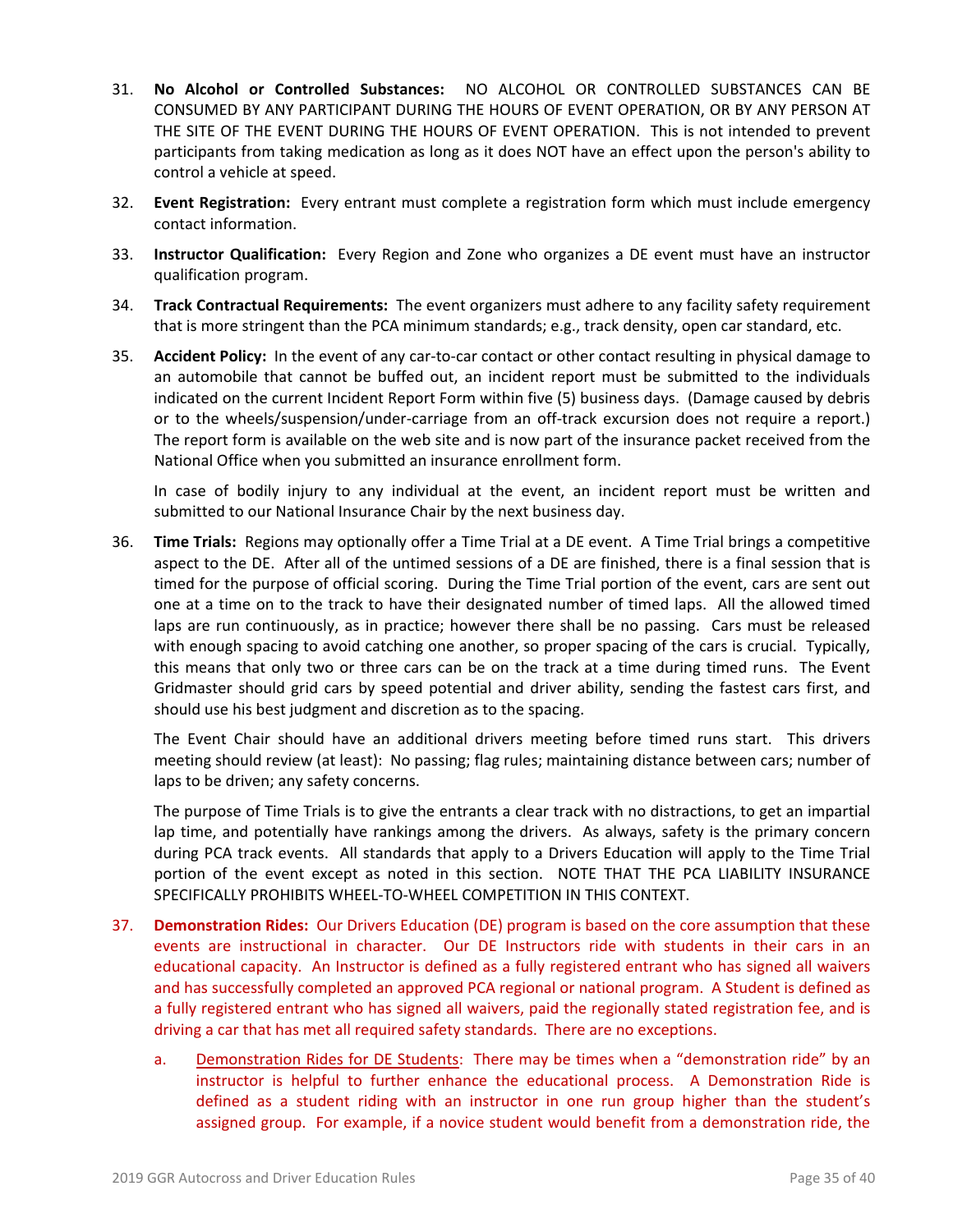ride would occur in an instructed beginner run group, not an advanced group. If the instructor has more than one student, the demonstration ride can occur in the lowest experience run group possible. The purpose of this ride is to demonstrate the proper driving techniques to help the student correct his/her issues, not to show how well the instructor can drive the facility. All DE event rules apply.

In our DE program, there are other forms of Demonstration Rides for Non‐Students and they are as follows:

b. Taste of the Track (DE Track Sampler): The sole purpose of the "Taste of the Track" program is to introduce a driving enthusiast to the wonderful world of high performance driving PCA style. We understand that some drivers would like to learn more about the PCA Driver's Education program, but are not quite ready to be a full‐time DE Student. With that in mind, this program has the following requirements:

Requirements for the Participant:

- Must be at least eighteen years of age.
- Must complete the appropriate entry form, pay the region's fee, and print & sign all appropriate insurance waivers.
- Must attend the Region's novice student activities, including the general driver's meeting and Novice classroom session(s).
- Must comply with the PCA Region's clothing requirements for this event.
- Helmets are not required.

Requirements for the Region:

- Designate a specific "Taste of the Track" run group session in the daily schedule. This run group is for the Taste of the Track participants only.
- Assign an approved DE Instructor to each Taste of the Track participant.
- The DE Instructor will drive his/her own vehicle in the designated run group. Instructors may choose to explain the basics of driving (e.g., car control, the line, dealing with traffic) and explain event & track rules (e.g., run group format, corner worker stations).
- Only the approved DE Instructor and her/his student are allowed in the car.
- All vehicle doors must be securely closed and seatbelts securely fastened.
- Helmets are not required.
- It is mandatory to keep speeds well below "track speed," with a maximum speed of 60 mph.
- No passing is allowed.

Note 1: If any of the above requirements are not met, PCA may choose to not insure the activity.

Note 2: Track Tours or Taste of the Track Programs would be subject to the rules and contractual terms of the individual facilities.

c. Track Tours (Parade Laps): Regions may optionally implement a Track Tour program. This program allows Non‐Students the opportunity to experience the track in a comfortable low‐ speed session. Passengers are allowed.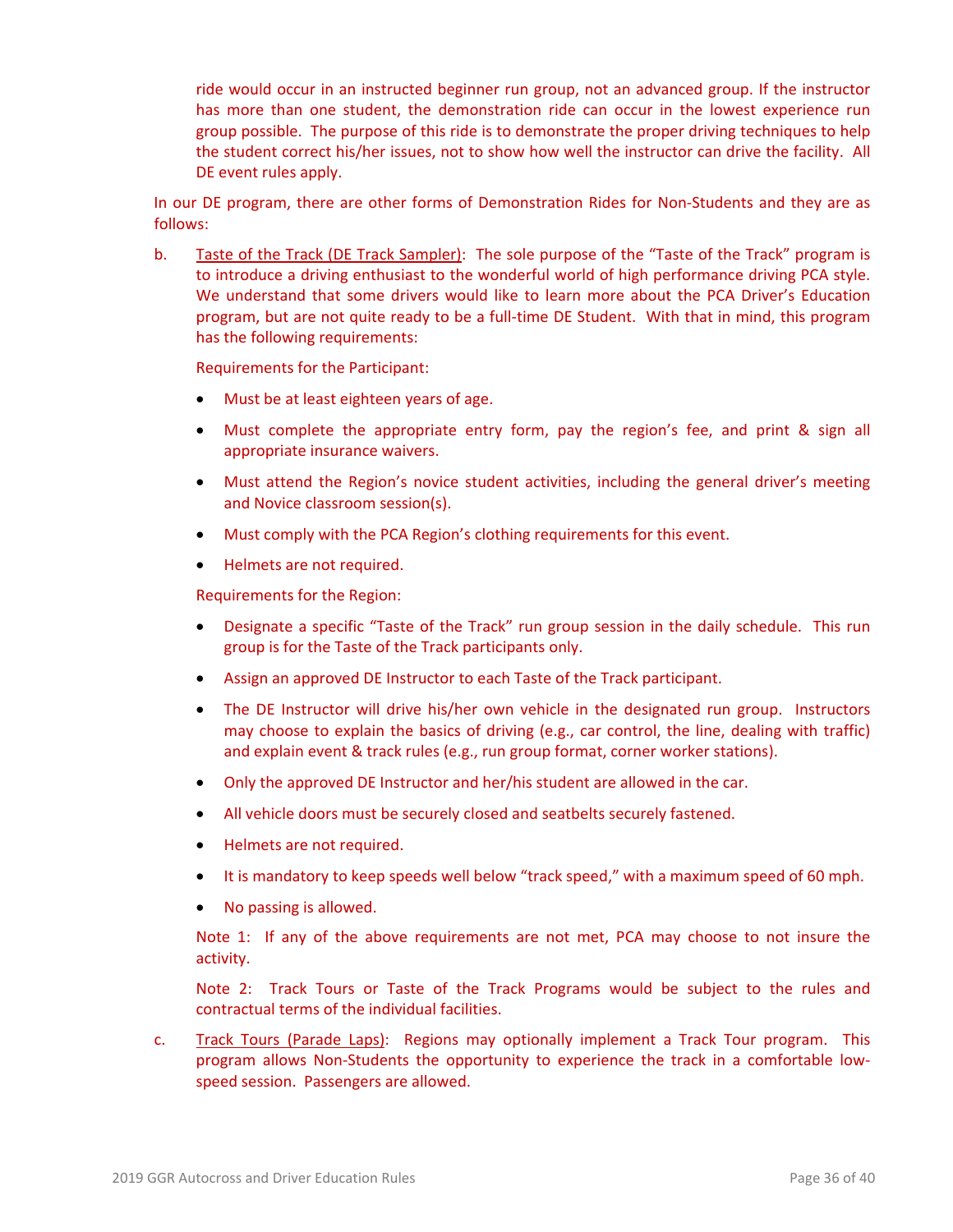Requirements for the Participant(s):

- The participant will be driving his/her own vehicle.
- The driver participant must have a valid driver's license, pay the region's entrance fee, and must print & sign the appropriate insurance waivers.
- All vehicle occupants must sign the appropriate insurance waiver. Under age participants (minors) must have a responsible adult print & sign the appropriate waiver for them, and shall use DOT approved restraints appropriate for their age & weight. All occupants will use at least DOT seatbelts.
- Helmets are not required.
- All vehicle doors must be securely closed and seatbelts securely fastened.
- It is mandatory to keep speeds well below "track speed," with a maximum speed of 60 mph.
- No passing is allowed.

Requirements for the Region:

- The Track Tour program will be run separately from other run groups and may be run without corner workers.
- No passing is allowed during this session.
- There will be enough pace cars well‐spaced in the group to keep speeds below "track speed," with a maximum speed of 60 mph. Pace car drivers must be at least 18 years of age and be appointed by the Region's DE event management team.
- Participating vehicles are not limited to Porsches. All participating vehicles must be either approved by the Chief Tech Inspector as generally roadworthy or have a valid state registration. Motorcycles and off‐road vehicles are not allowed.

Note 1: If any of the above requirements are not met, PCA may choose to not insure the activity.

Note 2: Track Tours or Taste of the Track Programs would be subject to the rules and contractual terms of the individual facilities.

d. Introduction to Drivers Education (DE INTRO): The purpose of the "DE INTRO" program is to provide PCA members an opportunity to experience high performance driving on the track without committing to a full day at a Drivers Education event. We understand that some drivers would like to learn more about the PCA Drivers Education program, but they are not quite ready to be a full-time DE Student. The DE Intro program allows a driver to bring his/her car to the track and drive for one driving session just as any other student at the Drivers Education event.

This program has the following requirements:

Requirements for the Participant:

- Must be at least eighteen years of age and possess a valid driver's license.
- Must register for the Drivers Ed event like any other driver including the fees associated with this registration.
- Must attend the drivers meeting and classroom session for the DE Intro group.
- Like all drivers, the DE Intro driver will drive his/her own car. This car will require a completed Tech Form before the event like every other car participating in the event.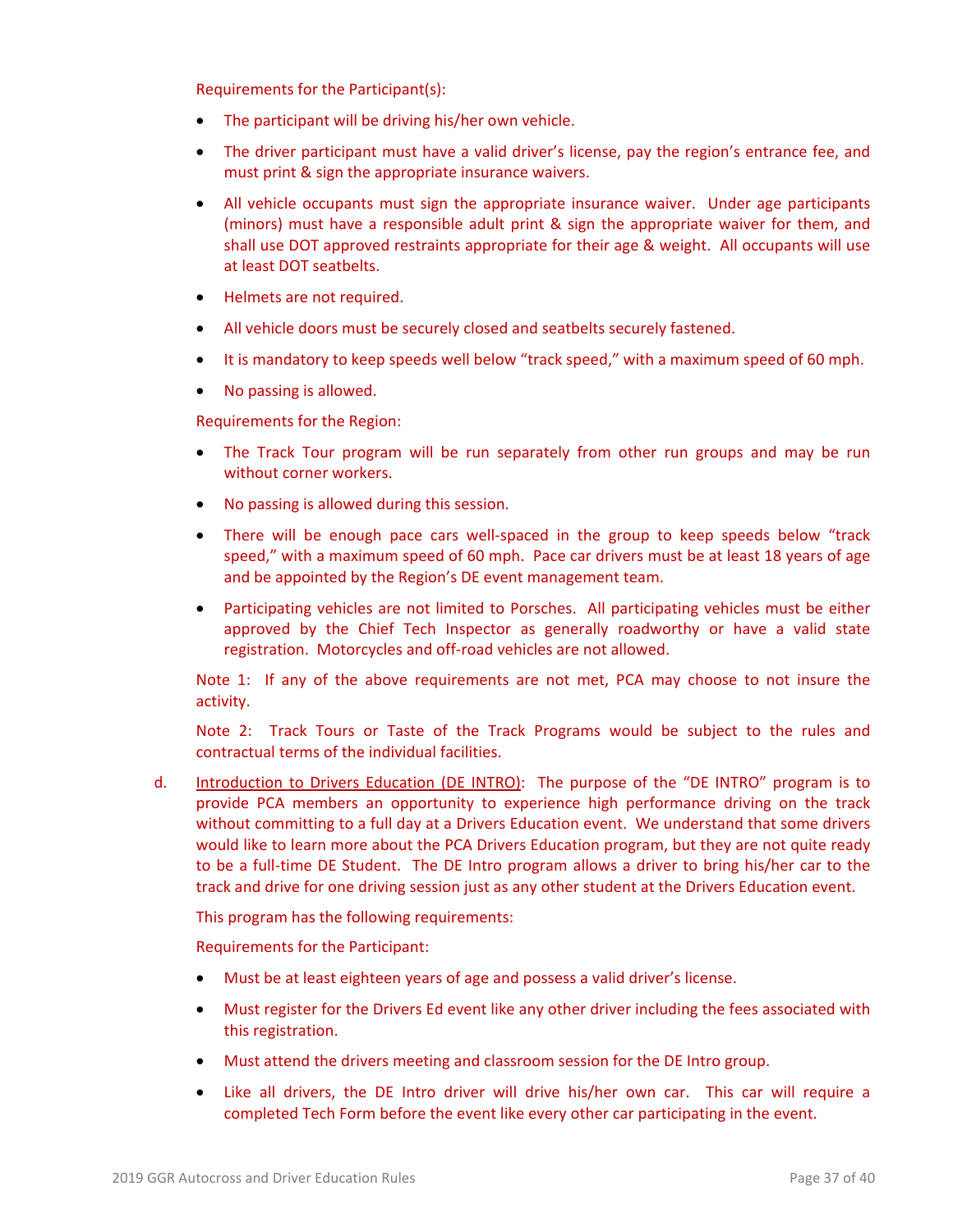The DE Intro driver will be considered a participant of the event, and he/she will be subject to the same rules and regulations as all drivers at the event.

Requirements for the Region:

- Designate a specific "DE INTRO" run group session on one day of the event. This run group is for the DE Intro participants only.
- Assign an approved DE Instructor to each DE Intro participant.
- Novice Run Group rules will apply to this session. Passing is allowed in the same passing zones designated in the Novice Run Group
- Only the approved DE Instructor and her/his student are allowed in the car.
- All vehicle doors must be securely closed and seatbelts securely fastened.
- Helmets are required.
- The DE Intro driver is considered to be a student and an event participant
- e. Demonstration Rides for Non‐Students (Hot Laps, Thrill Rides): Approximately half of the PCA Regions host DE events. In an effort to provide prospective students/sponsors/friends/family a "taste" of the DE experience, regions may have offered rides with an experienced DE Instructor during a run group session. While we understand the importance of these efforts, some significant risk management concerns have been presented to the Executive Council. After much discussion, consultation, and careful consideration, the EC has determined that it is necessary to prohibit Hot Lap rides.

However, we do understand the value of offering tours of the track to various persons. In order to support the regions hosting DE events, regions can use the Track Tour model per the specifications noted above. In addition, if appropriate, a region may allow Non‐Students to attend a Green Student classroom session, enjoy lunch with region members, or observe from a corner worker station and/or from the control tower.

Disclaimer: The purpose of the "Minimum Standards" is to provide a Region with a base point on which to build their own regional program. The standards were designed to be minimal in nature so that any region can have more stringent rules, but none should have any more lenient. Any Region that plans to run a DE *event must meet all the minimum standards. A Region's repeated failure to comply after warnings of noncompliance or a Region's refusal to adhere to these standards could prevent the Region from obtaining PCA insurance for future events.*

*Substantial compliance with these standards would be part of the Observer's Report process. One of the* functions of the PCA Driver Education Committee is to review and modify these standards, if required. Any *modifications to these standards will need Executive Council approval.*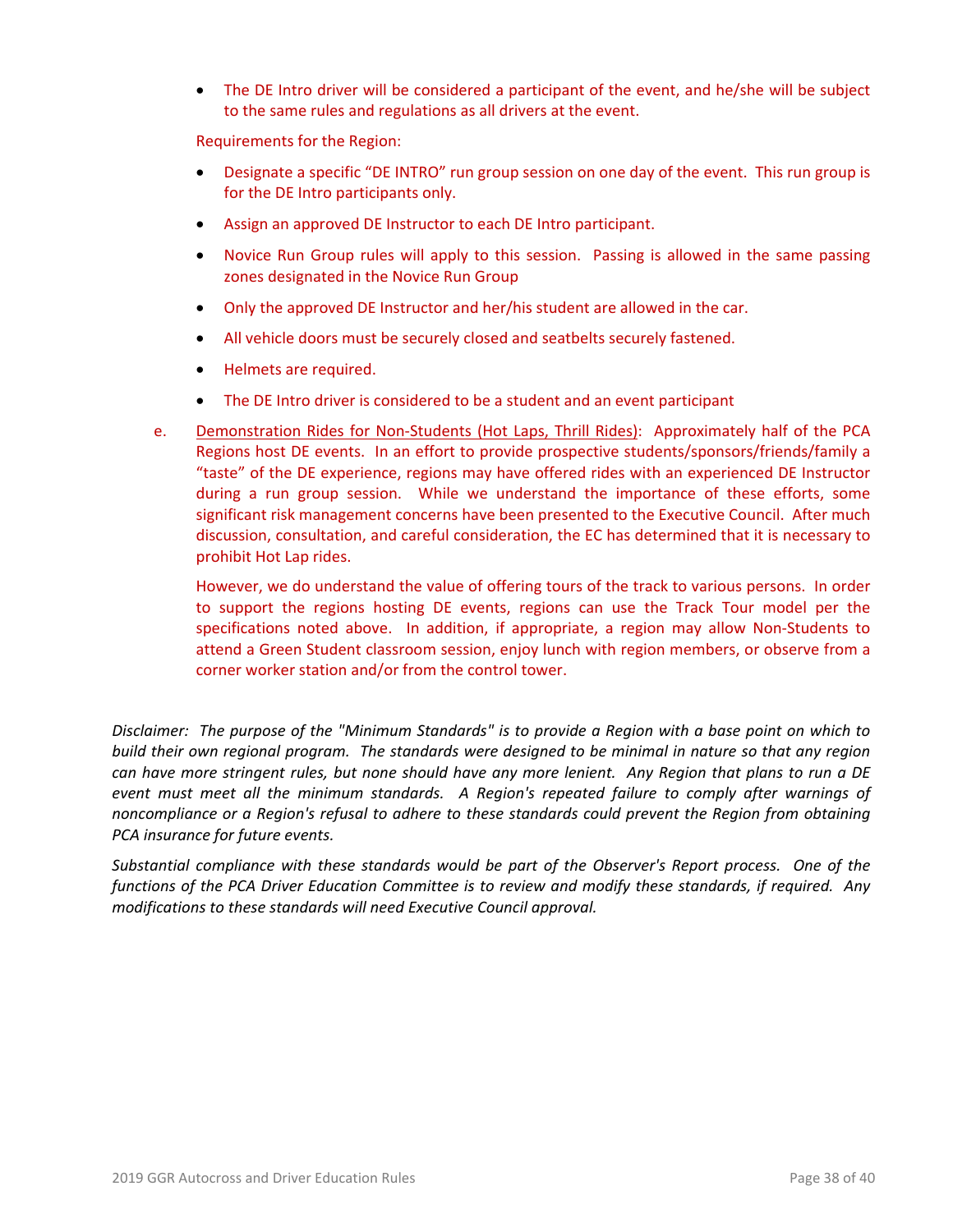# **Appendix E: Guidelines for Assigning Base Points to New Models**

Base points are determined by using power to weight ratios and other known data as a starting point, and may also include subjective adjustments to account for real world performance. It is recognized that a newer car of equal power to weight ratio to an older car is likely to have a performance advantage due to evolutionary changes in chassis, power characteristics and suspension. It is recommended that, when assigning base points to new models, they be scrutinized using these criteria.

# **Step 1: Assigning "Initial Base Points"**

"Initial Base Points" are assigned based on a formula using the car's power to weight ratio, model age and the width of its standard‐equipment wheels. A car's power to weight ratio (PW) is calculated by dividing the PCNA published curb weight (lbs.) of the model (equipped with a manual transmission) by its PCNA published horsepower. The calculated PW ratio is then used to determine the appropriate Initial base points using the following formula:

 $(4000 / PW)$  + (year of model introduction - 2010) + (5 x (width in inches of one front + one rear standard‐equipment wheel ‐ 12 )) = Initial Base Points

*Explanation: This formula takes the inverse of the P/W ratio and multiplies it by 4000 (creating a steepening curve that assigns progressively higher and higher base points for each incremental improvement in P/W ratio, then subtracts one point for each year since the model's introduction prior to 2010 (to grant a modest discount for age and, in future years, assign one additional base point per year for models introduced after 2010), and then adds 5 points for each inch greater than 12 of the car model's standard‐equipment wheel‐widths. (This serves as a rough proxy to capture design and performance advantages inherent to models that were engineered to utilize wider wheels, and conversely the limitations of vehicles designed to use narrower wheels).*

# **Step 2: Assigning Autocross "Adjustment Points"**

Due to their particular handling traits, mid‐engined cars and SUVs are also assigned "adjustment points" for Autocross only. Current "adjustment points" are listed in the table below.

| <b>Model Series</b> | <b>Adjustment Points</b> |
|---------------------|--------------------------|
| 914 (all)           | $+50$ (AX only)          |
| Boxster (all)       | $+25$ (AX only)          |
| Cayman (all)        | $+25$ (AX only)          |
| Cayenne (all)       | $-50$ (AX only)          |

# **Step 3: Other "Adjustment Points"**

Other adjustment points may added to or subtracted from each model's base points as part of the annual rule revision process if deemed appropriate in order to consolidate models, account for the performance potential of specific models or to better balance competition.

Final base point values representing the sum of Steps 1-3 for each model shall be listed in Appendix A: **"Base Model List."**